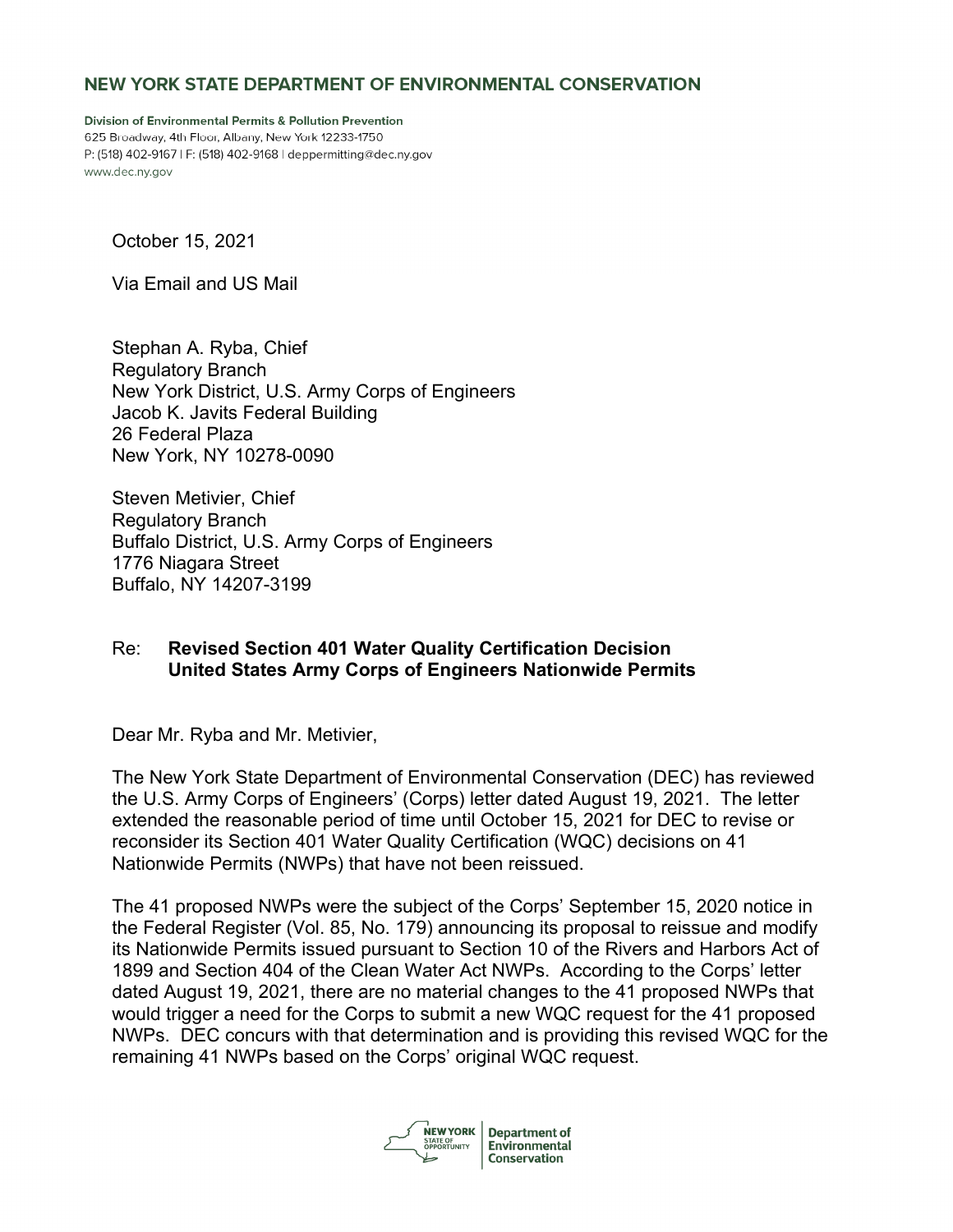DEC's prior WQC decision dated December 18, 2020 contained four attachments. Attachment 1 contained a list of NWPs where WQC was not necessary, and Attachment 2 identified NWPs where WQC was denied. Attachment 3 of DEC's 2020 WQC decision provided a list of NWPs where conditional blanket WQC was granted, along with the applicable conditions. Attachment 4 provided the applicable water quality requirements and rationale for each condition contained in Attachment 3.

DEC is re-affirming its lack of WQC jurisdiction for the NWPs listed in Attachment 1. DEC is also re-affirming its prior denial of blanket WQC for the NWPs listed in Attachment 2. As a result, Attachments 1 and 2 are included in this WQC decision without revision.

Attachment 3 of DEC's December 18, 2020 WQC decision has been revised to include only those NWPs that were finalized on January 13, 2021. The conditions pertaining to those NWPs also remain unchanged with the following exceptions. Where a previously provided condition only applied to a single NWP, and that NWP was not finalized, the condition has been removed from Attachment 3. In addition, the list of NWPs included in condition No. 3 has been revised to remove those NWPs that were not finalized. Accordingly, Attachment 4 also provides the water quality requirements and rationale cited previously for the conditions included in Attachment 3.

Attachments 5 and 6 are being added to this WQC decision to address the remaining NWPs that were not finalized January 13, 2021. These attachments are structured in the same manner as Attachments 3 and 4. Attachment 5 provides the list of NWPs where conditional blanket WQC is granted, along with the applicable conditions. Attachment 6 provides the applicable water quality requirements and rationale for each condition contained in Attachment 5.

Individual Water Quality Certifications will be required for those activities where Water Quality Certification has been denied, or that do not meet the applicable conditions of the blanket Water Quality Certification where granted. An individual certification request must, at a minimum, follow the requirements outlined in 40 CFR §121.5 of the Clean Water Act §401 Certification Rule, effective September 11, 2020, along with DEC's regulatory requirements in 6 NYCRR § 608.9 and Part 621.

On March 7, 2017 DEC issued its last Water Quality Certification decision on the Nationwide Permits, effective from March 19, 2017 through March 18, 2022. Unless and until the remaining 41 proposed Nationwide Permits are finalized, the 2017 Nationwide Permits remain in effect, along with DEC's 2017 Water Quality Certification decisions. Otherwise, the effective date and expiration date of this Water Quality Certification decision will be concurrent with the effective date and expiration date of any final Nationwide Permits.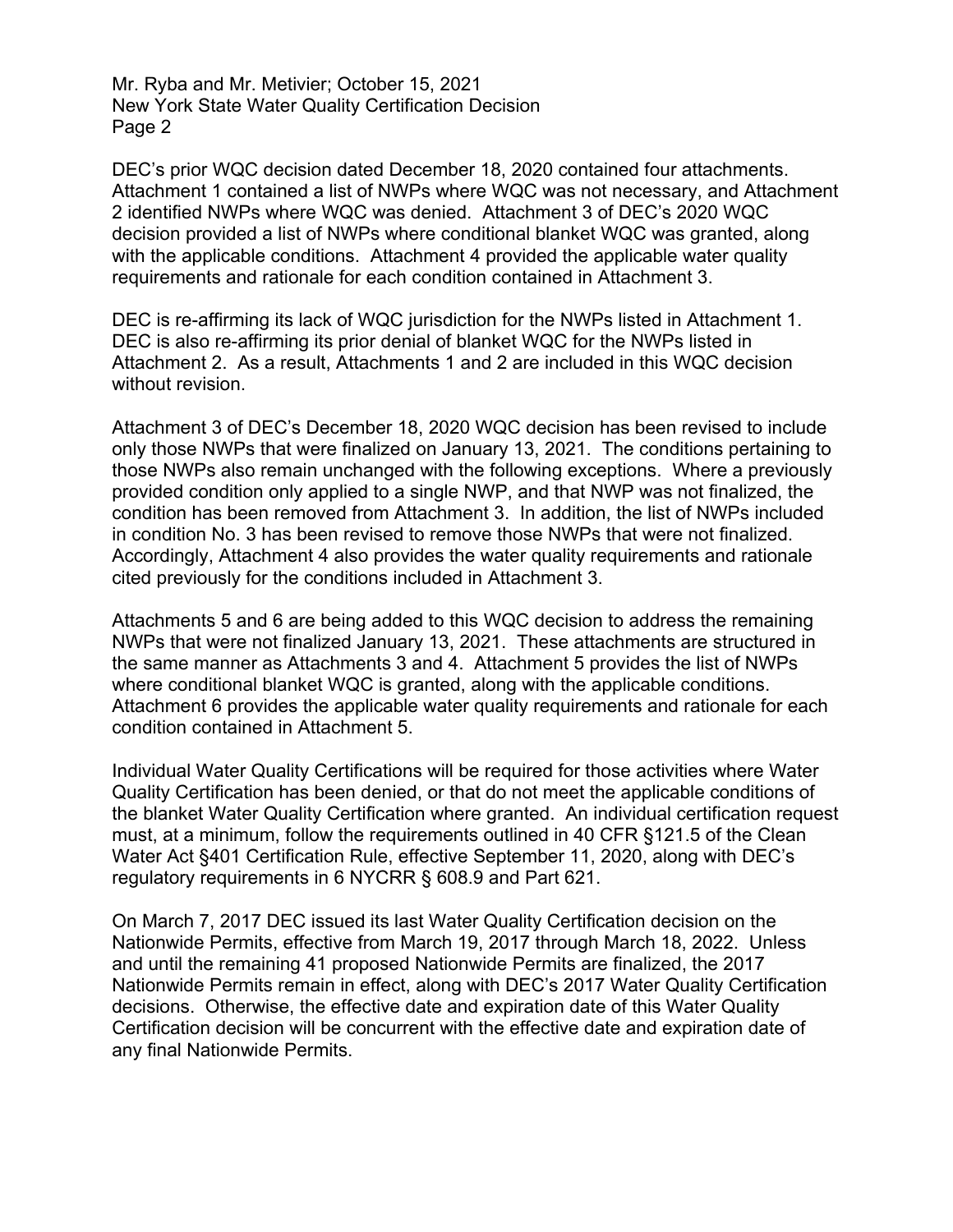We await the Corps' final decision on the remaining 41 proposed Nationwide Permits. In the meantime, if you have any questions, please feel free to contact me at 518-402-2125 or Scott.Sheeley@dec.ny.gov.

Sincerely,

Jean E. Sheley

Scott E. Sheeley **Chief Permit Administrator** New York State Department of Environmental Conservation

#### Attachments:

Attachment 1 - Nationwide Permits Not Requiring Water Quality Certification

Attachment 2 - Nationwide Permits Denied Water Quality Certification

Attachment 3 - January 13, 2021 Final Nationwide Permits Granted Conditional Blanket **Water Quality Certification** 

- Attachment 4 Water Quality Requirements and Statements of Necessity for DEC Conditions pertaining to Nationwide Permits listed in Attachment 3
- Attachment 5 Remaining Nationwide Permits Granted Conditional Blanket Water **Quality Certification**

Attachment 6 - Water Quality Requirements and Statements of Necessity for DEC Conditions pertaining to Nationwide Permits listed in Attachment 5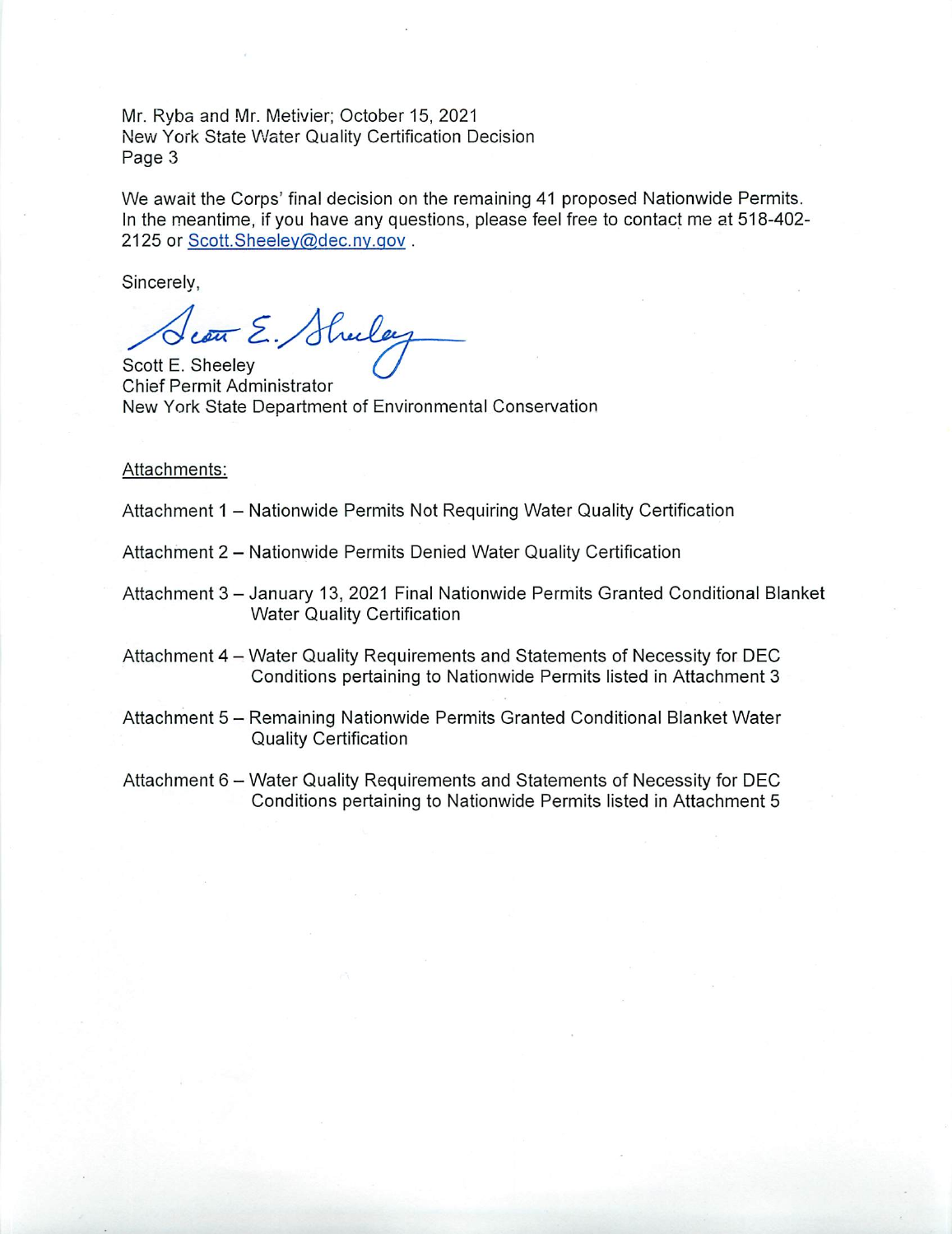[ This page is intentionally blank ]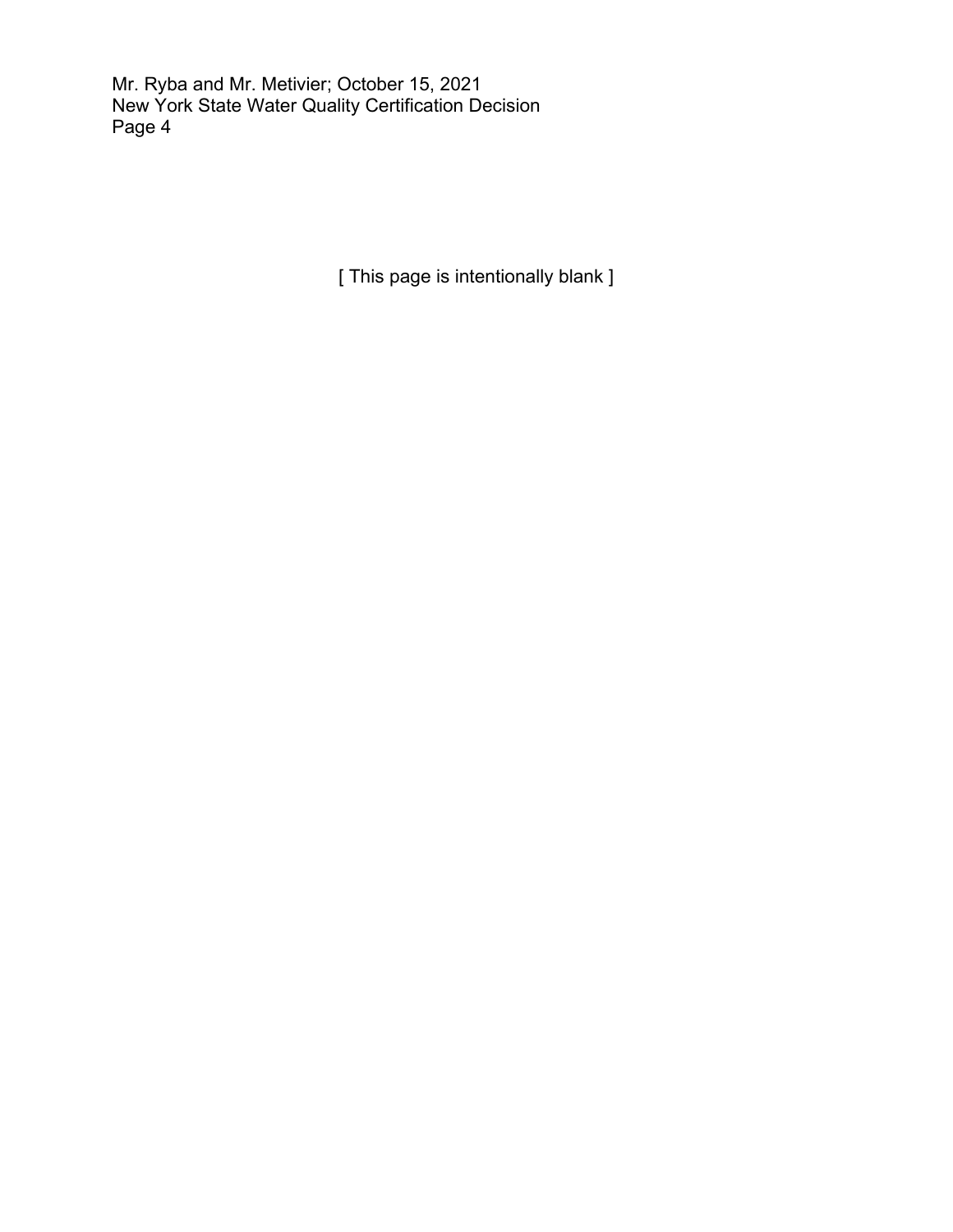## **ATTACHMENT 1**

The following Nationwide Permits require no Section 401 Water Quality Certification because they are authorized only under Section 10 of the Rivers and Harbors Act of 1899:

- NWP 1. Aids to Navigation
- NWP 2. Structures in Artificial Canals
- NWP 8. Oil and Gas Structures on the Outer Continental Shelf
- NWP 9. Structures in Fleeting and Anchorage Areas
- NWP 10. Mooring Buoys
- NWP 11. Temporary Recreational Structures
- NWP 24. Indian Tribe or State Administered Section 404 Programs
- NWP 28. Modifications of Existing Marinas
- NWP 35. Maintenance Dredging of Existing Basins
- NWP 55(A\*). Seaweed Mariculture Activities
- NWP 56(B\*). Finfish Mariculture Activities
- \* Letter used here corresponds to the Corps' 2020 NWP public notice and DEC's December 18, 2020 blanket Water Quality Certification decision.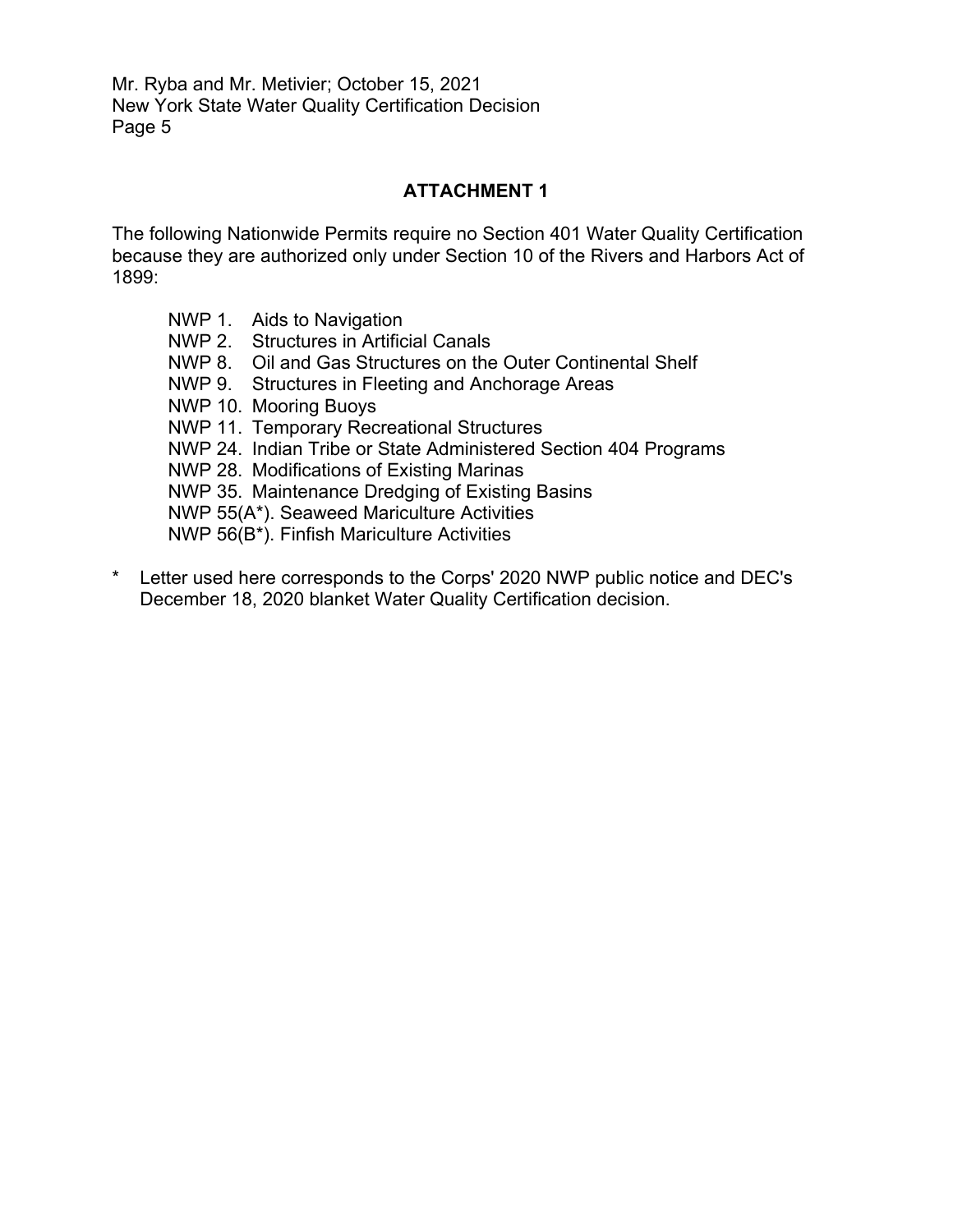[ This page is intentionally blank ]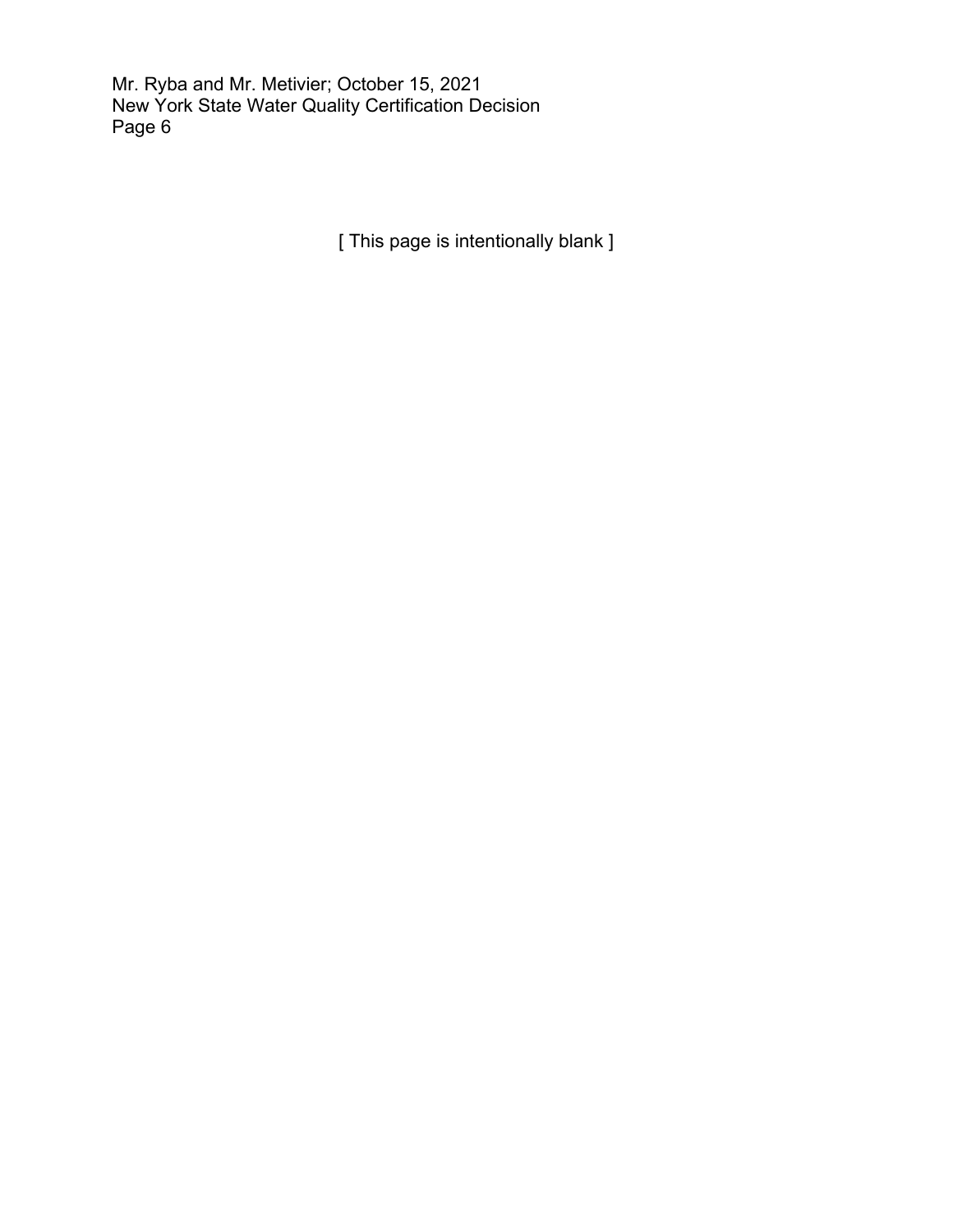## **ATTACHMENT 2**

The New York State Department of Environmental Conservation (DEC) hereby denies Section 401 Water Quality Certification (Water Quality Certification) for activities undertaken pursuant to the Nationwide Permits listed below. Any party conducting activities authorized by these Nationwide Permits, where DEC is the certifying authority, must apply for and obtain an individual Water Quality Certification from DEC in accordance with procedures at 40 CFR § 121, 6 NYCRR § 608.9, and the New York State Uniform Procedures Act regulations (6 NYCRR Part 621). For more information on the application process, applicants may visit the DEC website at https://www.dec.ny.gov/permits/6546.html .

- NWP 12. Oil or Natural Gas Pipeline Activities
- NWP 16. Return Water From Upland Contained Disposal Areas
- NWP 17. Hydropower Projects
- NWP 21. Surface Coal Mining Activities
- NWP 26. (Reserved)
- NWP 38. Cleanup of Hazardous and Toxic Waste
- NWP 44. Mining Activities
- NWP 47. (Reserved)
- NWP 49. Coal Re-mining Activities
- NWP 50. Underground Coal Mining Activities
- NWP 52. Water-Based Renewable Energy Generation Pilot Projects
- NWP 53. Low-Head Dam Removal
- NWP 54. Living Shorelines

## **DEC Basis for Selective Denial of Water Quality Certification**

In accordance with 40 CFR § 121.7(e)(2)(i-iii), DEC's selective denial of Water Quality Certification is based on the following:

- 1. State water quality standards for Water Quality Certification found in Sections 301- 303, 306 and 307 of the Federal Water Pollution Control Act, as implemented in New York State by the following provisions:
	- a. effluent limitations and water quality-related effluent limitations set forth in section 750-1.11 of Title 6 of New York Codes Rules and Regulations (6 NYCRR);
	- b. water quality standards and thermal discharge criteria set forth in 6 NYCRR Parts 701, 702, 703 and 704;
	- c. standards of performance for new sources set forth in 6 NYCRR § 750-1.11;
	- d. effluent limitations, effluent prohibitions and pretreatment standards set forth in 6 NYCRR § 750-1.11;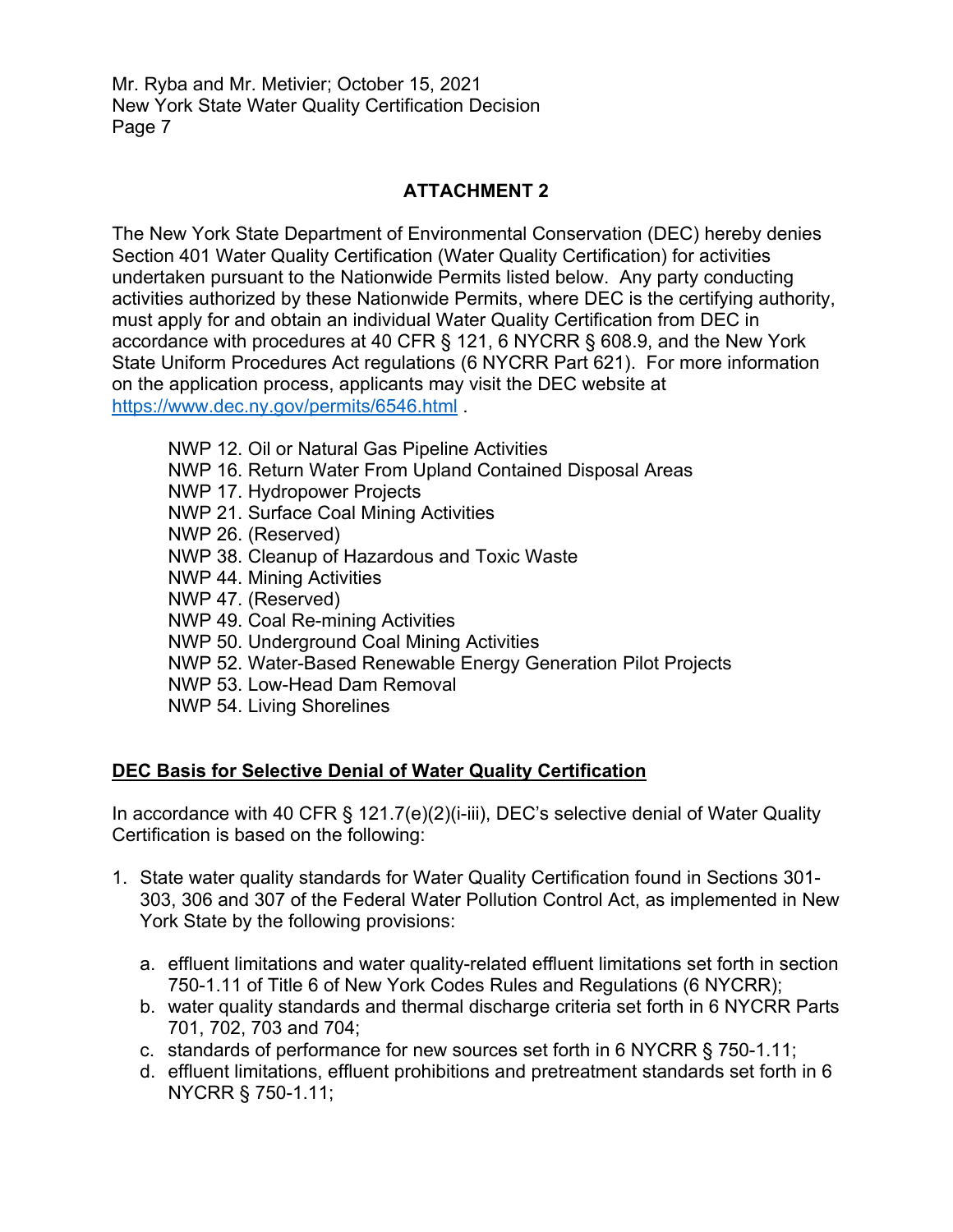- e. prohibited discharges set forth in 6 NYCRR § 750-1.3; and
- f. State statutes, regulations and criteria otherwise applicable to such activities. These would include, but are not limited to, 6 NYCRR Parts 182 (Endangered and Threatened Species of Fish and Wildlife…), 505 (Coastal Erosion Management), 575 (Aquatic Invasive Species Spread Prevention), 608 (Use & Protection Waters), 661 (Tidal Wetlands), and 663 (Freshwater Wetlands).
- 2. The activities included in some of the Nationwide Permits identified in this Attachment involve discharges that either potentially contain toxic and other deleterious substances that do not meet water quality standards or are likely to be of a scope and nature that exceed minimal adverse environmental impacts. Examples of potentially toxic discharges to waters of the United States include, but are not limited to, petroleum products, acidic and metal-laden discharges as a result of mining activities, hazardous and toxic waste from environmental cleanup activities, and discharge of legacy pollutants such as DDT or PCBs that are within sediments that would be released as a result of low-head dam removal activities. Examples of activities that are likely to be of a scope and nature that would likely exceed minimal adverse environmental impacts include, but are not limited to, the disturbance of soils, vegetation, and hydrology at multiple crossings of a stream that cumulatively impose a watershed-level disruption of the functional benefits of the stream.
- 3. DEC denial of certification for prospective discharges from the activities authorized by the Nationwide Permits above is also based on insufficient information to determine if such discharges will comply with water quality requirements. Many projects and activities included in some of the Nationwide Permits identified in this Attachment may be significant in scope and, depending on case-specific circumstances, could result in numerous adverse impacts to water quality. Without evaluating necessary project- and activity-specific information, DEC cannot currently determine that such projects and activities would comply with applicable water quality standards.

The necessary information would need to be identified in the review of an individual Water Quality Certification request, which would involve a review of the entire scope of any proposed project and/or associated pollutants and the identification of resources of concern on an individual, site-specific basis. To ensure that the range of discharges from potential projects will comply with water quality requirements, the information DEC would need may include, but is not limited to, the following:

- a. review of impacts at multiple stream crossings on the overall function of the stream to carry water and bedload, and to ensure that the water remains suitable for fish, shellfish and wildlife propagation and survival;
- b. surveys to identify potential endangered and threatened species or their habitats;
- c. review of physical and chemical sediment analysis to evaluate the potential for discharge of toxins in toxic amounts;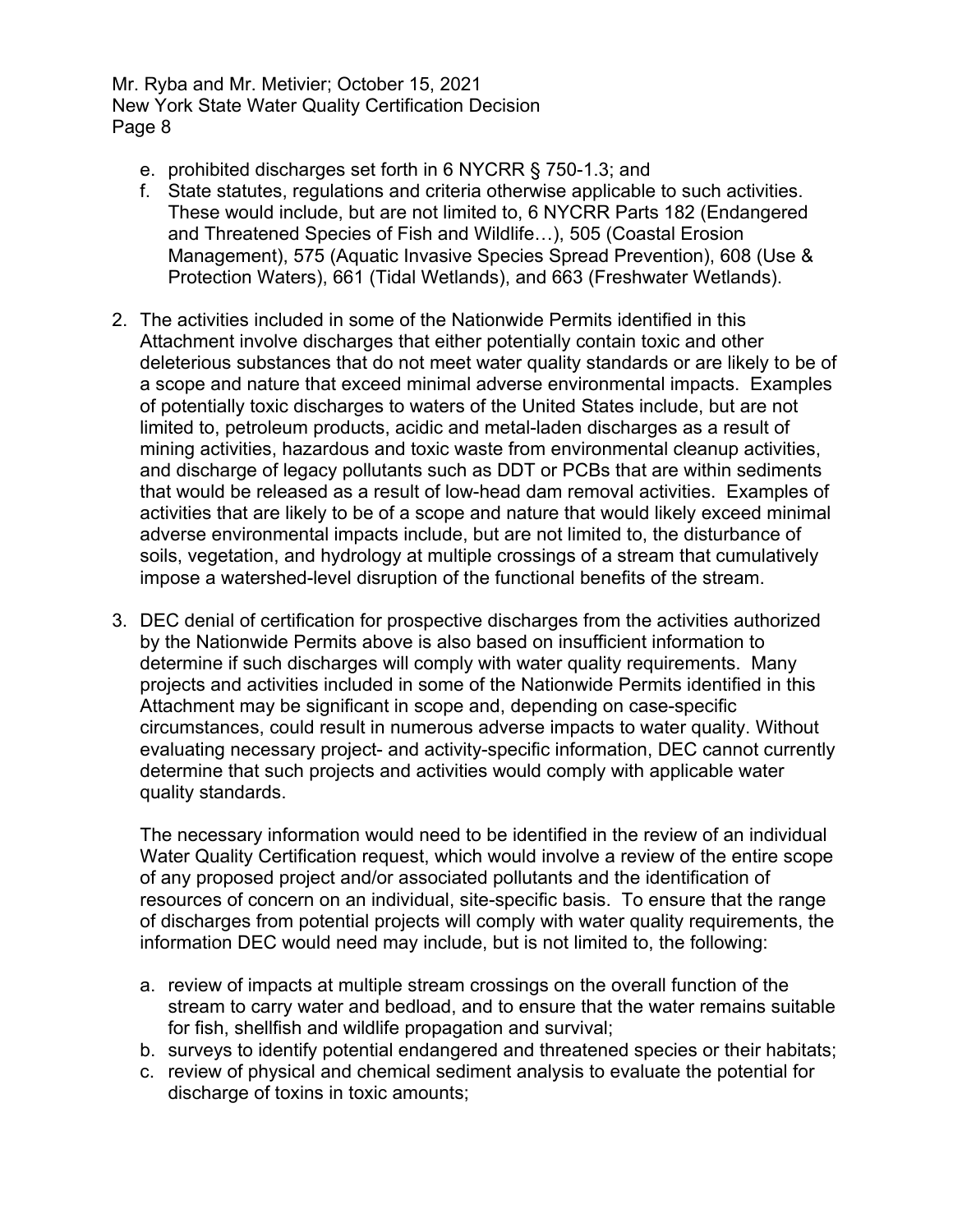- d. review of methods used to ensure that no more than minimal individual and cumulative adverse environmental impacts result from projects. These would include reports or plans for dewatering, pollution containment/treatment, and water flow management; and
- e. review of detailed stormwater management and erosion & sediment control plans, which are required for projects in New York State that result in the disturbance of over one acre of land.
- f. Detailed and site-specific environmental pollution control plans and environmental impact assessments developed for pipeline projects regulated by the Federal Energy Regulatory Commission (FERC). Such projects involve the consideration of potential alternatives, including site location, facility design, control technology and impact avoidance, and development of minimization or mitigation measures, all which are necessary to determine whether proposed discharges comply with state water quality requirements.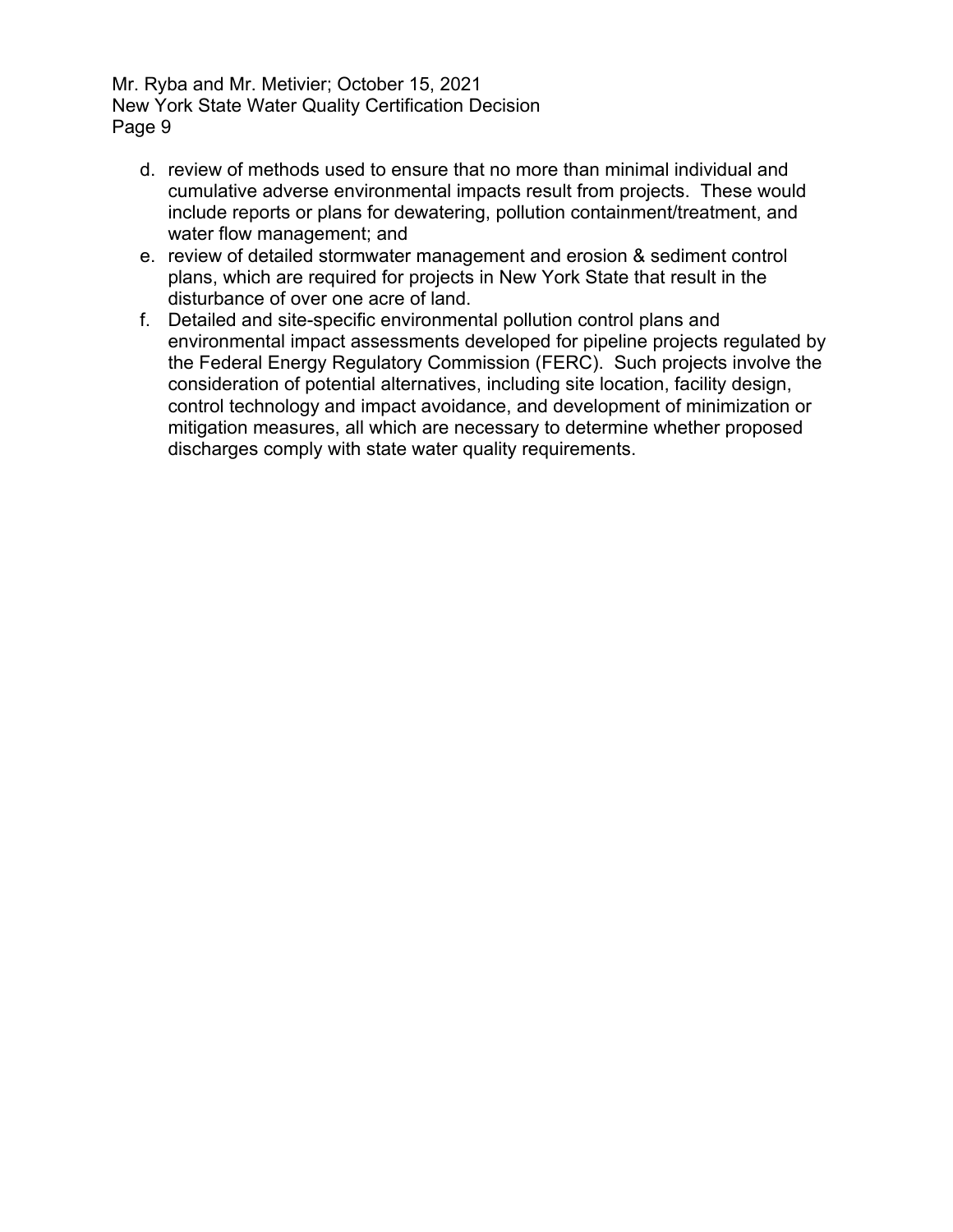[ This page is intentionally blank ]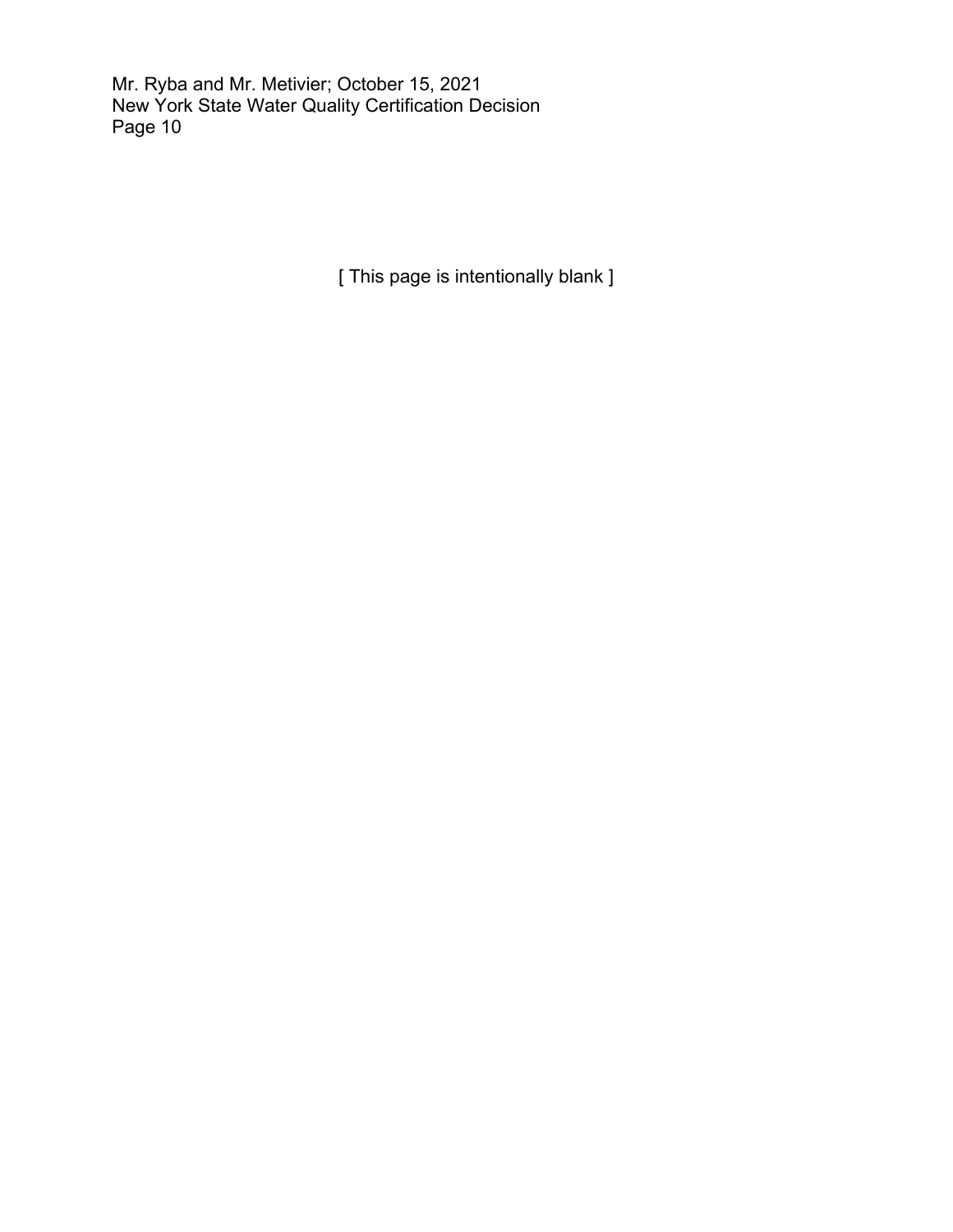## **ATTACHMENT 3**

The New York State Department of Environmental Conservation (DEC) grants Section 401 blanket Water Quality Certification (Water Quality Certification) for activities undertaken pursuant to the Section 404 Nationwide Permits (Nationwide Permits or NWPs) listed below, subject to conditions. Anyone conducting activities authorized by these Nationwide Permits, where DEC is the certifying authority, must meet the blanket Water Quality Certification conditions below, or apply for and obtain an individual Water Quality Certification from DEC in accordance with procedures at 40 CFR 121, 6 NYCRR § 608.9, and the New York State Uniform Procedures Act regulations (6 NYCRR Part 621). For more information on the application process, applicants may visit the DEC website at https://www.dec.ny.gov/permits/6546.html .

| NWP 29. | <b>Residential Developments</b>                                     |
|---------|---------------------------------------------------------------------|
| NWP 39. | <b>Commercial and Institutional Developments</b>                    |
| NWP 40. | <b>Agricultural Activities</b>                                      |
| NWP 42. | <b>Recreational Facilities</b>                                      |
| NWP 43. | <b>Stormwater Management Facilities</b>                             |
| NWP 48. | <b>Commercial Shellfish Mariculture Activities</b>                  |
| NWP 51. | Land-Based Renewable Energy Generation Facilities                   |
|         | NWP 57(C*). Electric Utility Line and Telecommunications Activities |
|         | NWP 58(D*). Utility Line Activities for Water and Other Substances  |

Letter used here corresponds to the Corps' 2020 NWP public notice and DEC's December 18, 2020 blanket Water Quality Certification decision.

## **DEC Blanket Water Quality Certification Conditions**

The conditions listed below are necessary to ensure that the discharges authorized under the Nationwide Permits listed in this Attachment 3 will comply with state water quality requirements. Where no Nationwide Permit is specified for a condition, the condition applies to all Nationwide Permits for which this blanket Water Quality Certification is granted. Where a specific Nationwide Permit is identified in the condition, the condition applies to activities authorized under the identified Nationwide Permit.

In accordance with 40 CFR § 121.7(d)(2), water quality requirements and statements of necessity for each condition in this Attachment 3 are provided in Attachment 4.

**1. Non-contamination of Waters** *-* All necessary precautions shall be taken to preclude contamination of any waters of the United States by suspended solids, resins, sediments, fuels, solvents, lubricants, epoxy coatings, paints, concrete, leachate, inadvertent returns of drilling muds ("frac-outs") or any other environmentally deleterious materials associated with the project.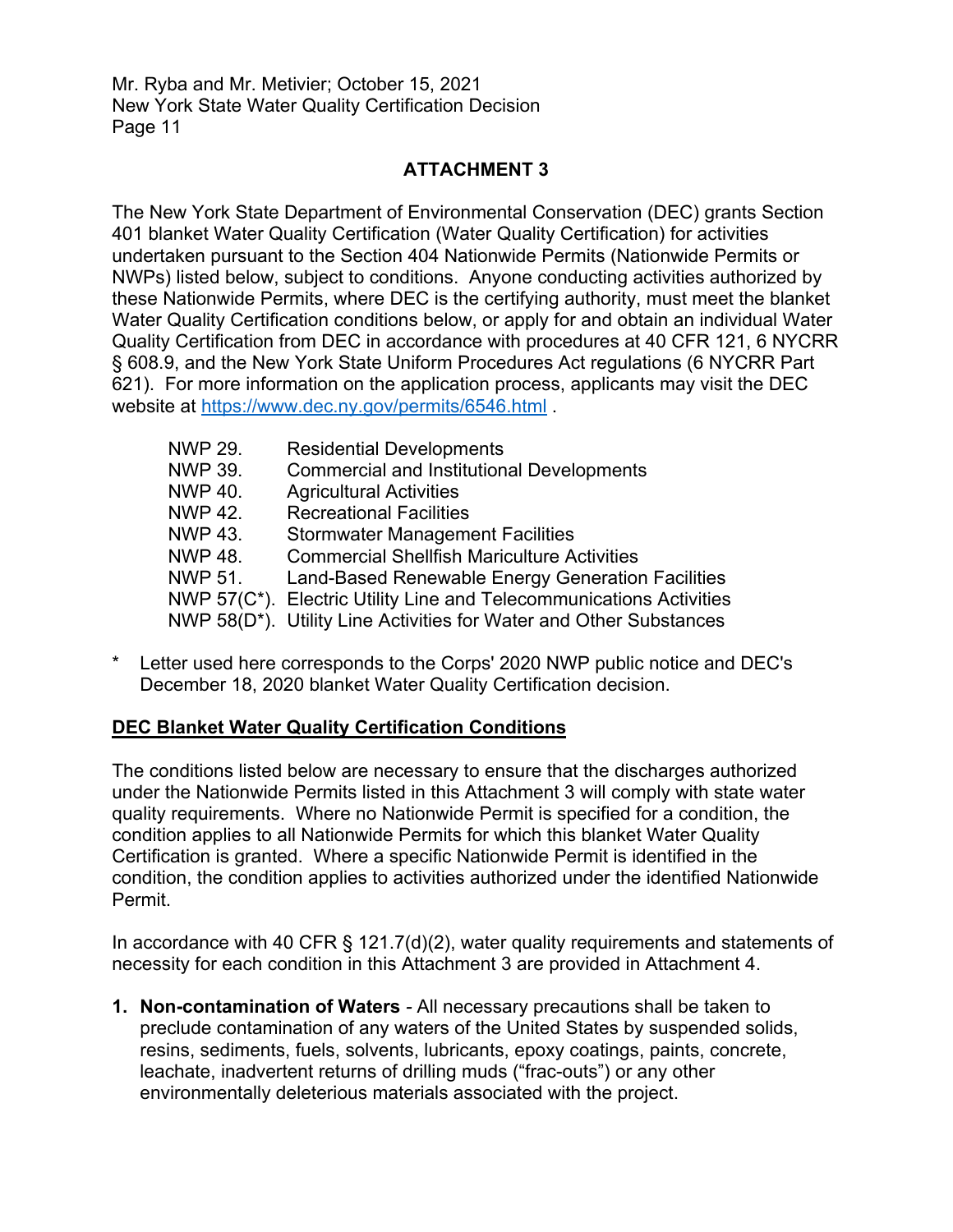- **2. Installation and Replacement of Culverts -** To be covered under this blanket Water Quality Certification, all the following criteria must be met for culvert installations and replacements:
	- a. Culverts shall be designed to pass a storm event with an annual chance of 2% or less (i.e., 50-year storm event or greater) such that the water surface remains below the top of the inlet opening.
	- b. All culverts with closed bottoms and culvert pipes must be appropriately embedded. Round culverts must be installed so that at least 20% of the culvert's vertical height is embedded below the existing stream bed at the outlet end of the culvert.
	- c. Width of the structure must be a minimum of 1.25 times (1.25X) width of the Mean High-Water Channel.
	- d. The slope of the stream bed within or under the culvert shall remain consistent with the slope of the adjacent stream channel. For slopes greater than 3%, an open bottom culvert must be used.
	- e. This culvert must not be located under a roadway that provide sole access to "Critical Facilities"1.
	- f. This certification does not authorize culvert rehabilitation projects that involve slip lining, invert paving, or similar treatments.
	- g. This certification does authorize the rehabilitation of culverts utilizing Cure in Place Pipe Lining (CIPP) or concrete spray lining for culverts which currently meet Nationwide Permit General Condition # 2 - Aquatic Life Movements.
- **3. Discharges and Disturbances Limits-** The following discharge and disturbance limits apply to this certification:
	- a. For NWPs 29, 39, 40, 42, 48, 51, 57, and non-maintenance activities under NWP 43 the following discharge limits apply:
		- i. Temporary or permanent discharges of dredged or fill material into wetlands and other waters of the United States must not exceed 1/4 acre;
		- ii. Temporary or permanent impacts (i.e., loss) to stream beds, lake shorelines, and ocean shorelines must not exceed 300 linear feet; and
		- iii. The discharge area limit under paragraph (a) plus the equivalent stream, lake, or ocean impact area limit under paragraph (b) must not exceed  $\frac{1}{4}$ acre total.
	- b. For maintenance activities under NWP 43, this certification authorizes discharges and disturbances up to the limit of the respective Nationwide Permit or regional conditions, whichever is most restrictive.

 $1$  Critical Facilities are defined as facilities designed for bulk storage of chemicals, petrochemicals, hazardous or toxic substances or floatable materials; hospitals, rest homes, correctional facilities, dormitories, patient care facilities; major power generation, transmission or substation facilities, except for hydroelectric facilities; major communications centers, such as civil defense centers; or major emergency service facilities, such as central fire and police stations. (See 6 NYCRR Part 502.4(a)(17).)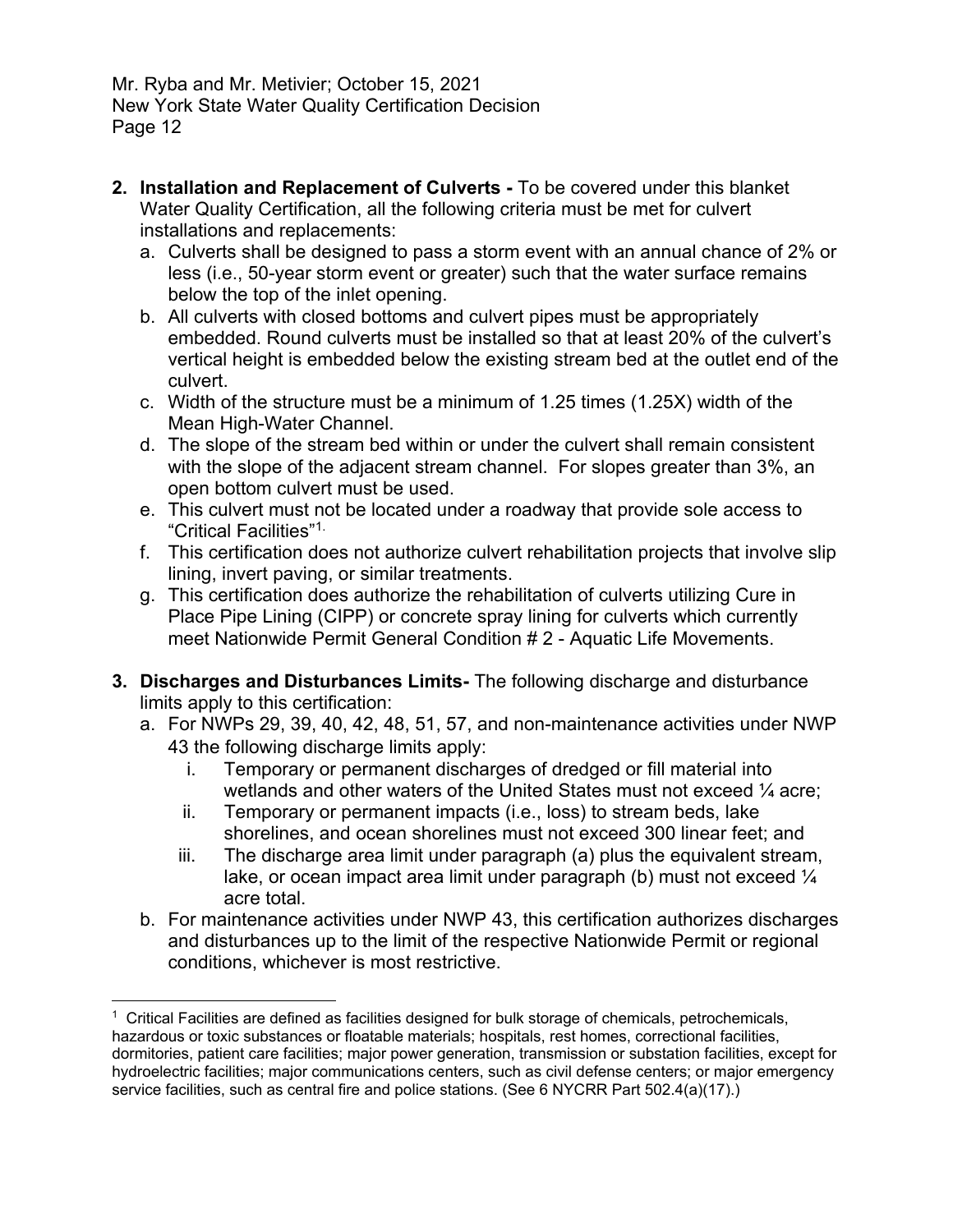- c. If a project requiring coverage under two or more Nationwide Permits results in a temporary or permanent discharge or disturbance, the most restrictive threshold applies to the project.
- **4. Bulkheads** Activities involving bulkheads are restricted as follows:
	- a. This certification does not authorize the construction of new bulkheads or vertical walls.
	- b. This certification does not authorize the waterward extension of existing bulkheads, except where minimally necessary to reface the bulkhead when inplace replacement is not feasible.
	- c. New toe-stone protection may not extend more than 36 inches waterward from the existing bulkhead face.
- **5. Maintenance of Water Levels** This certification does not authorize any activity that results in a permanent water level alteration in waterbodies, such as draining or impounding, except for activities authorized by NWP 27.
- **6. Dewatering –** Dewatering activities must be conducted in the following manner:
	- a. Authorized dewatering is limited to immediate work areas that are within coffer dams or otherwise isolated from the larger waterbody or waters of the United States.
	- b. Dewatering must be localized and must not drain extensive areas of a waterbody or reduce the water level such that fish and other aquatic organisms are killed, or their eggs and nests are exposed to desiccation, freezing or depredation in areas outside of the immediate work site.
	- c. Cofferdams or diversions shall not be constructed in a manner that causes or exacerbates erosion of the bed or banks of a waterbody.
	- d. All dewatering structures must be permanently removed, and disturbed areas must be graded and stabilized immediately following completion of work. Return flows from the dewatering structure shall be as visibly clear as the receiving waterbody.
- **7. Horizontal and Directional Drilling** For projects that involve horizontal or directional drilling, the permittee must prepare and implement a plan that addresses prevention, containment and cleanup of inadvertent drilling fluid returns or "fracouts".
- **8. Endangered or Threatened Species** This certification does not authorize discharges likely to result in the take or taking of any species listed as endangered or threatened in 6 NYCRR Part 182.5 (a) or (b) or discharges likely to destroy or adversely modify the habitat of such listed species. To be eligible for coverage under this certification, applicants must either verify that the activity is outside of the occupied habitat of such species or, if located within the habitat of such species, obtain a determination from the NYS Department of Conservation Regional Office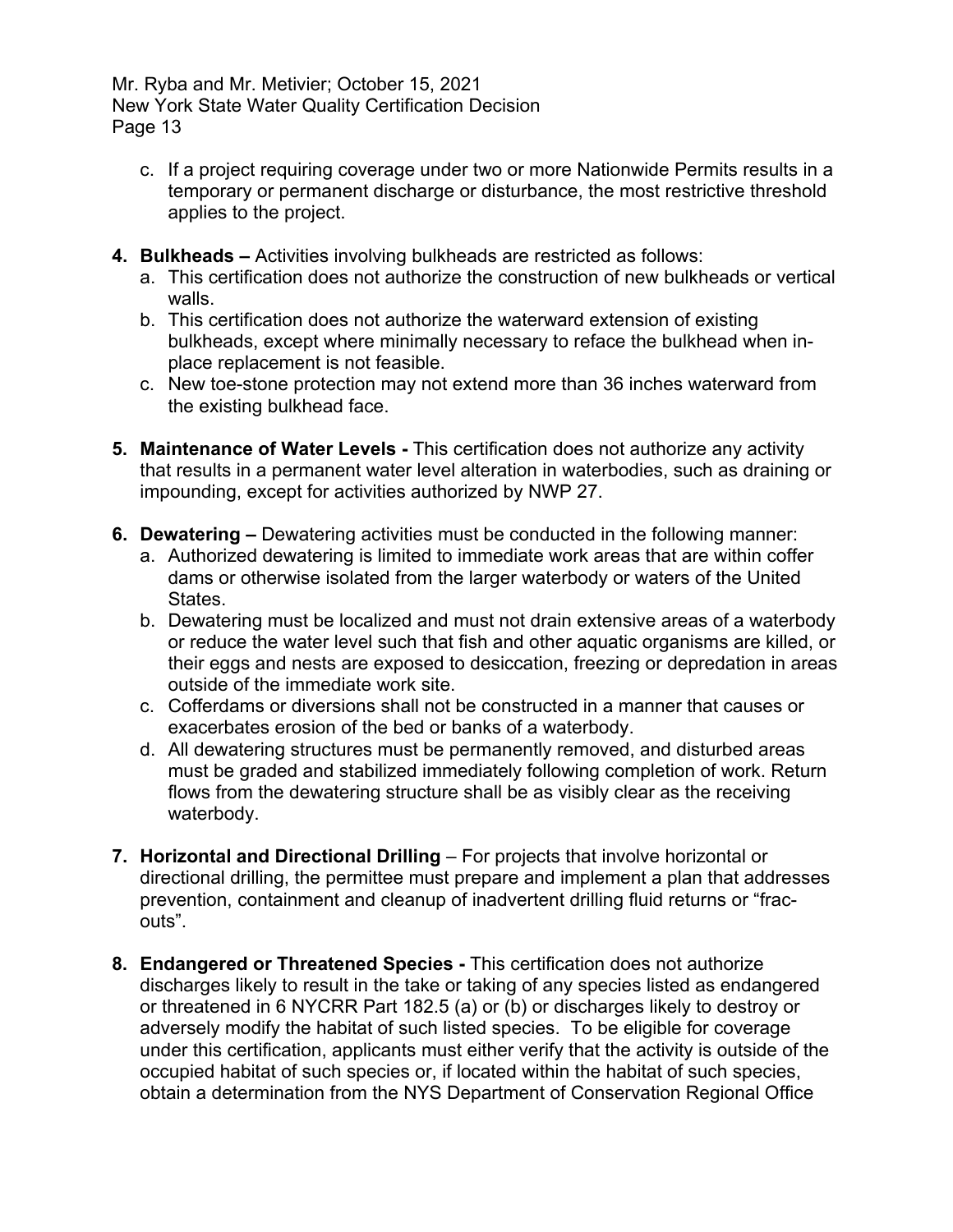that the proposed activity is not likely to result in the take or taking of any species listed as endangered or threatened species listed in 6 NYCRR Part 182. Information on New York State endangered or threatened species may be obtained from the NYS Department of Environmental regional offices, the New York Natural Heritage Program in Albany, New York or on the DEC website at https://www.dec.ny.gov/animals/38801.html .

- **9. Rare Mollusks -** This certification does not authorize disturbances or discharges to waters of the United States that support mollusks listed as S-1 or S-2 on the New York State Natural Heritage database, unless DEC staff have determined that the project location does not contain mussels listed as S-1 or S-2 on the Natural Heritage database.
- **10. Prohibition Period for In-water Work** In-water work is prohibited in cold water trout fisheries (waterbodies classified under Article 15 of New York State Environmental Conservation Law with a "t" or "ts" designation), beginning October 1 and ending May 31.

To determine if the prohibition period is in effect for a particular water, contact the Regional Natural Resources Supervisor in the appropriate New York State Department of Environmental Conservation regional office. Water classification values can be found on the DEC's Environmental Resource Mapper available on the Department's website at https://gisservices.dec.ny.gov/gis/erm/. Work windows may be altered by the Regional Natural Resources Supervisor or their designee.

- **11. Significant Coastal Fish and Wildlife Habitats -** This certification does not authorize any discharge occurring in a designated Significant Coastal Fish and Wildlife Habitat area pursuant to 19 NYCRR Part 602 (NYCRR, Title 19, Chapter XIII, Waterfront Revitalization of Coastal Areas and Inland Waterways). https://www.dos.ny.gov/opd/programs/consistency/scfwhabitats.html
- **12. Coastal Erosion Hazard Areas** This certification does not authorize projects that disturb greater than  $\frac{1}{4}$  acre or 300 linear feet of waters of the United States within mapped Coastal Erosion Hazard Areas, as identified in New York State Environmental Conservation Law Article 34, and its implementing regulations, 6 NYCRR Part 505. https://www.dec.ny.gov/lands/86541.html
- **13. Wild, Scenic and Recreational Rivers -** This certification does not authorize activities in any Wild, Scenic or Recreational River pursuant to 6 NYCRR Part 666 or state designated Wild, Scenic or Recreational River corridors. https://www.dec.ny.gov/permits/6033.html
- **14. Federal Energy Regulatory Commission** This certification does not authorize activities regulated by the United States Federal Energy Regulatory Commission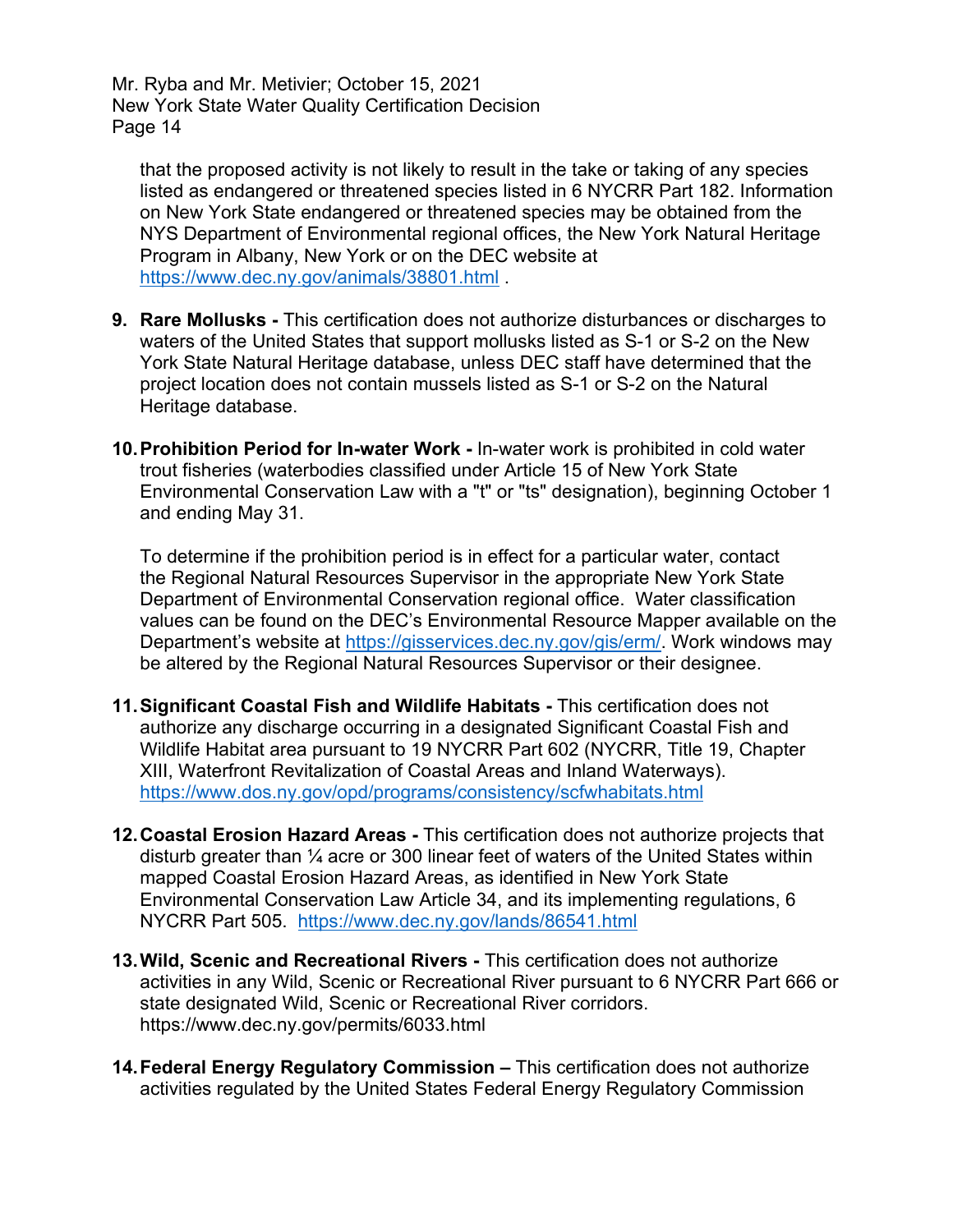(FERC). An individual Section 401 Water Quality Certification from DEC is required for all projects regulated by FERC.

- **15. Preventing the Spread of Aquatic Invasive Species** To prevent the unintentional introduction or spread of invasive species, the permittee must ensure that all construction equipment be cleaned of mud, seeds, vegetation and other debris before entering any approved construction areas within waters of the United States. When using construction equipment, projects authorized under this Certification shall take reasonable precautions to prevent the spread of aquatic invasive species as required under the provisions in ECL § 9-1710.
- **16. Utility Projects** The following restrictions and conditions apply to activities involving utility projects:
	- a. This certification does not authorize maintenance or other activities associated with hydroelectric power generation projects.
	- b. This certification does not authorize the construction of substation facilities or permanent access roads in wetlands or within the Federal Emergency Management Agency mapped 100-year floodplain.
	- c. Excess materials resulting from trench excavation must be permanently removed from the waters of the United States and contained so that they do not re-enter any waters of the United States.
- **17. NWPs 57 and 58 Utility Line Activities** The following restrictions apply to utility line activities undertaken under NWPs 57 and 58:
	- a. Materials resulting from Utility Line trench excavation that are temporarily sidecast into waters of the United States must be used to backfill the trench or removed within 30 days of deposition.
	- b. Utility Line activities that cross multiple waterbodies or cross the same waterbody at multiple locations, while viewed as multiple "single and complete" projects for the purposes of the Nationwide Permit program, will be considered by the Department as a single project for all crossings for the entire length of the project in New York State for the purpose of obtaining Water Quality Certification from New York State and determining the disturbance threshold of 300 linear feet or  $\mathcal{U}$ acre.
	- c. Buried utility lines that cross under streams must be placed at a depth to prevent future exposure of the line. A site-specific vertical adjustment potential (VAP) analysis, or similar engineering analysis, must be conducted by a licensed engineer to determine the proper depth for all lines except water lines.
- **18. NWP 29. Residential Developments** This certification does not authorize the construction of new residential development projects in wetlands located within a FEMA designated 100-year floodplain.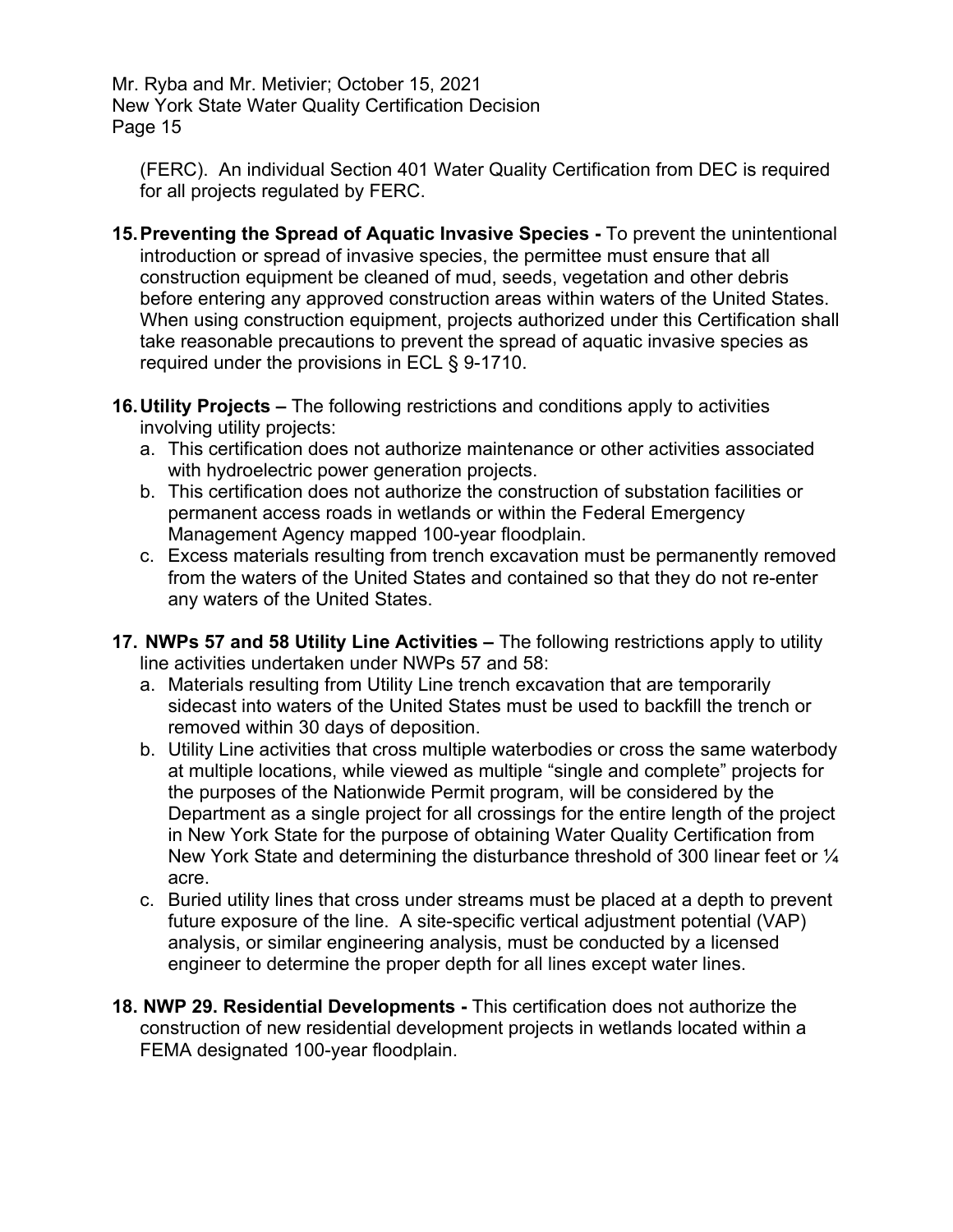- **19. NWP 39. Commercial and Institutional Developments** This certification does not authorize construction of new commercial and institutional developments in wetlands located within a FEMA-designated 100-year floodplain.
- **20. NWP 40. Agricultural Activities** The following restrictions apply to agricultural activities:
	- a. This certification does not authorize any discharge of dredged or fill material into streams. Alteration of natural stream courses is not authorized by this certification.
	- b. This certification authorizes only buildings necessary for the agricultural productivity of farmland.
	- c. This certification does not authorize non-agricultural buildings on farms such as roadside stands.
	- d. This certification does not authorize construction of ponds in wetlands.
- **21. NWP 43. Stormwater Management Facilities** The following restrictions and conditions apply to stormwater management facilities:
	- a. This certification does not authorize the construction of new stormwater management facilities located within waters of the United States, except for outfall structures and emergency spillways.
	- b. This certification authorizes the maintenance of existing storm water management facilities.
- **22. NWP 48. Commercial Shellfish Mariculture Activities** This certification does not authorize the expansion of aquaculture activities into new areas of a project.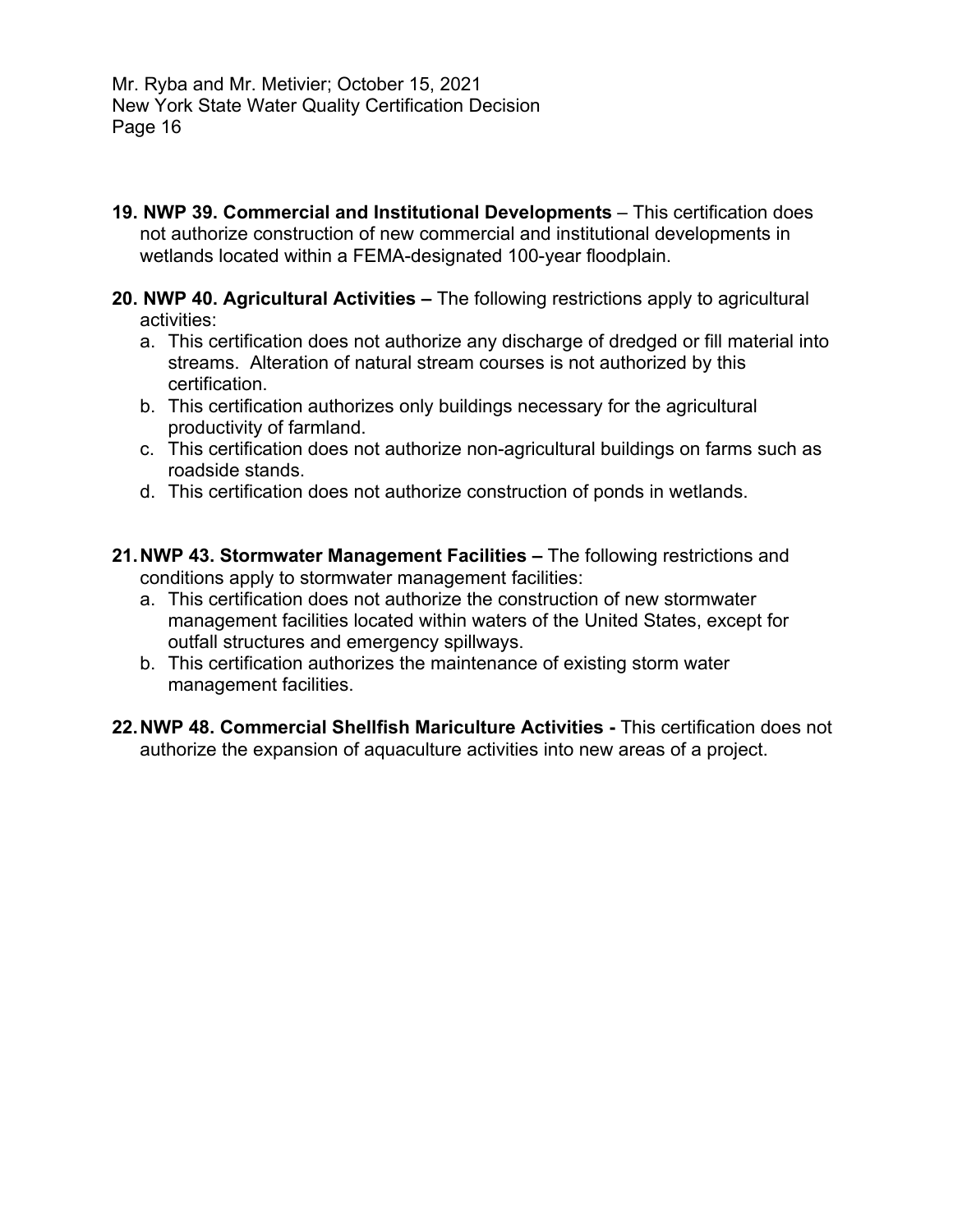## **ATTACHMENT 4**

In accordance with the requirements of 40 CFR  $\S$  121.7(d)(2), DEC is providing the relevant water quality requirements and statements explaining why each condition in Attachment 3 is necessary to ensure that any discharge will comply with water quality requirements.

DEC implements the state water quality standards for Water Quality Certification found in 301-303, 306 and 307 of the Federal Water Pollution Control Act, as implemented in New York State by the following provisions:

- a. effluent limitations and water quality-related effluent limitations set forth in section 750-1.11 of Title 6 of New York Codes Rules and Regulations (6 NYCRR);
- b. water quality standards and thermal discharge criteria set forth in 6 NYCRR Parts 701, 702, 703 and 704;
- c. standards of performance for new sources set forth in section 6 NYCRR § 750- 1.11;
- d. effluent limitations, effluent prohibitions and pretreatment standards set forth in 6 NYCRR § 750-1.11;
- e. prohibited discharges set forth in 6 NYCRR § 750-1.3; and
- f. State statutes, regulations and criteria otherwise applicable to such activities. These would include, but are not limited to, 6 NYCRR Parts 182 (Endangered and Threatened Species of Fish and Wildlife…), 505 (Coastal Erosion Management), 575 (Aquatic Invasive Species Spread Prevention), 608 (Use & Protection Waters), 661 (Tidal Wetlands), and 663 (Freshwater Wetlands). In addition, portions of the New York State Environmental Conservation Law (ECL) are applicable to such activities.

In accordance with 40 CFR § 121.7(d)(2), water quality requirements and statements of necessity for each condition in Attachment 3 are provided below, numbered and titled to correspond to the conditions contained in Attachment 3.

### **1. Non-Contamination of Waters**

Water quality requirements: 6 NYCRR 703.2: Narrative water quality standards for turbidity, flow, suspended solids, and other deleterious substances Statement of condition necessity: This condition is necessary to ensure that the permittee undertakes whatever additional measures are necessary, and not otherwise specified in the conditions of this permit, to prevent the contravention of water quality standards during the implementation of the project.

## **2. Installation and Replacement of Culverts**

Water quality requirements: 6 NYCRR 502.4(a)(17) Floodplain management criteria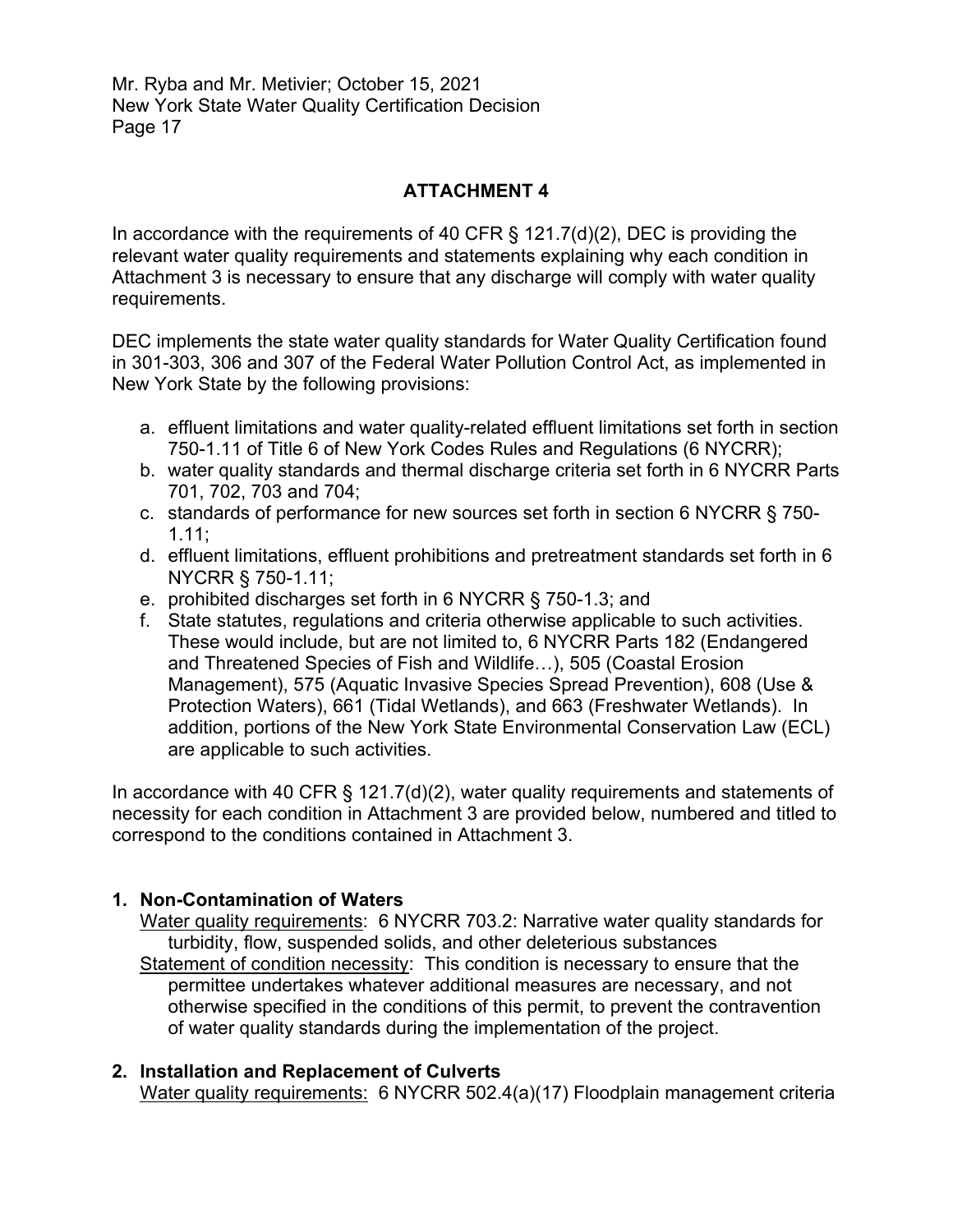> for State projects in flood hazard areas: "(a)…any State agency proposing to commence any project within a flood hazard area in that city, town or village shall do so only if it determines such project is in compliance with the following criteria: …(17) In order to prevent potential flood damage to certain facilities that would result in serious danger to life and health, or widespread social or economic dislocation, none of the following new projects shall be undertaken within any flood hazard area:…"; 6 NYCRR 703.2 Narrative water quality standards for flow: no alteration that will impair the waters for their best usages; 6 NYCRR 608.2(a) "Except as provided in subdivision (b) of this section, no person or local public corporation may change, modify or disturb any protected stream, its bed or banks, nor remove from its bed or banks sand, gravel or other material, without a permit issued pursuant to this Part."; 6 NYCRR 608.5 "No person, local public corporation or interstate authority may excavate from or place fill, either directly or indirectly, in any of the navigable waters of the State or in marshes, estuaries, tidal marshes and wetlands that are adjacent to and contiguous at any point to any of the navigable waters of the state, and that are inundated at mean high water level or tide, without a permit issued pursuant to this part."; 6 NYCRR 608.7 (b) The department's review will determine if the proposed alteration to water resources of the State are consistent with standards contained in section 608.8 of this Part, considering issues such as:(iii) hydrology, including such criteria as water velocity, depth, discharge volume, flooding potential;(iv) (2) the adequacy of design and construction techniques for structures; (6) the safeguarding of life and property; 6 NYCRR 701.2 through 701.8 states that New York fresh surface waters shall be suitable for fish, shellfish and wildlife propagation and survival; 6 NYCRR 701.9 states that New York fresh surface waters shall be suitable for fish, shellfish and wildlife survival; 6 NYCRR 701.10 through 701.13 states that New York saline surface waters shall be suitable for fish, shellfish and wildlife propagation and survival; 6 NYCRR 701.14 states that New York saline surface waters shall be suitable for fish, shellfish and wildlife survival.

Statement of condition necessity: Based on the foregoing water quality requirements, this condition is necessary to ensure that culverts are installed in a manner that ensures proper functioning of the waterway and that the continued use of the culvert over time will not cause or contribute to a contravention of water quality standards. It is also necessary to ensure that waters remain suitable for fish, shellfish, and wildlife survival.

### **3. Discharges and Disturbances Limits**

Water quality requirements: 6 NYCRR 703.2: Narrative water quality standards for turbidity, flow, suspended solids, and other deleterious substances; 6 NYCRR 608.2(a) "Except as provided in subdivision (b) of this section, no person or local public corporation may change, modify or disturb any protected stream, its bed or banks, nor remove from its bed or banks sand, gravel or other material, without a permit issued pursuant to this Part."; 6 NYCRR 608.5 "No person, local public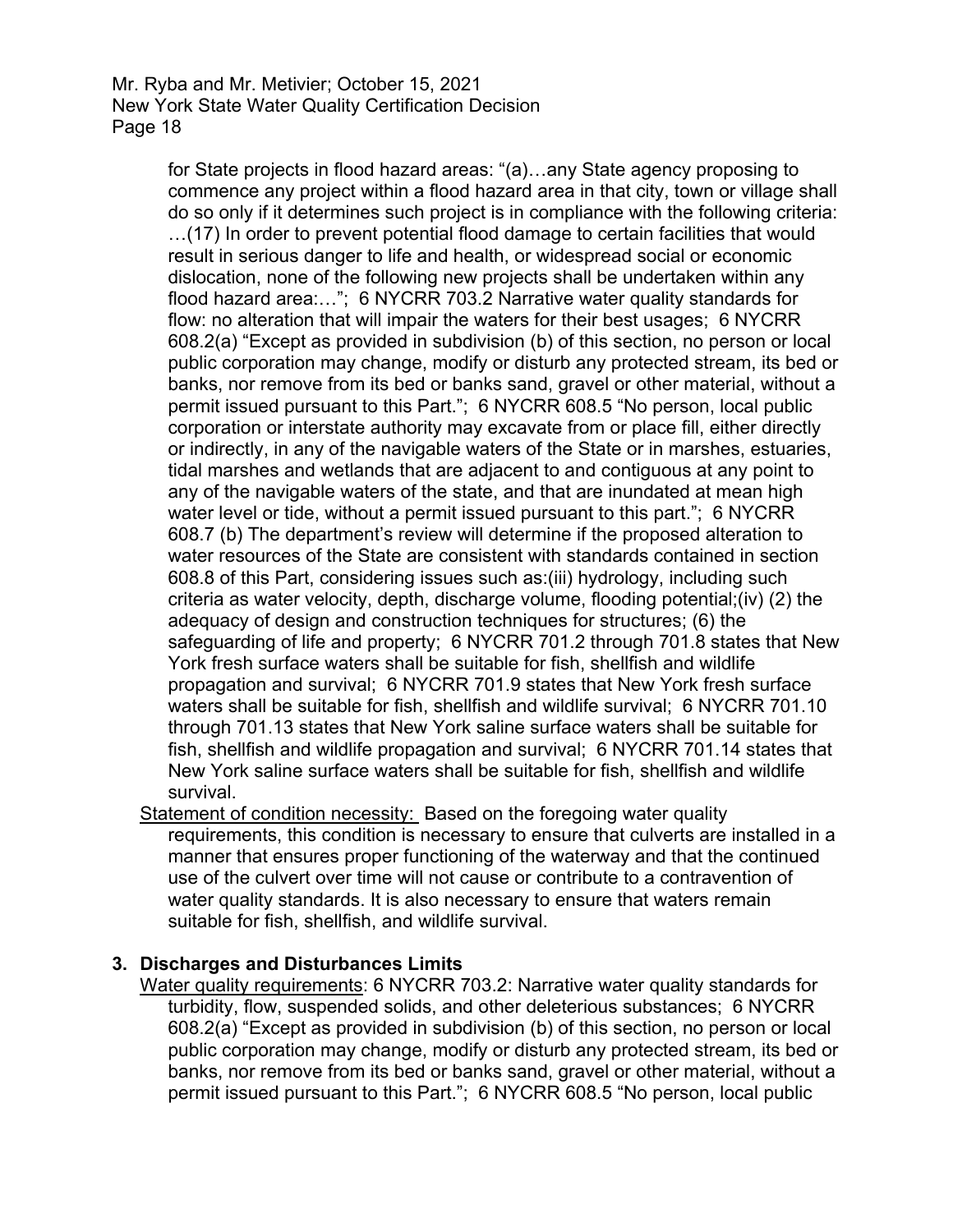> corporation or interstate authority may excavate from or place fill, either directly or indirectly, in any of the navigable waters of the state or in marshes, estuaries, tidal marshes and wetlands that are adjacent to and contiguous at any point to any of the navigable waters of the state, and that are inundated at mean high water level or tide, without a permit issued pursuant to this Part."; 6 NYCRR 663.4 Regulated Activity List Item #20 - Filling in freshwater wetlands, including filling for agricultural purposes, is presumed incompatible with wetland functions and benefits. 6 NYCRR 505.8 Restrictions on regulated activities within coastal natural protective features, including the prohibition of excavating, grading, mining or dredging which diminishes the erosion protection afforded by nearshore areas. 6 NYCRR 661.5(b) Regulated activity list item 30 – Filling in tidal wetlands is presumed incompatible with the preservation, protection or enhancement of the present and potential values of tidal wetlands.

Statement of condition necessity: The increased length of a project along a stream or the increased acreage disturbance of a project within a wetland or other waterbody results in a concomitant increase in impacts to those environmental resources. Impacts include, but are not limited to, increased stream temperature, reduced availability of refugia sites for cold water fish, lack of flood flow retention, less ability to intercept nonpoint source pollutants, reduced transport of nutrients vital to ecosystem productivity, and reduced capacity for aquifer recharge. This condition is necessary to ensure that the scope of authorized activities is limited to those that are reasonable and necessary to achieve the objective of the project and to ensure that those activities will not exceed minimal adverse environmental impacts. Because the Corps has removed linear foot thresholds for stream disturbances, allowing discharges of up to several thousands of feet under its NWPs, it is also necessary to ensure that waters of the United States in New York remain suitable for fish, shellfish, and wildlife survival.

### **4. Bulkheads**

- Water quality requirements: 6 NYCRR 608.8 Standards "The basis of the issuance or modification of a permit will be a determination that the proposal is in the public interest, in that:… (c) The proposal will not cause unreasonable, uncontrolled or unnecessary damage to the natural resources of the state, including soil, forests, water, fish, shellfish, crustaceans and aquatic and landrelated environment."
- Statement of condition necessity: This condition is necessary to prevent discharges from new bulkheads, which are generally unreasonable and unnecessary and do not meet the standards of 6 NYCRR 608.8. New bulkheads generally would also cause unreasonable and unnecessary damage (e.g., erosion of adjacent properties, littoral habitat loss) compared to other stabilization measures that are typically feasible (e.g., plantings or rock revetments). Likewise, the placement of new fill that would adversely impact shorelines, such as extension of bulkheads, requires an individual review to examine alternatives and to ensure encroachment is reasonable and necessary.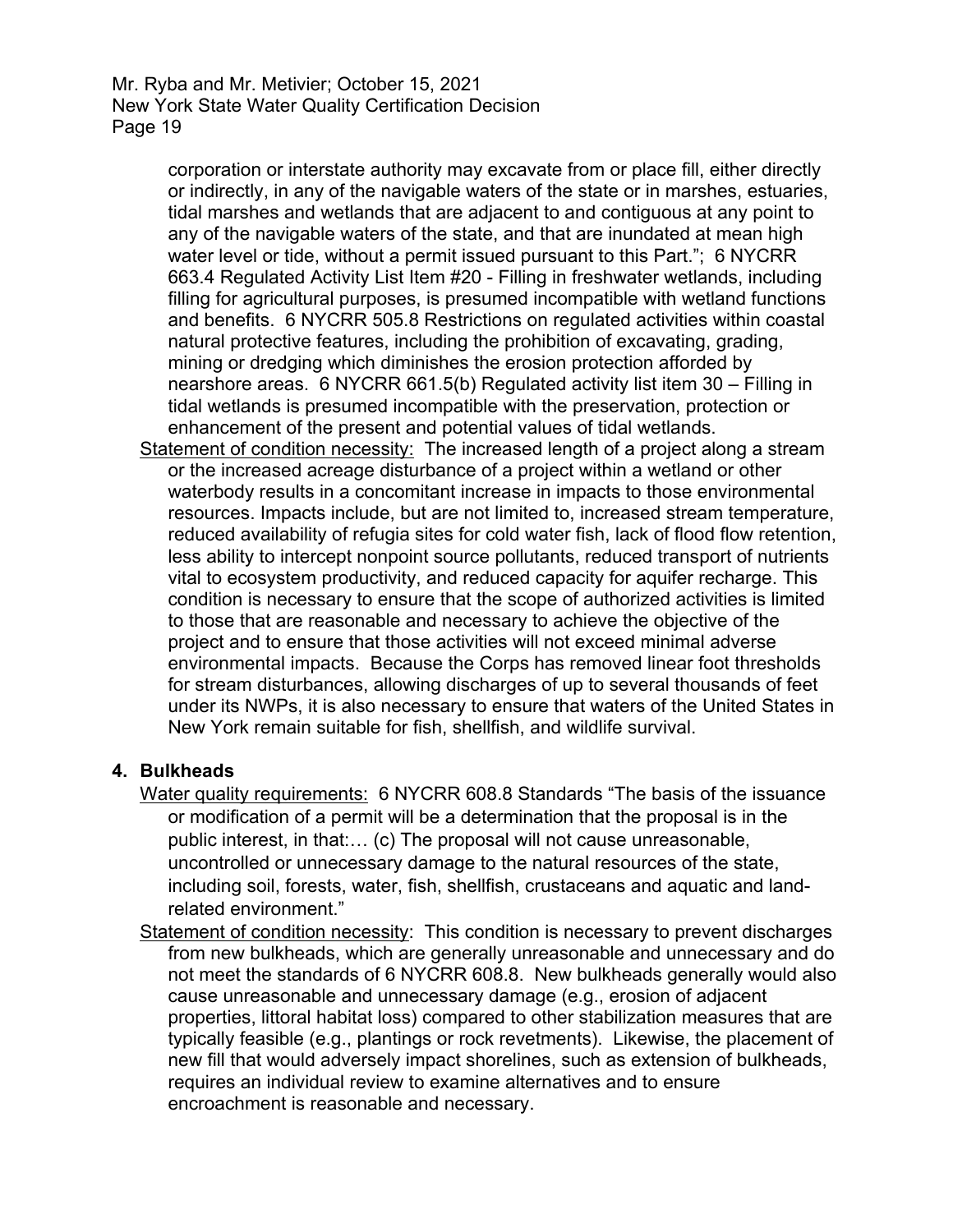### **5. Maintenance of Water Levels**

Water quality requirements: 6 NYCRR 703.2: Narrative water quality standards for turbidity, flow, suspended solids, and other deleterious substances.

Statement of condition necessity: This condition is necessary to ensure that the project does not violate water quality standards related to flow. This condition also ensures that the discharge does not contravene state water quality standards, that best usages are maintained, and waters remain suitable for fish, shellfish, and wildlife survival. Activities authorized under NWP 27 have the inherent potential to alter flow but are presumed to have a long-term beneficial effect on the attainment of best usages.

## **6. Dewatering**

- Water quality requirements: 6 NYCRR 703.2 Narrative water quality standards related to turbidity, suspended solids, toxic substances, color, and other deleterious substances; 6 NYCRR 703.2 Narrative water quality standards requiring no alteration that will impair the waters for their best usages. Best usages for all state water classifications include fishing. All classifications indicate that waters shall be maintained suitable for fish, shellfish and wildlife survival.
- Statement of condition necessity: This condition is necessary to ensure that dewatering does not contravene state water quality standards, that the best usages are maintained, and that waters remain suitable for fish, shellfish, and wildlife survival.

## **7. Horizontal and Directional Drilling**

- Water quality requirements: 6 NYCRR 703.2 Narrative water quality standards related to turbidity, suspended solids, toxic substances, color, and other deleterious substances.
- Statement of condition necessity: This condition is necessary to prevent the contravention of water quality standards when horizontal or directional drilling is used as an installation method.

## **8. Endangered or Threatened Species**

- Water quality requirements: 6 NYCRR 182 Regulations prohibiting the take of state-listed endangered or threatened species; 6 NYCRR 703.2 Narrative water quality standards for turbidity, flow, suspended solids, and other deleterious substances; 6 NYCRR 701 Classification of surface waters and identification of best usages.
- Statement of condition necessity: This condition is necessary to ensure that turbid conditions in the vicinity of these populations are addressed prior to construction so that the discharge does not contravene state water quality standards, that best usages are maintained, and waters remain suitable for fish, shellfish, and wildlife survival.This condition is necessary to ensure that any activities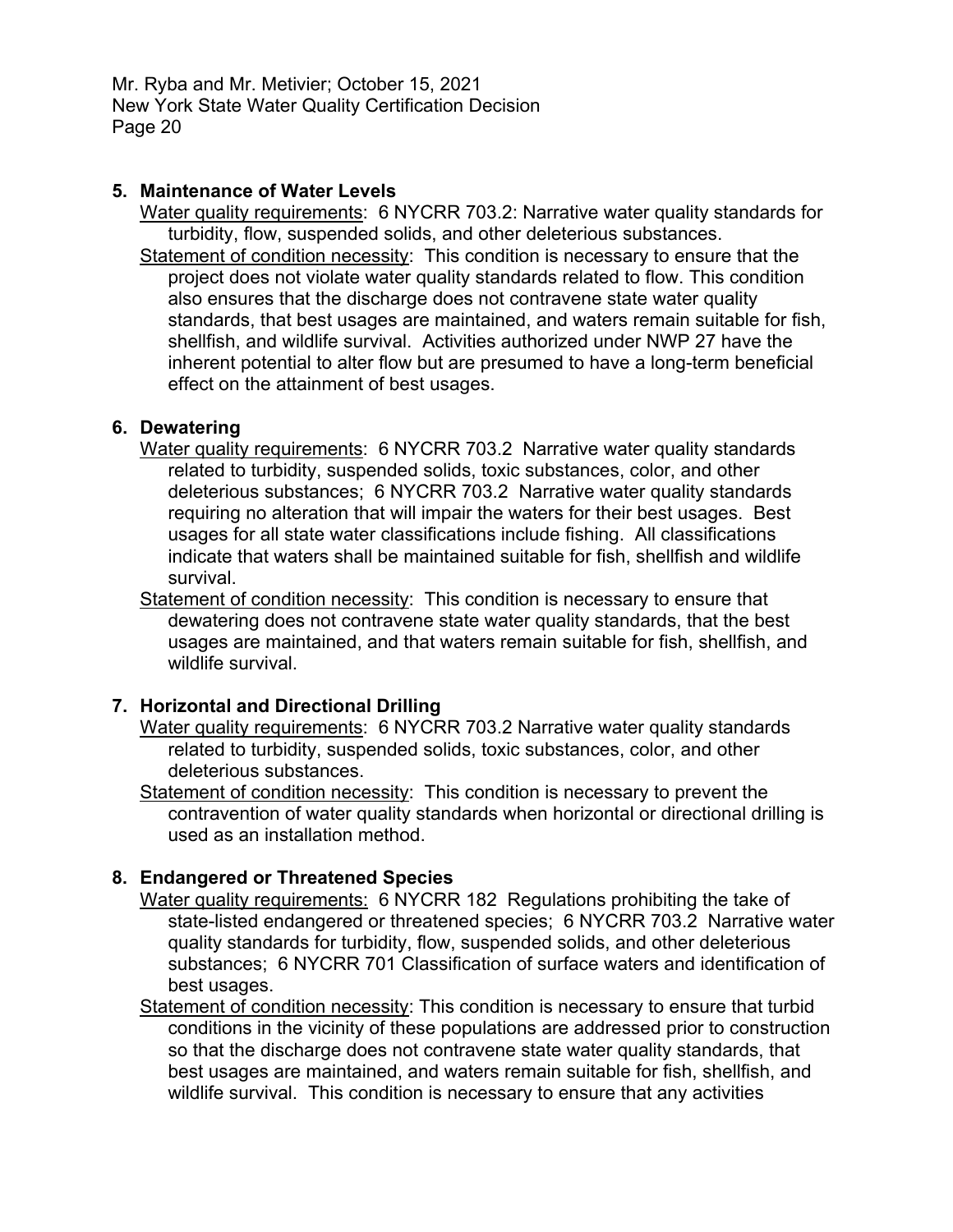> authorized by these NWPs do not "take" any aquatic or aquatic-dependent state listed endangered or threatened species or its habitat.

### **9. Rare Mollusks**

Water quality requirements: 6 NYCRR 703.2: Narrative water quality standards for turbidity, flow, suspended solids, and other deleterious substances. 6 NYCRR Part 701: Classification of surface waters and identification of best usages. Statement of condition necessity: Rare and sensitive mussel populations are highly susceptible to acute changes in turbidity and affect the food web upon which fish and other taxa rely. This condition ensures that turbid conditions in the vicinity of these populations are addressed prior to construction so that the discharge does not contravene state water quality standards, that best usages are maintained, and waters remain suitable for fish, shellfish, and wildlife survival.

### **10. Prohibition Period for In-water Work**

- Water quality requirements: 6 NYCRR 703.2: Narrative water quality standards for turbidity, toxic materials, and other deleterious substances. 6 NYCRR 701: Classification of surface waters and identification of best usages.
- Statement of condition necessity: This condition is necessary to ensure that the discharge does not adversely impact water quality during sensitive fish spawning periods and contravene water quality standards or impair the waters best usages for fishing. This condition also ensures that waters remain suitable for fish, shellfish, and wildlife survival and propagation.

### **11. Significant Coastal Fish and Wildlife Habitats**

Water quality requirements: 6 NYCRR Part 701: Classification of surface waters and identification of best usages. 6 NYCRR 701.2 through 701.8 states that New York fresh surface waters shall be suitable for fish, shellfish and wildlife propagation and survival; 6 NYCRR 701.9 states that New York fresh surface waters shall be suitable for fish, shellfish and wildlife survival; 6 NYCRR 701.10 through 701.13 states that New York saline surface waters shall be suitable for fish, shellfish and wildlife propagation and survival; 6 NYCRR 701.14 states that New York saline surface waters shall be suitable for fish, shellfish and wildlife survival. 19 NYCRR § 602.5 Significant Coastal Fish and Wildlife Habitats designated under 19 NYCRR Part 602 are those habitat areas identified and recommended by DEC which exhibit to a substantial degree one or more of the following characteristics: (i) the habitat is essential to the survival of a large portion of a particular fish or wildlife population (e.g., feeding grounds, nursery areas), (ii) the habitat supports a species which is either endangered, threatened or of special concern as those terms are defined at 6 NYCRR Part 182, (iii)the habitat supports fish or wildlife populations having significant commercial, recreational or educational value; or (iv) the habitat is of a type which is not commonly found in the State or a coastal region of the State; Such designations are made under the authority granted to New York State to implement elements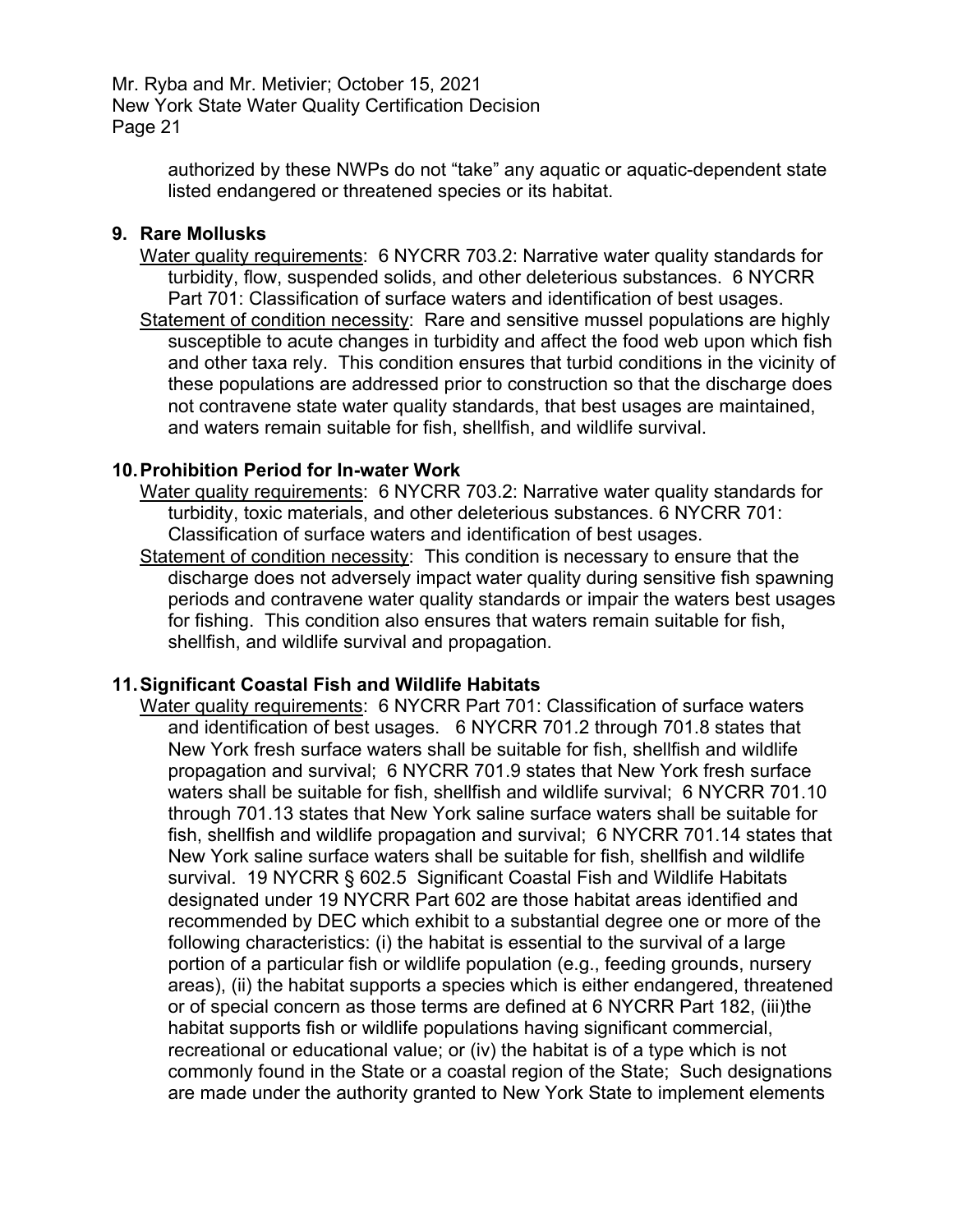> of the federal Coastal Zone Management Act of 1972 through its participation in the National Coastal Zone Management Program. The New York Coastal Management Program was approved by NOAA in 1982. The Executive Law Article 42, Waterfront Revitalization of Coastal Areas and Inland Waterways, provides the state with the authority to establish a coastal program, develop coastal policies, define the coastal boundaries, and establish state consistency requirements.

Statement of condition necessity: This condition is necessary to ensure that activities undertaken within designated significant coastal fish and wildlife habitats fully identify the natural resources within the project area and develop site-specific plans and methods for the minimization and control of discharges affecting water quality and wildlife. The condition is necessary to ensure that discharges do not contravene state water quality standards, that best usages are maintained, and waters remain suitable for fish, shellfish, and wildlife survival.

### **12. Coastal Erosion Hazard Areas**

- Water quality requirements: 6 NYCRR 703.2 Narrative water quality standards for turbidity, toxic materials, and other deleterious substances. 6 NYCRR Part 701: Classification of surface waters and identification of best usages. ECL Article 34 and implementing regulations at 6 NYCRR Part 505 identifies Coastal Erosion Hazard Areas (CEHAs) in locations with Natural Protective Feature Areas (NPFAs) and in areas of high erosion vulnerability. 6 NYCRR § 505.8 Prohibits excavating, grading, mining or dredging which diminishes the erosion protection afforded by nearshore areas.
- Statement of condition necessity: This condition is necessary to ensure that activities conducted in these vulnerable erosion hazard areas over the thresholds identified are required to develop detailed and site specific plans and pollution control methods to ensure that discharges do no contravene state water quality standards, that best usages are maintained, and waters remain suitable for fish, shellfish, and wildlife survival.

#### **13. Wild, Scenic and Recreational Rivers**

Water quality requirements 6 NYCRR Part 701: Classification of surface waters and identification of best usages, including fishing and contact recreation.6 NYCRR Part 666. Use guidelines for this group of waterways are found in 6 NYCRR Part 666.13. The guidelines indicate that several activities are presumed incompatible with state regulations as found in 6 NYCRR Part 666 or are prohibited. Among those incompatible or prohibited uses that would overlap with activities authorized by NWPs are: Modification of the waterway by impoundment, diversion, rip-rap, bulkheads, structures or improvements impeding or altering the natural flow of water or free-flowing condition of the river. (See Part 666.11(a) & Note). Several other activities that would require a review from NYS to ensure that a proposed activity is compatible with regulations at 6 NYCRR Part 666 include utility crossings, road development, forest management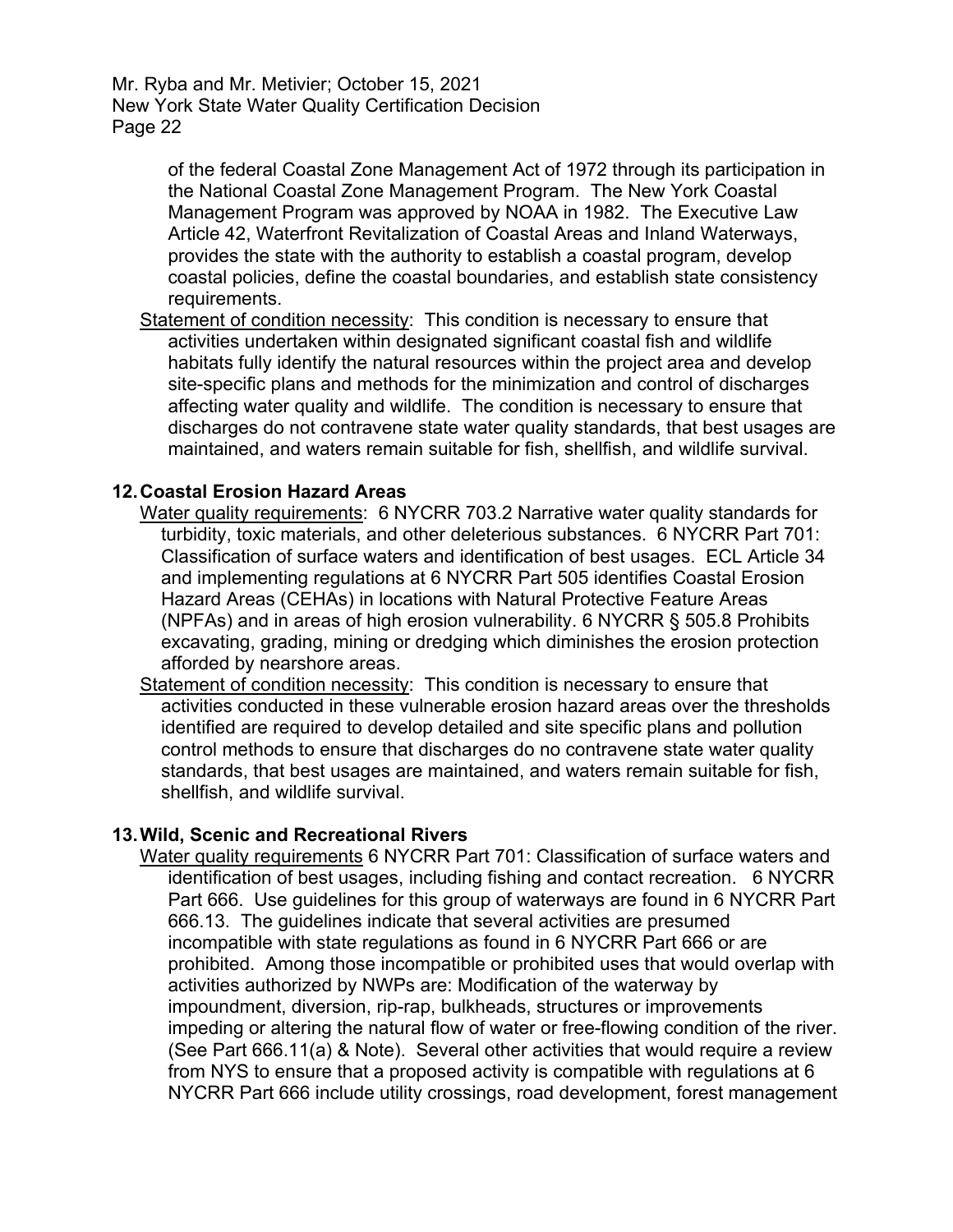> activities along riverbanks, residential structures and non-residential structures all of which are within the scope of the NWPs.

Statement of condition necessity This condition is necessary to ensure that a detailed identification of impacts and detailed pollution control methods are developed to prevent discharges incompatible with the preservation and protection water quality, flows and best usages in designated wild, scenic, and recreational rivers.

### **14. Federal Energy Regulatory Commission**

- Water quality requirements: 6 NCYRR 701: Classification of surface waters and identification of best usages. 6 NYCRR 703.2. Narrative water quality standards related to turbidity, suspended solids, toxic substances, color, and other deleterious substances.
- Statement of condition necessity: This condition is necessary due to the large scope of FERC-regulated project and the need to identify all potential impacts to waters of the United States, and the need to develop detailed and site-specific pollution control methods to ensure that discharges do no contravene state water quality standards, that best usages are maintained, and waters remain suitable for fish, shellfish, and wildlife survival.

### **15. Preventing the Spread of Aquatic Invasive Species**

Water quality requirements: 6 NCYRR 701: Classification of surface waters and identification of best usages. 6 NYCRR 703.2 Narrative water quality standards related to turbidity, suspended solids, toxic substances, color, and other deleterious substances. 6 NYCRR Part 575 Prohibited and Regulated Invasive Species. 6 NYCRR Part 576 Aquatic Invasive Species Spread Prevention. Statement of condition necessity: This condition is necessary to ensure that equipment used will not contribute to a contravention of water quality standards, that best usages are maintained, and to ensure that waters remain suitable for fish, shellfish, and wildlife survival.

### **16. Utility Projects -**

- Water quality requirements: 6 NYCRR 701: Classification of surface waters and identification of best usages. 6 NYCRR 703.2. Narrative water quality standards related to turbidity, suspended solids, toxic substances, color, and other deleterious substances.
- Statement of condition necessity: Prohibitions on appurtenant structures and uncontrolled spoilage ensure narrative water quality standards and best usages will be met, and ensure that waters remain suitable for fish, shellfish, and wildlife survival.

### **17. NWPs 57 and 58 Utility Line Activities**

Water quality requirements: 6 NCYRR 701: Classification of surface waters and identification of best usages. 6 NYCRR 703.2. Narrative water quality standards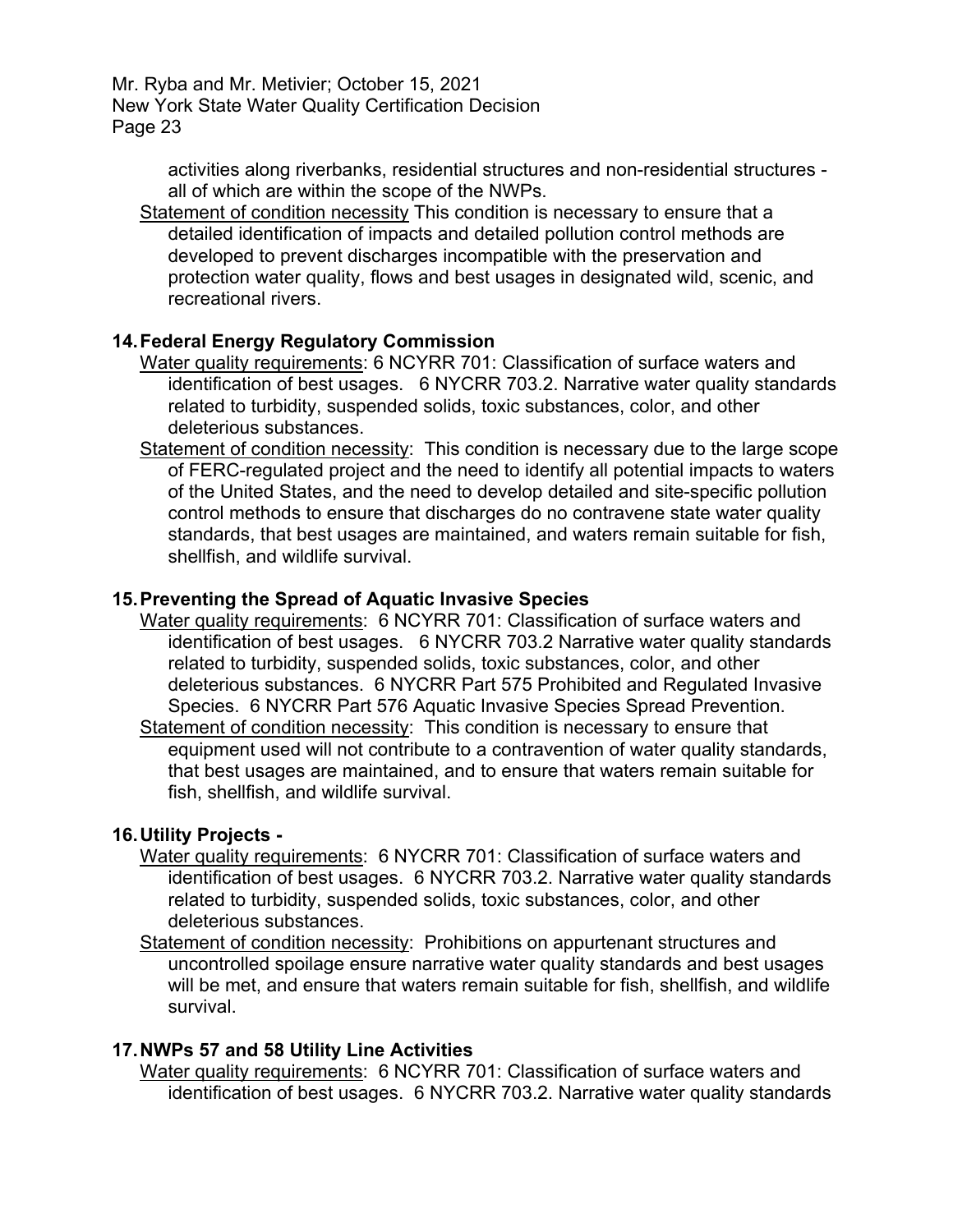> related to turbidity, suspended solids, toxic substances, color, and other deleterious substances.

Statement of condition necessity: This condition is necessary to ensure that no more than minimal adverse environmental impacts related to changes to flow or to increased turbidity result from these activities. This condition is necessary to ensure that work will not contravene water quality standards, and to ensure that waters remain suitable for fish, shellfish, and wildlife survival.

### **18. NWP 29. Residential Developments**

- Water quality requirements: 6 NCYRR 701: Classification of surface waters and identification of best usages. 6 NYCRR 703.2. Narrative water quality standards related to turbidity, suspended solids, toxic substances, color, and other deleterious substances.
- Statement of condition necessity: This condition is necessary to ensure that the discharge does not contravene state water quality standards, that best usages are maintained, and waters remain suitable for fish, shellfish, and wildlife survival.

### **19. NWP 39. Commercial and Institutional Developments**

- Water quality requirements: 6 NCYRR 701: Classification of surface waters and identification of best usages. 6 NYCRR 703.2. Narrative water quality standards related to turbidity, suspended solids, toxic substances, color, and other deleterious substances.
- Statement of condition necessity: This condition is necessary to ensure that the discharge does not contravene state water quality standards, that best usages are maintained, and waters remain suitable for fish, shellfish, and wildlife survival.

### **20. NWP 40. Agricultural Activities**

- Water quality requirements: 6 NCYRR 701: Classification of surface waters and identification of best usages. 6 NYCRR 703.2. Narrative water quality standards related to turbidity, suspended solids, toxic substances, color, and other deleterious substances.
- Statement of condition necessity: This condition is necessary to ensure that the discharge does not contravene state water quality standards, that best usages are maintained, and waters remain suitable for fish, shellfish, and wildlife survival.

### **21. NWP 43. Stormwater Management Facilities**

Water quality requirements: 6 NCYRR 701: Classification of surface waters and identification of best usages. 6 NYCRR 703.2. Narrative water quality standards related to turbidity, suspended solids, toxic substances, color, and other deleterious substances.

Statement of condition necessity: This condition is necessary to ensure that the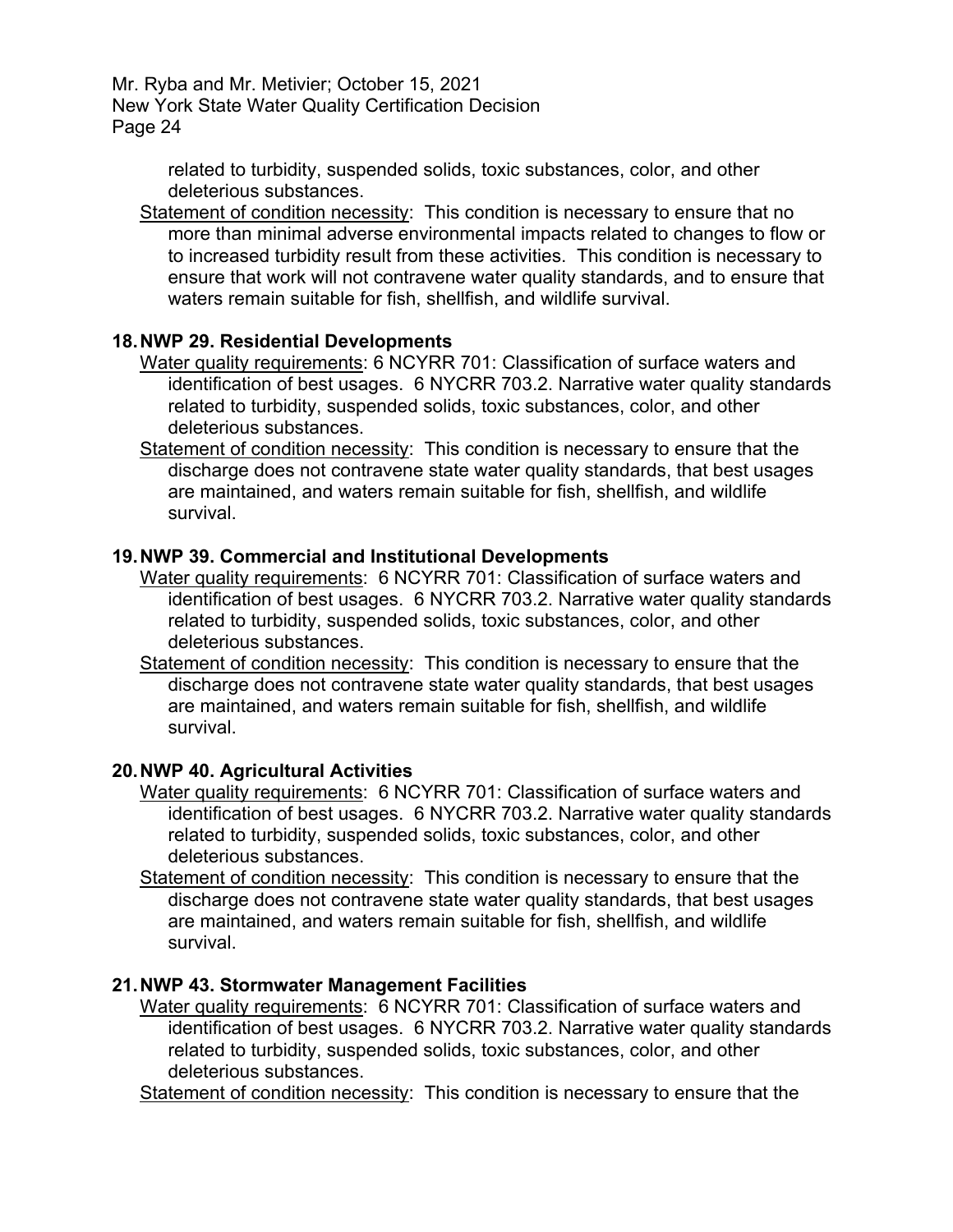> discharge does not contravene state water quality standards, that best usages are maintained, and waters remain suitable for fish, shellfish, and wildlife survival.

### **22. NWP 48. Commercial Shellfish Mariculture Activities**

- Water quality requirements: 6 NCYRR 701: Classification of surface waters and identification of best usages. 6 NYCRR 703.2. Narrative water quality standards related to turbidity, suspended solids, toxic substances, color, and other deleterious substances.
- Statement of condition necessity: This condition is necessary to ensure that the discharge does not contravene state water quality standards, that best usages are maintained, and waters remain suitable for fish, shellfish, and wildlife survival.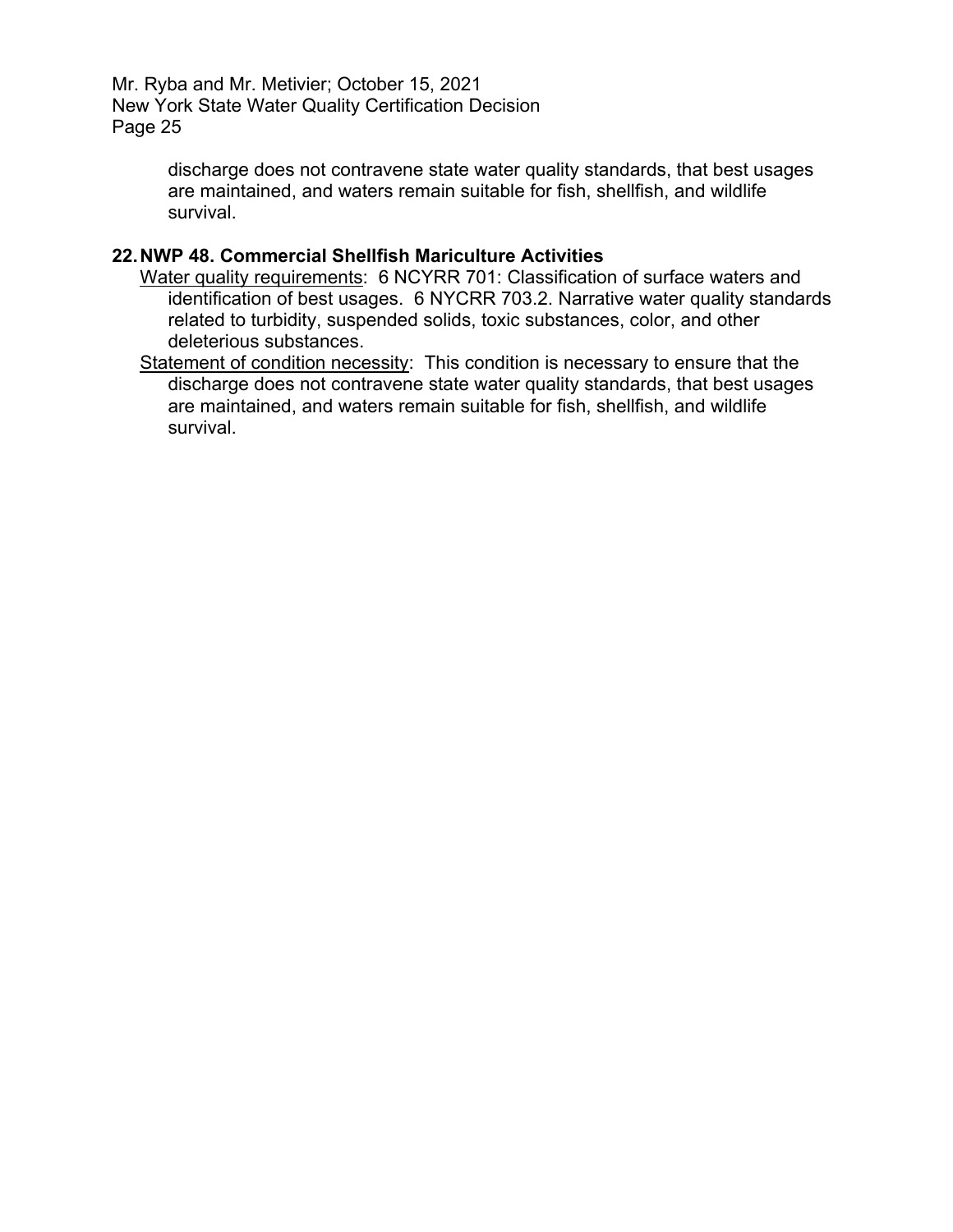[ This page is intentionally blank ]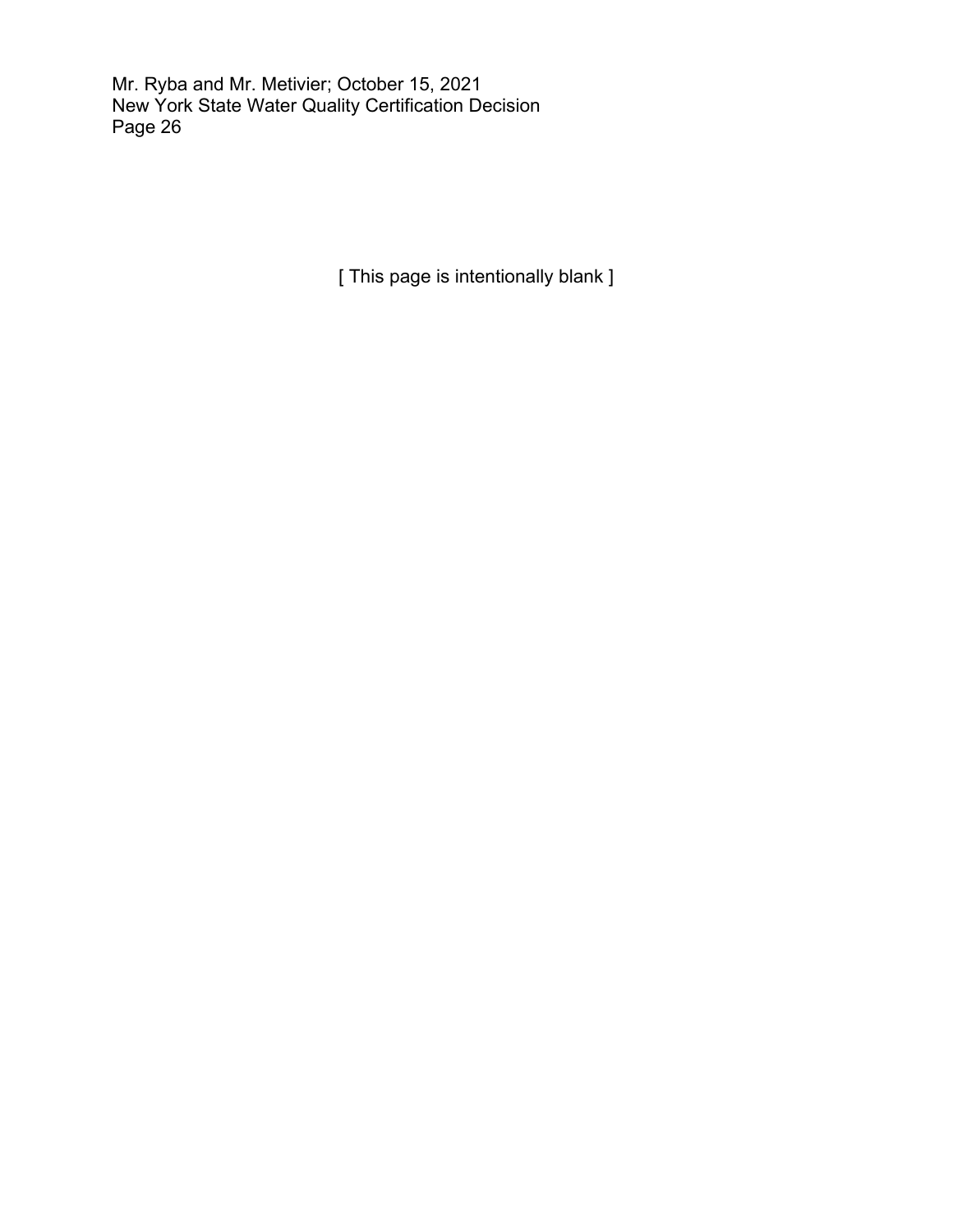# **ATTACHMENT 5**

The New York State Department of Environmental Conservation (DEC) grants Section 401 blanket Water Quality Certification (Water Quality Certification) for activities undertaken pursuant to the Section 404 Nationwide Permits (Nationwide Permits or NWPs) listed below, subject to conditions. Anyone conducting activities authorized by these Nationwide Permits, where DEC is the certifying authority, must meet the applicable blanket Water Quality Certification conditions below, or apply for and obtain an individual Water Quality Certification from DEC in accordance with procedures at 40 CFR 121, 6 NYCRR § 608.9, and the New York State Uniform Procedures Act regulations (6 NYCRR Part 621). For more information on the application process, applicants may visit the DEC website at https://www.dec.ny.gov/permits/6546.html .

- NWP 3. Maintenance
- NWP 4. Fish and Wildlife Harvesting, Enhancement, and Attraction Devices and **Activities**
- NWP 5. Scientific Measurement Devices
- NWP 6. Survey Activities
- NWP 7. Outfall Structures and Associated Intake Structures
- NWP 13. Bank Stabilization
- NWP 14. Linear Transportation Projects
- NWP 15. U.S. Coast Guard Approved Bridges
- NWP 18. Minor Discharges
- NWP 19. Minor Dredging
- NWP 20. Response Operations for Oil or Hazardous Substances
- NWP 22. Removal of Vessels
- NWP 23. Approved Categorical Exclusions
- NWP 25. Structural Discharges
- NWP 27. Aquatic Habitat Restoration, Establishment, and Enhancement Activities
- NWP 30. Moist Soil Management for Wildlife
- NWP 31. Maintenance of Existing Flood Control Facilities
- NWP 32. Completed Enforcement Actions
- NWP 33. Temporary Construction, Access, and Dewatering
- NWP 34. Cranberry Production Activities
- NWP 36. Boat Ramps
- NWP 37. Emergency Watershed Protection and Rehabilitation
- NWP 41. Reshaping Existing Drainage Ditches
- NWP 45. Repair of Uplands Damaged by Discrete Events
- NWP 46. Discharges in Ditches

NWP 59(E\*). Water Reclamation and Reuse Facilities

Letter used here corresponds to the Corps' 2020 NWP public notice and DEC's December 18, 2020 blanket Water Quality Certification decision.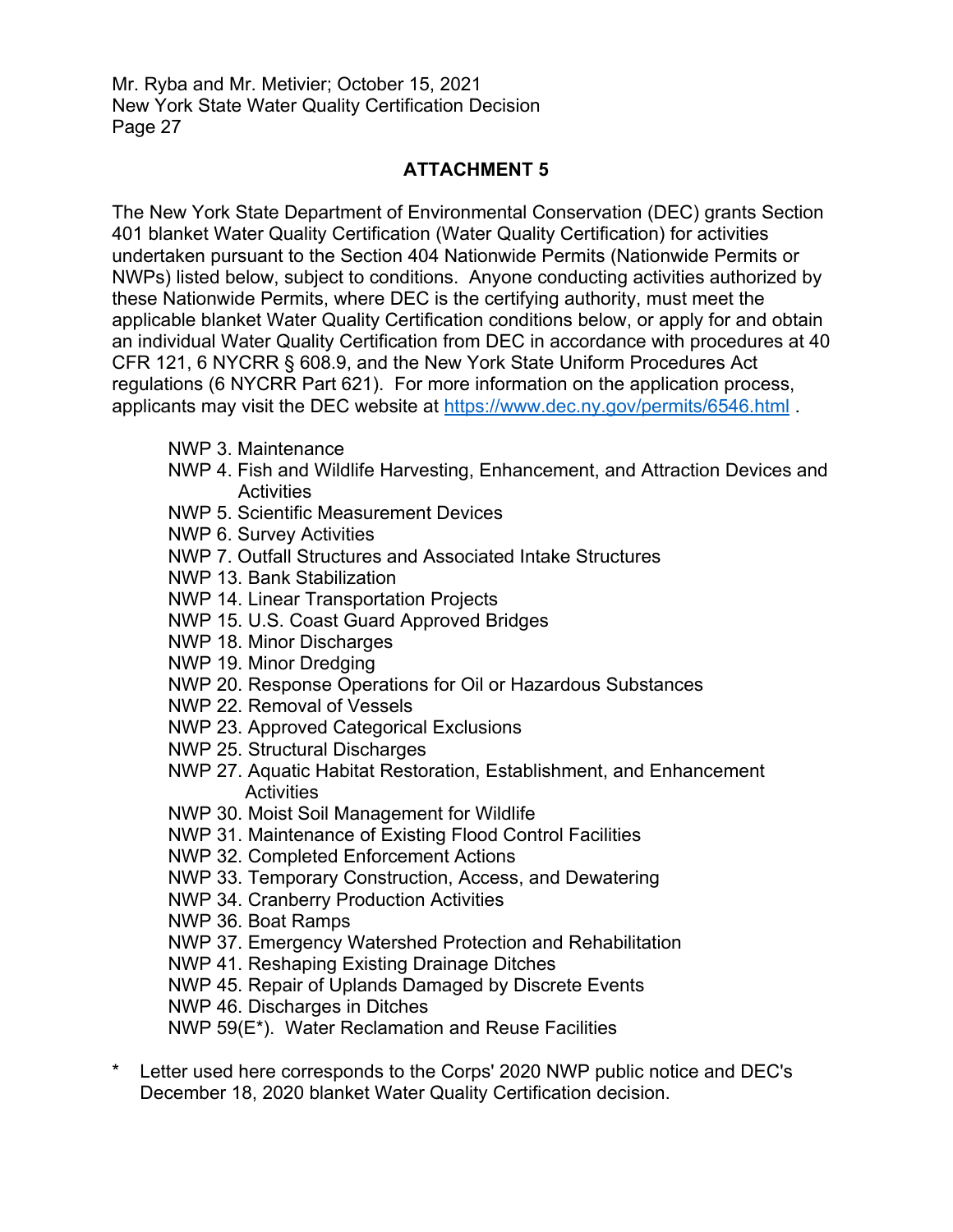## **DEC Blanket Water Quality Certification Conditions**

The conditions listed below are necessary to ensure that the discharges authorized under the Nationwide Permits listed in this Attachment 5 will comply with state water quality requirements. Where no Nationwide Permit is specified for a condition, the condition applies to all Nationwide Permits for which this blanket Water Quality Certification is granted unless otherwise indicated. Where a specific Nationwide Permit is identified in the condition, the condition applies to activities authorized under the identified Nationwide Permit.

In accordance with 40 CFR § 121.7(d)(2), water quality requirements and statements of necessity for each condition in this Attachment 5 are provided in Attachment 6.

- **1. Non-contamination of Waters** All necessary precautions shall be taken to preclude contamination of any waters of the United States by suspended solids, resins, sediments, fuels, solvents, lubricants, epoxy coatings, paints, concrete, leachate, inadvertent returns of drilling muds ("frac-outs") or any other environmentally deleterious materials associated with the project.
- **2. Installation and Replacement of Culverts -** To be covered under this blanket Water Quality Certification, all the following criteria must be met for culvert installations and replacements:
	- a. Culverts shall be designed to pass a storm event with an annual chance of 2% or less (i.e., 50-year storm event or greater) such that the water surface remains below the top of the inlet opening.
	- b. All culverts with closed bottoms and culvert pipes must be appropriately embedded. Round culverts must be installed so that at least 20% of the culvert's vertical height is embedded below the existing stream bed at the outlet end of the culvert.
	- c. Width of the structure must be a minimum of 1.25 times (1.25X) width of the Mean High-Water Channel.
	- d. The slope of the stream bed within or under the culvert shall remain consistent with the slope of the adjacent stream channel. For slopes greater than 3%, an open bottom culvert must be used.
	- e. This culvert must not be located under a roadway that provide sole access to "Critical Facilities"2.

 $2\degree$  Critical Facilities are defined as facilities designed for bulk storage of chemicals, petrochemicals, hazardous or toxic substances or floatable materials; hospitals, rest homes, correctional facilities, dormitories, patient care facilities; major power generation, transmission or substation facilities, except for hydroelectric facilities; major communications centers, such as civil defense centers; or major emergency service facilities, such as central fire and police stations. (See 6 NYCRR Part 502.4(a)(17).)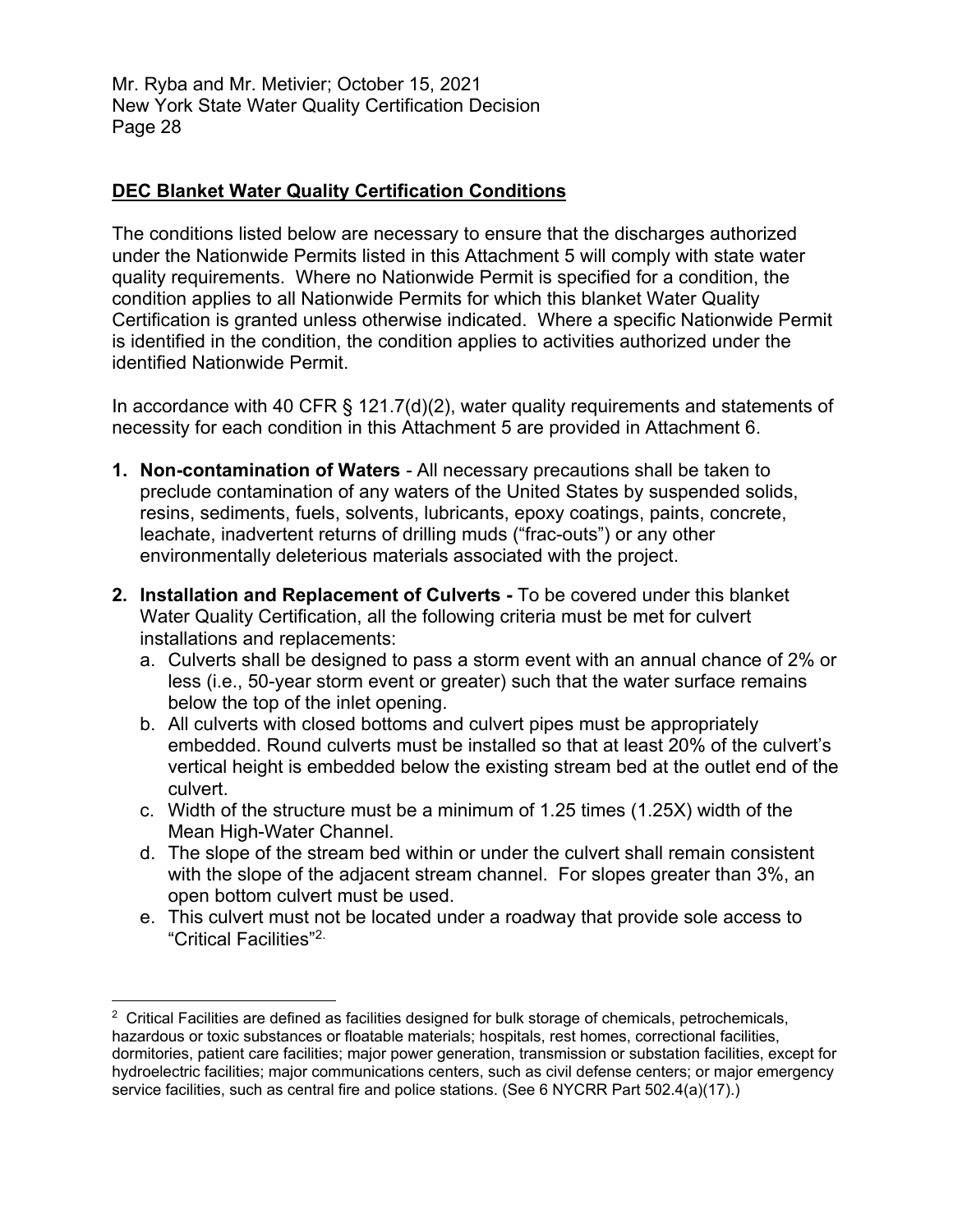- f. This certification does not authorize culvert rehabilitation projects that involve slip lining, invert paving, or similar treatments.
- g. This certification does authorize the rehabilitation of culverts utilizing Cure in Place Pipe Lining (CIPP) or concrete spray lining for culverts which currently meet Nationwide Permit General Condition # 2 - Aquatic Life Movements.
- **3. Discharges and Disturbances Limits-** The following discharge and disturbance limits apply to this certification:
	- a. For NWPs 5, 7, 13, 14, 15, 18, 19, 23, 25, 32, 34, 36, 37, 45, and 46, the following discharge limits apply:
		- i. Temporary or permanent discharges of dredged or fill material into wetlands and other waters of the United States must not exceed ¼ acre;
		- ii. Temporary or permanent impacts (i.e., loss) to stream beds, lake shorelines, and ocean shorelines must not exceed 300 linear feet; and
		- iii. The discharge area limit under paragraph (a) plus the equivalent stream, lake, or ocean impact area limit under paragraph (b) must not exceed  $\frac{1}{4}$ acre total.
	- b. For NWPs 3, 4, 6, 20, 22, 27, 30, 31, 33, and 41, this certification authorizes discharges and disturbances up to the limit of the respective Nationwide Permit or regional conditions, whichever is most restrictive.
	- c. If a project requiring coverage under two or more Nationwide Permits results in a temporary or permanent discharge or disturbance, the most restrictive threshold applies to the project.
- **4. Bulkheads** Activities involving bulkheads are restricted as follows:
	- a. This certification does not authorize the construction of new bulkheads or vertical walls.
	- b. This certification does not authorize the waterward extension of existing bulkheads, except where minimally necessary to reface the bulkhead when inplace replacement is not feasible.
	- c. New toe-stone protection may not extend more than 36 inches waterward from the existing bulkhead face.
- **5. Maintenance of Water Levels** This certification does not authorize any activity that results in a permanent water level alteration in waterbodies, such as draining or impounding, except for activities authorized by NWP 27.
- **6. Dewatering –** Dewatering activities must be conducted in the following manner:
	- a. Authorized dewatering is limited to immediate work areas that are within coffer dams or otherwise isolated from the larger waterbody or waters of the United States.
	- b. Dewatering must be localized and must not drain extensive areas of a waterbody or reduce the water level such that fish and other aquatic organisms are killed, or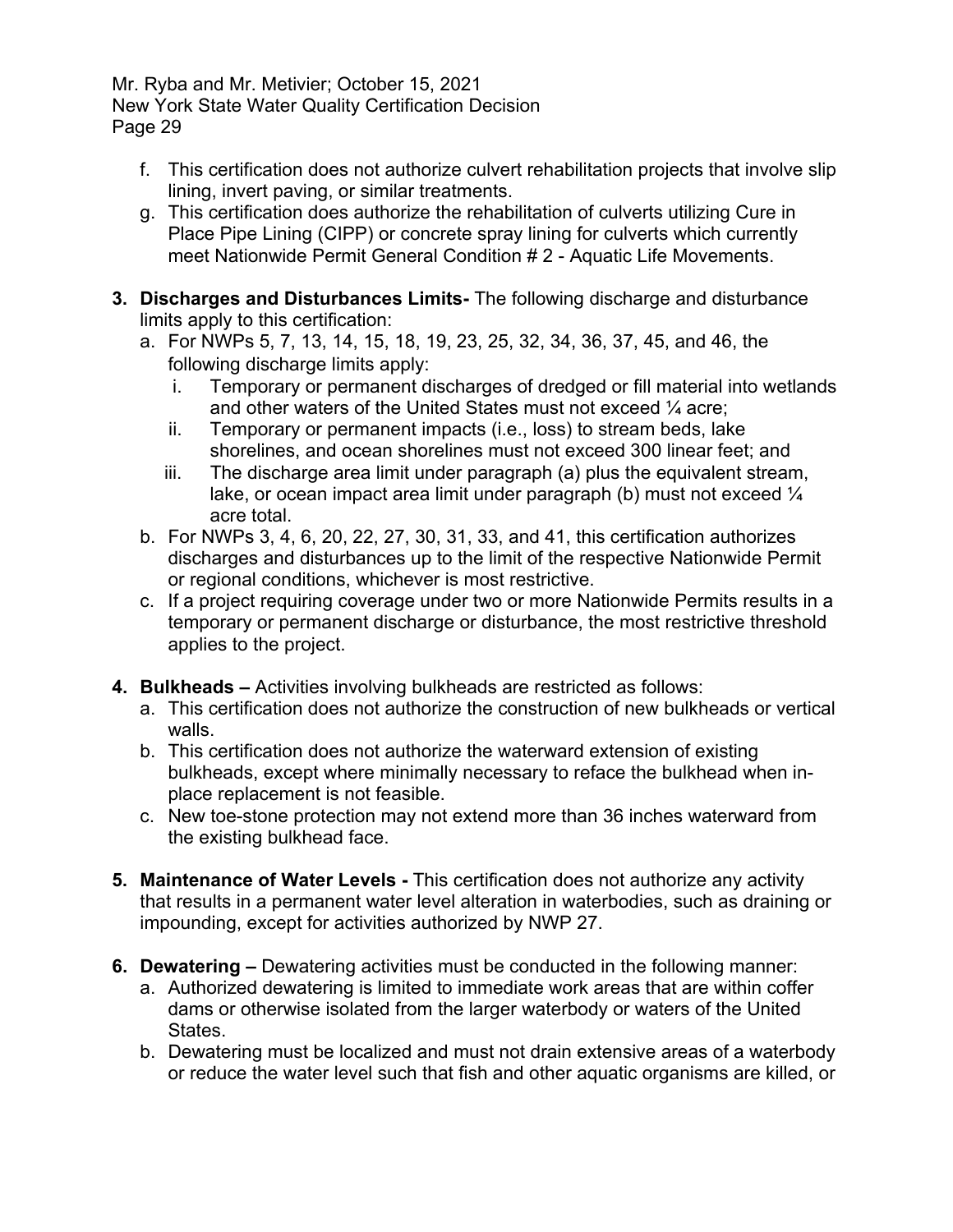> their eggs and nests are exposed to desiccation, freezing or depredation in areas outside of the immediate work site.

- c. Cofferdams or diversions shall not be constructed in a manner that causes or exacerbates erosion of the bed or banks of a waterbody.
- d. All dewatering structures must be permanently removed, and disturbed areas must be graded and stabilized immediately following completion of work. Return flows from the dewatering structure shall be as visibly clear as the receiving waterbody.
- **7. Horizontal and Directional Drilling** For projects that involve horizontal or directional drilling, the permittee must prepare and implement a plan that addresses prevention, containment and cleanup of inadvertent drilling fluid returns or "fracouts".
- **8. Endangered or Threatened Species** This certification does not authorize discharges likely to result in the take or taking of any species listed as endangered or threatened in 6 NYCRR Part 182.5 (a) or (b) or discharges likely to destroy or adversely modify the habitat of such listed species. To be eligible for coverage under this certification, applicants must either verify that the activity is outside of the occupied habitat of such species or, if located within the habitat of such species, obtain a determination from the NYS Department of Conservation Regional Office that the proposed activity is not likely to result in the take or taking of any species listed as endangered or threatened species listed in 6 NYCRR Part 182. Information on New York State endangered or threatened species may be obtained from the NYS Department of Environmental regional offices, the New York Natural Heritage Program in Albany, New York or on the DEC website at https://www.dec.ny.gov/animals/38801.html .
- **9. Rare Mollusks -** This certification does not authorize disturbances or discharges to waters of the United States that support mollusks listed as S-1 or S-2 on the New York State Natural Heritage database, unless DEC staff have determined that the project location does not contain mussels listed as S-1 or S-2 on the Natural Heritage database.
- **10. Prohibition Period for In-water Work** In-water work is prohibited in cold water trout fisheries (waterbodies classified under Article 15 of New York State Environmental Conservation Law with a "t" or "ts" designation), beginning October 1 and ending May 31.

Water classification values can be found on the DEC's Environmental Resource Mapper available on the Department's website at https://gisservices.dec.ny.gov/gis/erm/. Applicants may also contact the Regional Fisheries Manager in the appropriate New York State Department of Environmental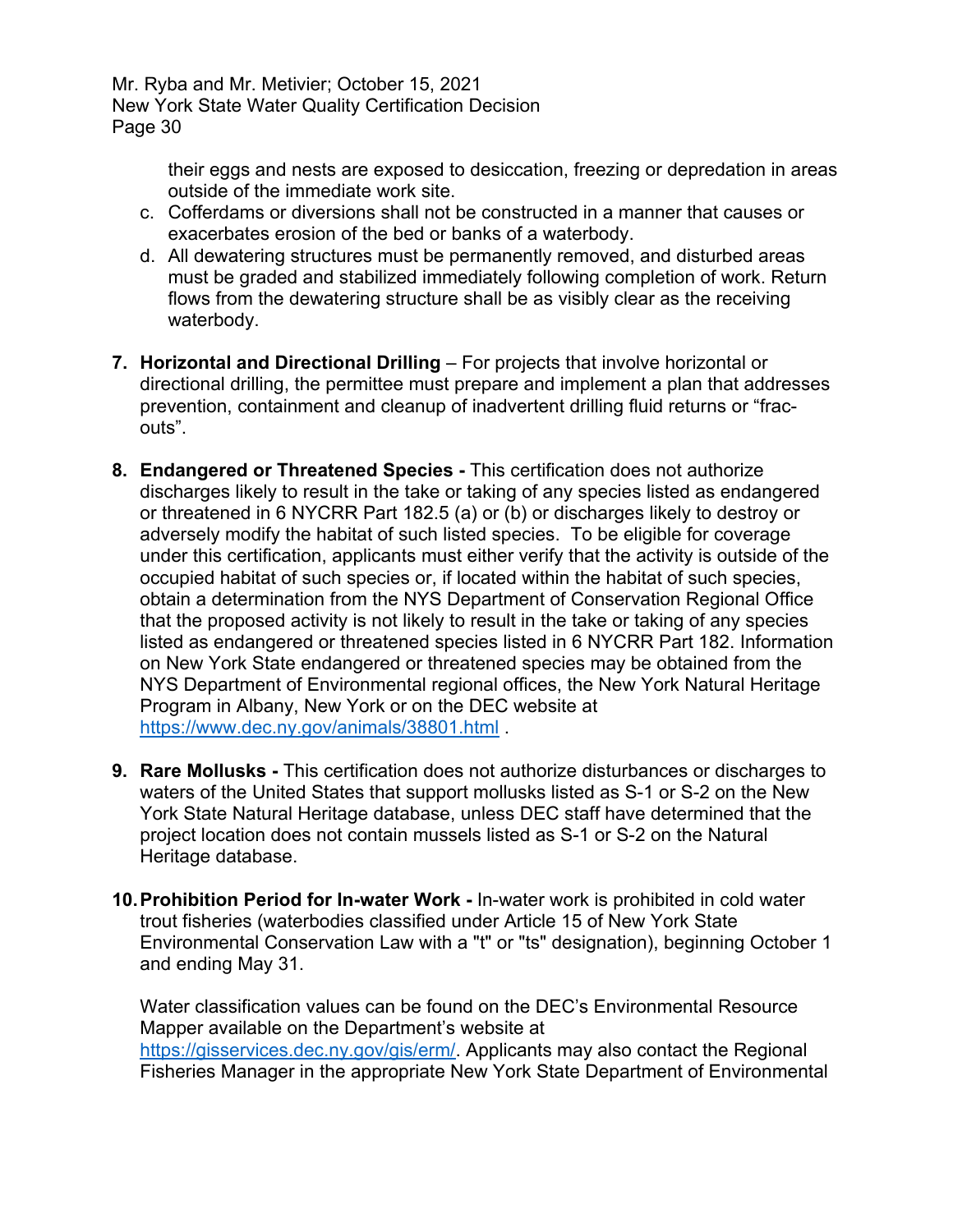Conservation regional office to determine the classification of the water body and whether the prohibition period applies.

- **11. Significant Coastal Fish and Wildlife Habitats -** This certification does not authorize any discharge occurring in a designated Significant Coastal Fish and Wildlife Habitat area pursuant to 19 NYCRR Part 602 (NYCRR, Title 19, Chapter XIII, Waterfront Revitalization of Coastal Areas and Inland Waterways). https://www.dos.ny.gov/opd/programs/consistency/scfwhabitats.html
- **12. Coastal Erosion Hazard Areas** This certification does not authorize projects that disturb greater than ¼ acre or 300 linear feet of waters of the United States within mapped Coastal Erosion Hazard Areas, as identified in New York State Environmental Conservation Law Article 34, and its implementing regulations, 6 NYCRR Part 505. https://www.dec.ny.gov/lands/86541.html
- **13. Federal Energy Regulatory Commission** This certification does not authorize activities regulated by the United States Federal Energy Regulatory Commission (FERC). An individual Section 401 Water Quality Certification from DEC is required for all projects regulated by FERC.
- **14. Preventing the Spread of Aquatic Invasive Species** To prevent the unintentional introduction or spread of invasive species, the permittee must ensure that all construction equipment be cleaned of mud, seeds, vegetation, and other debris before entering any approved construction areas within waters of the United States. When using construction equipment, projects authorized under this Certification shall take reasonable precautions to prevent the spread of aquatic invasive species as required under the provisions in ECL § 9-1710.
- **15. Utility Projects** The following restrictions and conditions apply to activities involving utility projects:
	- a. This certification does not authorize maintenance or other activities associated with hydroelectric power generation projects.
	- b. This certification does not authorize the construction of substation facilities or permanent access roads in wetlands or within the Federal Emergency Management Agency mapped 100-year floodplain.
	- c. Excess materials resulting from trench excavation must be permanently removed from the waters of the United States and contained so that they do not re-enter any waters of the United States.
- **16. NWP 14. Linear Transportation Projects** The following restrictions apply to transportation activities:
	- a. Linear transportation activities that cross multiple waterbodies or cross the same waterbody at multiple locations, while viewed as multiple "single and complete" projects for the purposes of the Nationwide Permit program, will be considered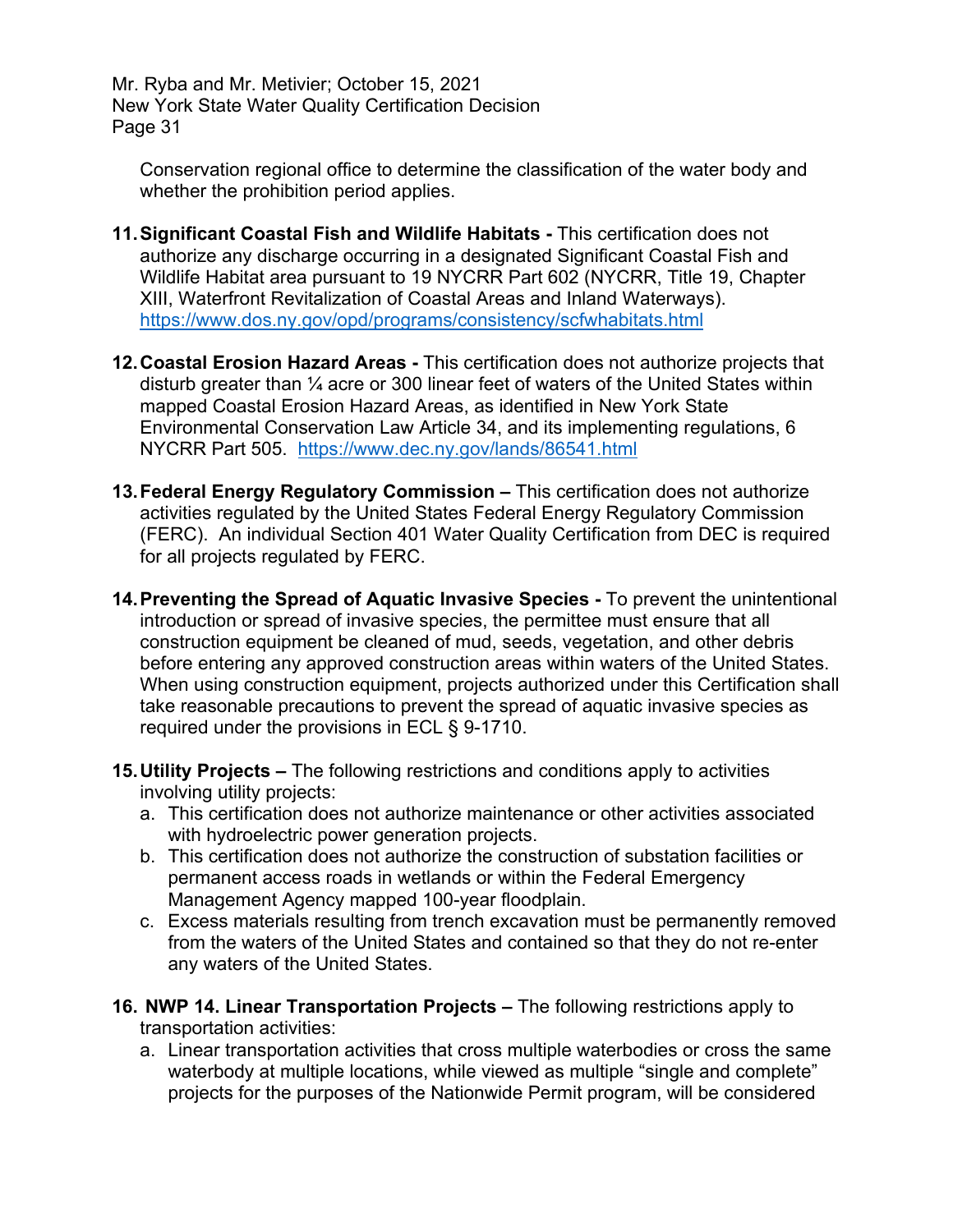> by the Department as a single project for all crossings for the entire length of the project in New York State for the purpose of obtaining Water Quality Certification from New York State and determining the disturbance threshold of 300 linear feet or  $\frac{1}{4}$  acre.

- b. This certification does not authorize the construction of new linear transportation facilities (such as new roads or crossings structures in wetlands) located within a FEMA designated 100-year floodplain.
- **17. NWP 19. Minor Dredging -**This certification does not authorize any activities conducted under NWP 19 in tidal wetlands, as defined in Article 25 of New York State Environmental Conservation Law (https://www.dec.ny.gov/lands/4940.html), or in the marine and coastal district as described in Article 13 of New York State Environmental Conservation Law (ECL § 13-0103).
- **18. NWP 25. Structural Discharges** The following restrictions apply to structural discharges:
	- a. This certification does not authorize structural discharges for any pile-supported structure with a surface area greater than 4,000 square feet.
	- b. This certification does not authorize any structural support member with an area footprint greater than 64 square feet.
	- c. This certification does not authorize piles or structural support members with spacing that has the effect of fill or that causes the buildup of bottom sediments due to wave action or shoreline drift.
- **19. NWP 27. Aquatic Habitat Restoration, Establishment, and Enhancement Activities –** The following restrictions and conditions apply to aquatic habitat restoration, establishment, and enhancement activities:
	- a. This certification authorizes only restoration projects conducted with oversight by a federal or state natural resource agency, or a County Soil and Water Conservation District.
	- b. This certification does not authorize stream restoration projects over 300 feet in length.
	- c. This certification does not authorize filling done for shellfish restoration which results in an alteration of existing substrate and benthic habitat.
	- d. This certification does not authorize the conversion of one wetland type to another or the conversion of lotic (flowing water) communities to wetland or lentic (standing water) communities.
- **20. NWP 33. Temporary Construction, Access, and Dewatering** This certification authorizes activities that exist on-site for no more than 180 days from the date of installation.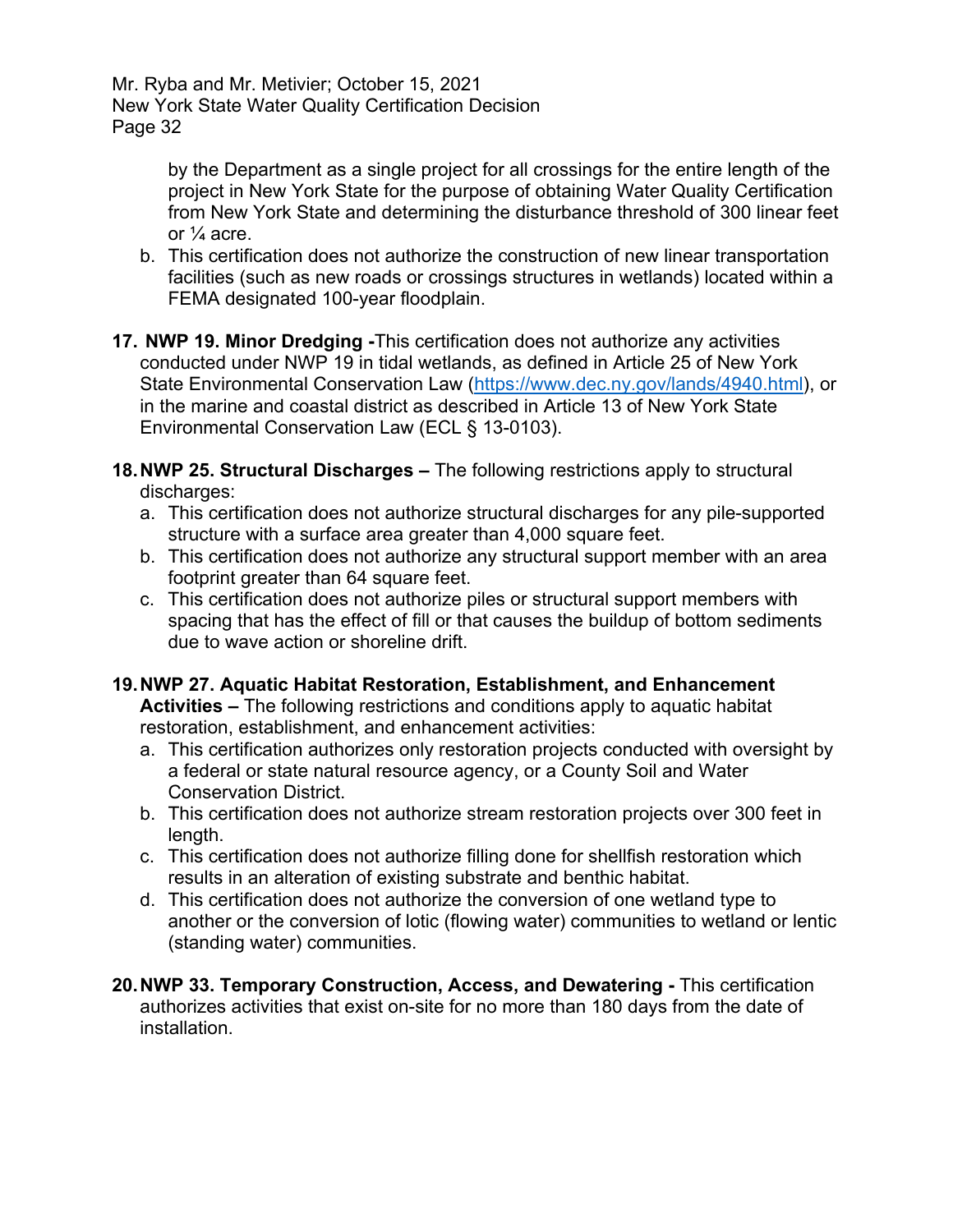- **21. NWP 41. Reshaping Existing Drainage Ditches** The following restrictions and conditions apply to reshaping existing drainage ditches:
	- a. Sidecast organic soils may not be stacked deeper than 18 inches or in such a way as to interfere with surface water flow.
	- b. This certification does not authorize sidecasting of non-organic soils into wetlands.
	- c. This certification does not authorize in-stream channel re-shaping of Waters classified as "AA", "A", "B", or "C" under Article 15 of New York State Environmental Conservation Law.
- **22. DEC Emergency Authorizations** This certification also applies to any regulated discharges to Waters of the U.S. covered under a NWP listed in Attachment 5 where DEC makes a finding of emergency pursuant to New York State Uniform Procedures Act regulations at 6 NYCRR § 621.12. Such a finding may also, but is not required to, include DEC emergency authorizations under ECL Article 15, Title 5 (Protection of Waters), Article 15, Title 27 (Wild, Scenic, and Recreational Rivers), Article 24 (Freshwater Wetlands), Article 25 (Tidal Wetlands), or Article 34 (Coastal Erosion Management). Where such certification is granted, only conditions 1, 4, 5, and 6 contained in Attachment 5 of this certification shall apply.
- **23. DEC General Permits –** This certification also applies to any regulated discharges to Waters of the U.S. covered under a NWP listed in Attachment 5 where DEC issues project authorization under a general permit pursuant to ECL Article 15, Title 5 (Protection of Waters), Article 15, Title 27 (Wild, Scenic, and Recreational Rivers), Article 24 (Freshwater Wetlands), Article 25 (Tidal Wetlands), or Article 34 (Coastal Erosion Management). Where such certification is granted, all other conditions contained in Attachment 5 of this certification shall not apply.
- **24. DEC Individual Permits** This certification also applies to any regulated discharges to Waters of the U.S. covered under a NWP listed in Attachment 5 where DEC issues individual project authorization pursuant to ECL Article 15, Title 5 (Protection of Waters), Article 15, Title 27 (Wild, Scenic, and Recreational Rivers), Article 24 (Freshwater Wetlands), Article 25 (Tidal Wetlands), or Article 34 (Coastal Erosion Management). Where such certification is granted, all other conditions contained in Attachment 5 of this certification shall not apply.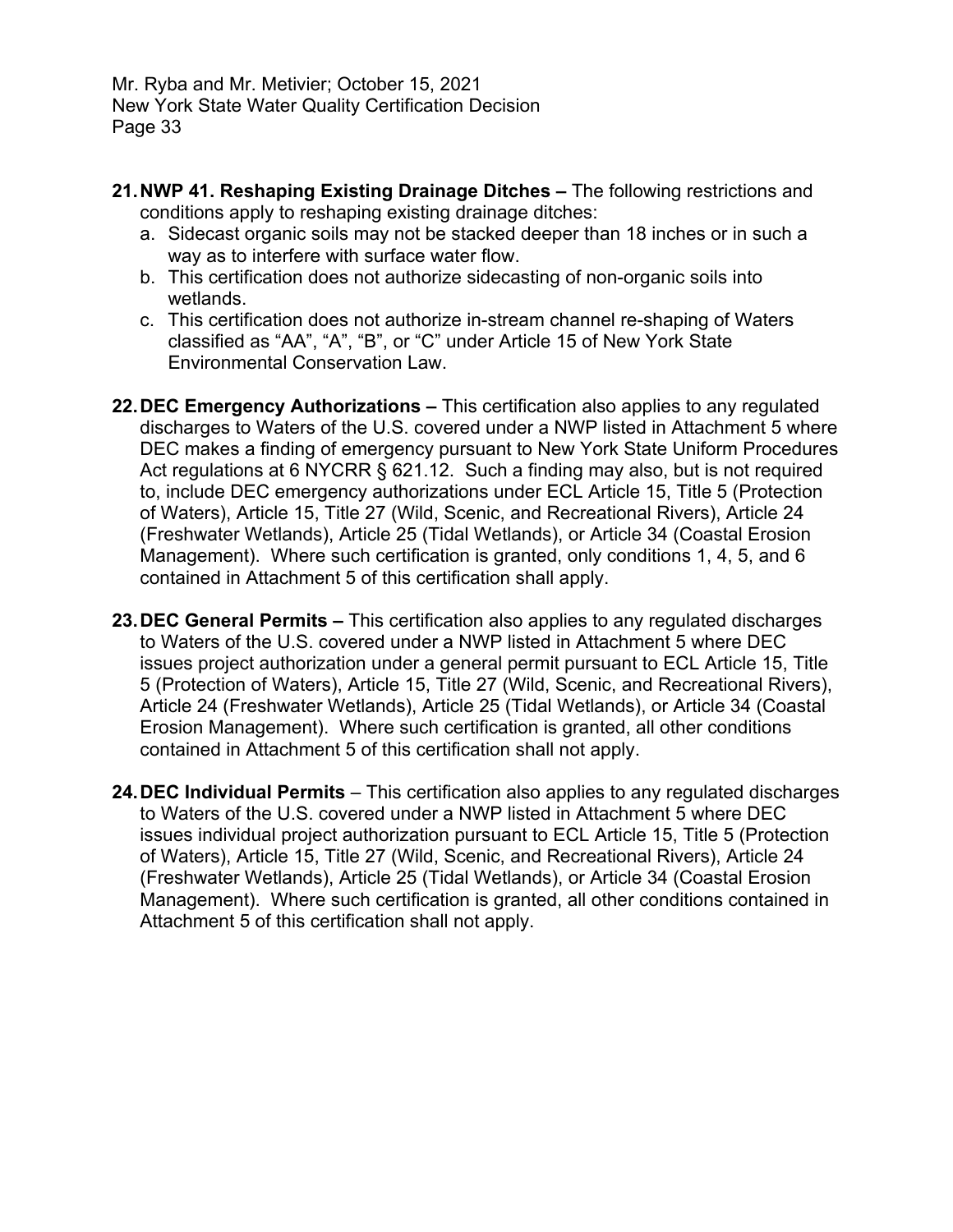[ This page is intentionally blank ]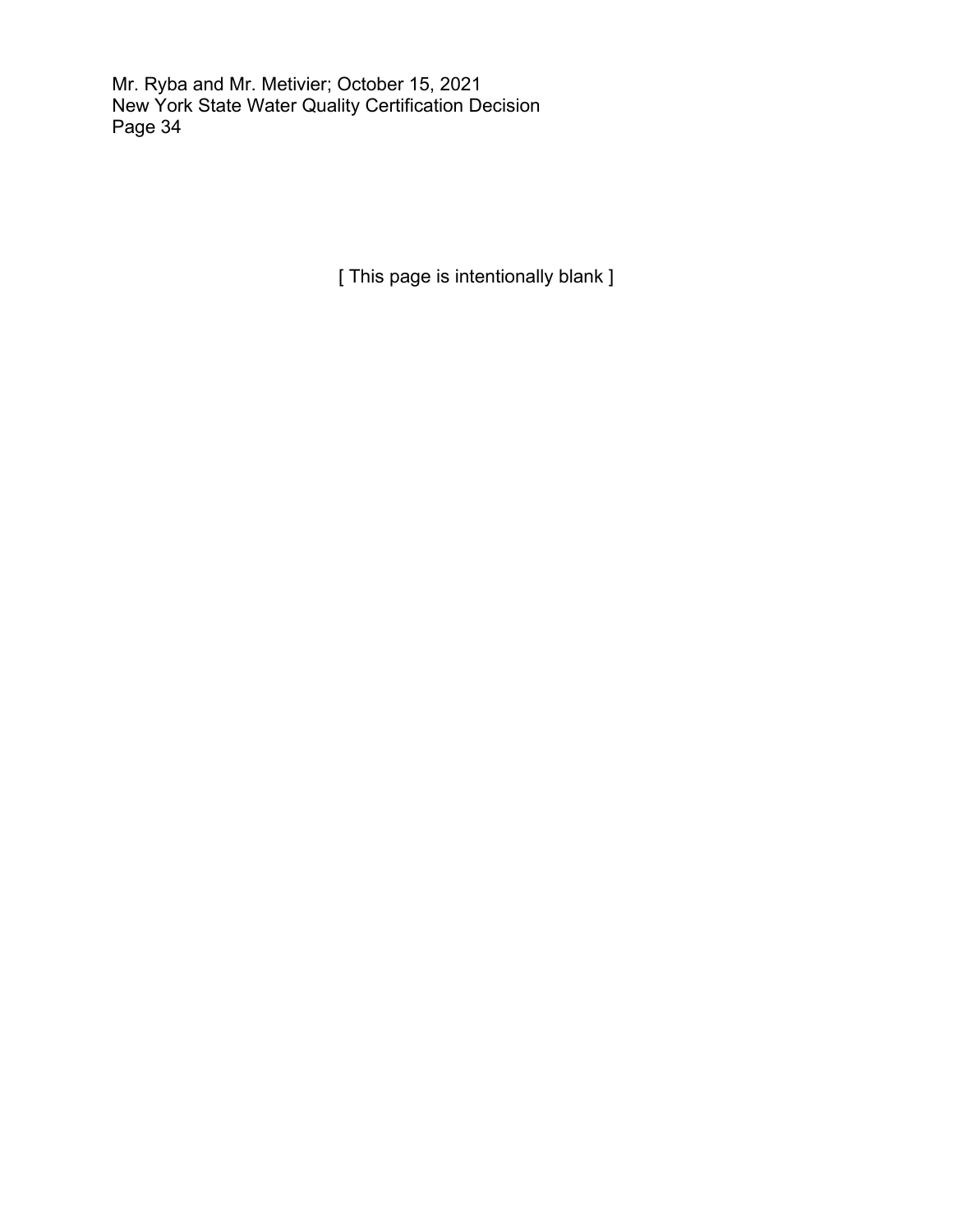## **ATTACHMENT 6**

In accordance with the requirements of 40 CFR  $\S$  121.7(d)(2), DEC is providing the relevant water quality requirements and statements explaining why each condition in Attachment 5 is necessary to ensure that any discharge will comply with water quality requirements.

DEC implements the state water quality standards for Water Quality Certification found in 301-303, 306 and 307 of the Federal Water Pollution Control Act, as implemented in New York State by the following provisions:

- a. effluent limitations and water quality-related effluent limitations set forth in section 750-1.11 of Title 6 of New York Codes Rules and Regulations (6 NYCRR);
- b. water quality standards and thermal discharge criteria set forth in 6 NYCRR Parts 701, 702, 703 and 704;
- c. standards of performance for new sources set forth in section 6 NYCRR § 750- 1.11;
- d. effluent limitations, effluent prohibitions and pretreatment standards set forth in 6 NYCRR § 750-1.11;
- e. prohibited discharges set forth in 6 NYCRR § 750-1.3; and
- f. State statutes, regulations, and criteria otherwise applicable to such activities. These would include, but are not limited to, 6 NYCRR Parts 182 (Endangered and Threatened Species of Fish and Wildlife…), 505 (Coastal Erosion Management), 575 (Aquatic Invasive Species Spread Prevention), 608 (Use & Protection Waters), 661 (Tidal Wetlands), and 663 (Freshwater Wetlands). In addition, portions of the New York State Environmental Conservation Law (ECL) are applicable to such activities.

In accordance with 40 CFR § 121.7(d)(2), water quality requirements and statements of necessity for each condition in Attachment 5 are provided below, numbered and titled to correspond to the conditions contained in Attachment 5.

### **1. Non-Contamination of Waters**

Water quality requirements: 6 NYCRR 703.2: Narrative water quality standards for turbidity, flow, suspended solids, and other deleterious substances Statement of condition necessity: This condition is necessary to ensure that the

permittee undertakes whatever additional measures are necessary, and not otherwise specified in the conditions of this permit, to prevent the contravention of water quality standards during the implementation of the project.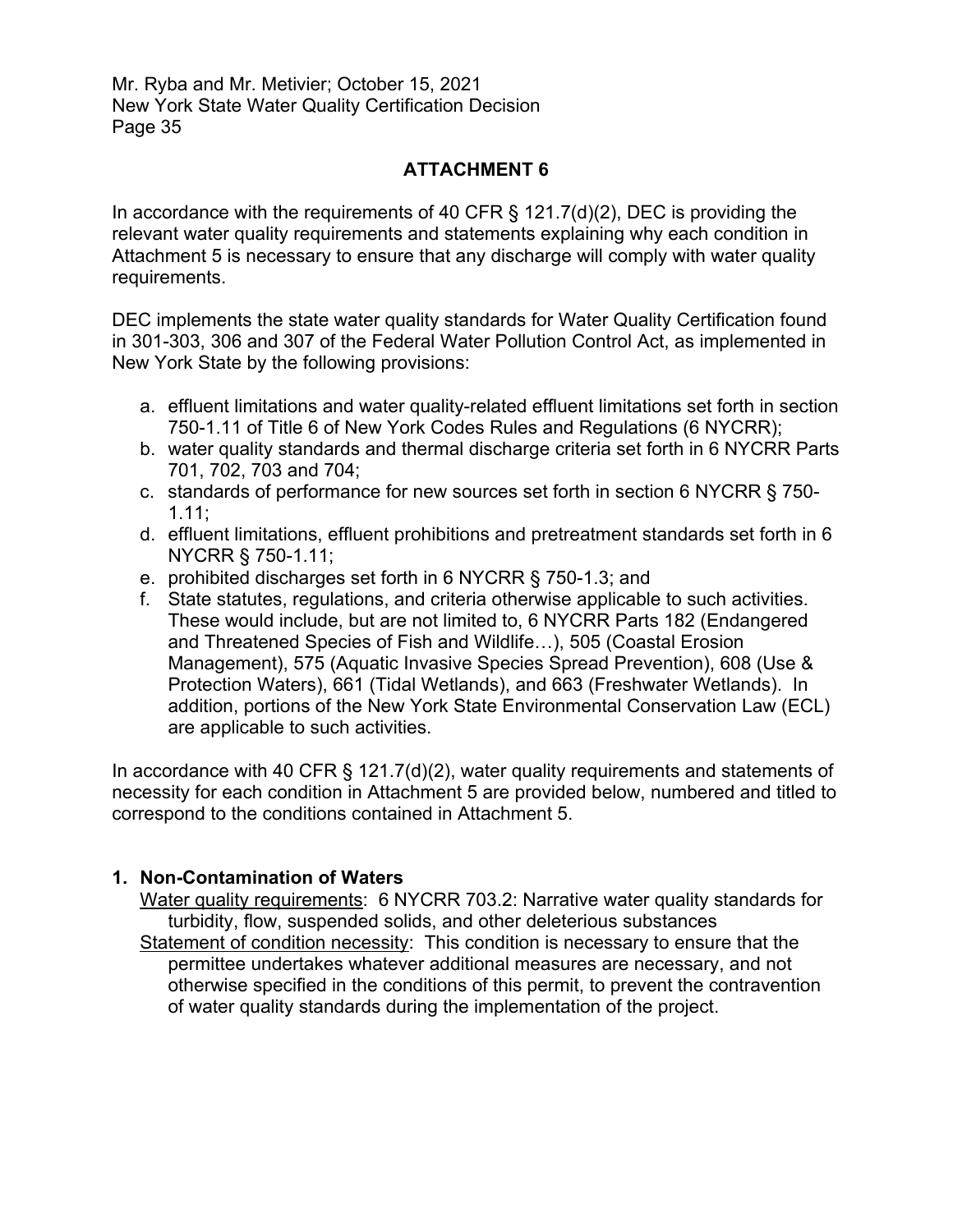## **2. Installation and Replacement of Culverts**

Water quality requirements: 6 NYCRR 502.4(a)(17) Floodplain management criteria for State projects in flood hazard areas: "(a)…any State agency proposing to commence any project within a flood hazard area in that city, town or village shall do so only if it determines such project is in compliance with the following criteria: …(17) In order to prevent potential flood damage to certain facilities that would result in serious danger to life and health, or widespread social or economic dislocation, none of the following new projects shall be undertaken within any flood hazard area:…"; 6 NYCRR 703.2 Narrative water quality standards for flow: no alteration that will impair the waters for their best usages; 6 NYCRR 608.2(a) "Except as provided in subdivision (b) of this section, no person or local public corporation may change, modify or disturb any protected stream, its bed or banks, nor remove from its bed or banks sand, gravel or other material, without a permit issued pursuant to this Part."; 6 NYCRR 608.5 "No person, local public corporation or interstate authority may excavate from or place fill, either directly or indirectly, in any of the navigable waters of the State or in marshes, estuaries, tidal marshes and wetlands that are adjacent to and contiguous at any point to any of the navigable waters of the state, and that are inundated at mean high water level or tide, without a permit issued pursuant to this part."; 6 NYCRR 608.7 (b) The department's review will determine if the proposed alteration to water resources of the State are consistent with standards contained in section 608.8 of this Part, considering issues such as:(iii) hydrology, including such criteria as water velocity, depth, discharge volume, flooding potential;(iv) (2) the adequacy of design and construction techniques for structures; (6) the safeguarding of life and property; 6 NYCRR 701.2 through 701.8 states that New York fresh surface waters shall be suitable for fish, shellfish and wildlife propagation and survival; 6 NYCRR 701.9 states that New York fresh surface waters shall be suitable for fish, shellfish and wildlife survival; 6 NYCRR 701.10 through 701.13 states that New York saline surface waters shall be suitable for fish, shellfish and wildlife propagation and survival; 6 NYCRR 701.14 states that New York saline surface waters shall be suitable for fish, shellfish and wildlife survival.

Statement of condition necessity: Based on the foregoing water quality requirements, this condition is necessary to ensure that culverts are installed in a manner that ensures proper functioning of the waterway and that the continued use of the culvert over time will not cause or contribute to a contravention of water quality standards. It is also necessary to ensure that waters remain suitable for fish, shellfish, and wildlife survival.

### **3. Discharges and Disturbances Limits**

Water quality requirements: 6 NYCRR 703.2: Narrative water quality standards for turbidity, flow, suspended solids, and other deleterious substances; 6 NYCRR 608.2(a) "Except as provided in subdivision (b) of this section, no person or local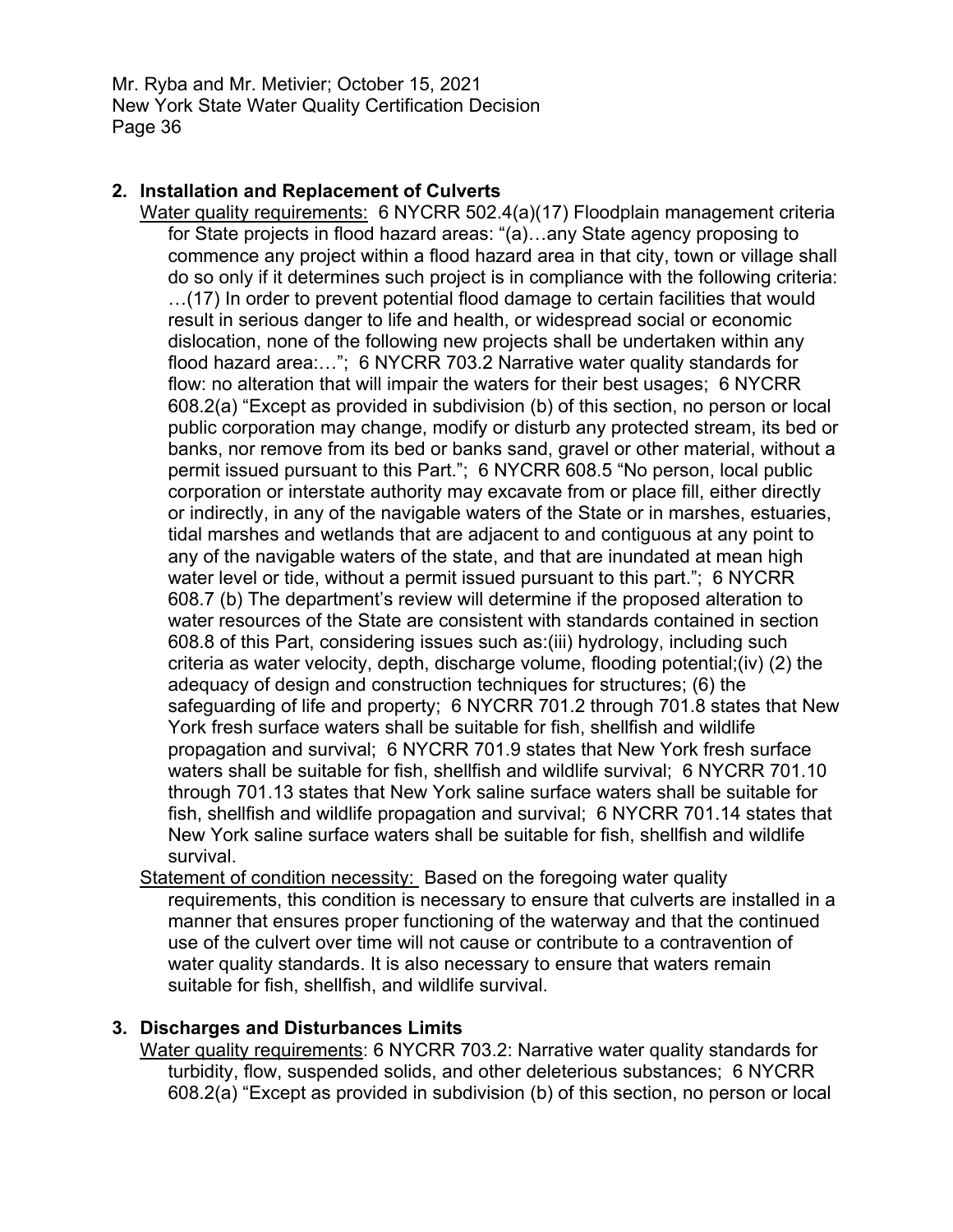> public corporation may change, modify or disturb any protected stream, its bed or banks, nor remove from its bed or banks sand, gravel or other material, without a permit issued pursuant to this Part."; 6 NYCRR 608.5 "No person, local public corporation or interstate authority may excavate from or place fill, either directly or indirectly, in any of the navigable waters of the state or in marshes, estuaries, tidal marshes and wetlands that are adjacent to and contiguous at any point to any of the navigable waters of the state, and that are inundated at mean high water level or tide, without a permit issued pursuant to this Part."; 6 NYCRR 663.4 Regulated Activity List Item #20 - Filling in freshwater wetlands, including filling for agricultural purposes, is presumed incompatible with wetland functions and benefits. 6 NYCRR 505.8 Restrictions on regulated activities within coastal natural protective features, including the prohibition of excavating, grading, mining or dredging which diminishes the erosion protection afforded by nearshore areas. 6 NYCRR 661.5(b) Regulated activity list item 30 – Filling in tidal wetlands is presumed incompatible with the preservation, protection or enhancement of the present and potential values of tidal wetlands.

Statement of condition necessity: The increased length of a project along a stream or the increased acreage disturbance of a project within a wetland or other waterbody results in a concomitant increase in impacts to those environmental resources. Impacts include, but are not limited to, increased stream temperature, reduced availability of refugia sites for cold water fish, lack of flood flow retention, less ability to intercept nonpoint source pollutants, reduced transport of nutrients vital to ecosystem productivity, and reduced capacity for aquifer recharge. This condition is necessary to ensure that the scope of authorized activities is limited to those that are reasonable and necessary to achieve the objective of the project and to ensure that those activities will not exceed minimal adverse environmental impacts. Because the Corps has removed linear foot thresholds for stream disturbances, allowing discharges of up to several thousands of feet under its NWPs, it is also necessary to ensure that waters of the United States in New York remain suitable for fish, shellfish, and wildlife survival.

### **4. Bulkheads**

- Water quality requirements: 6 NYCRR 608.8 Standards "The basis of the issuance or modification of a permit will be a determination that the proposal is in the public interest, in that:… (c) The proposal will not cause unreasonable, uncontrolled or unnecessary damage to the natural resources of the state, including soil, forests, water, fish, shellfish, crustaceans and aquatic and landrelated environment."
- Statement of condition necessity: This condition is necessary to prevent discharges from new bulkheads, which are generally unreasonable and unnecessary and do not meet the standards of 6 NYCRR 608.8. New bulkheads generally would also cause unreasonable and unnecessary damage (e.g., erosion of adjacent properties, littoral habitat loss) compared to other stabilization measures that are typically feasible (e.g., plantings or rock revetments). Likewise, the placement of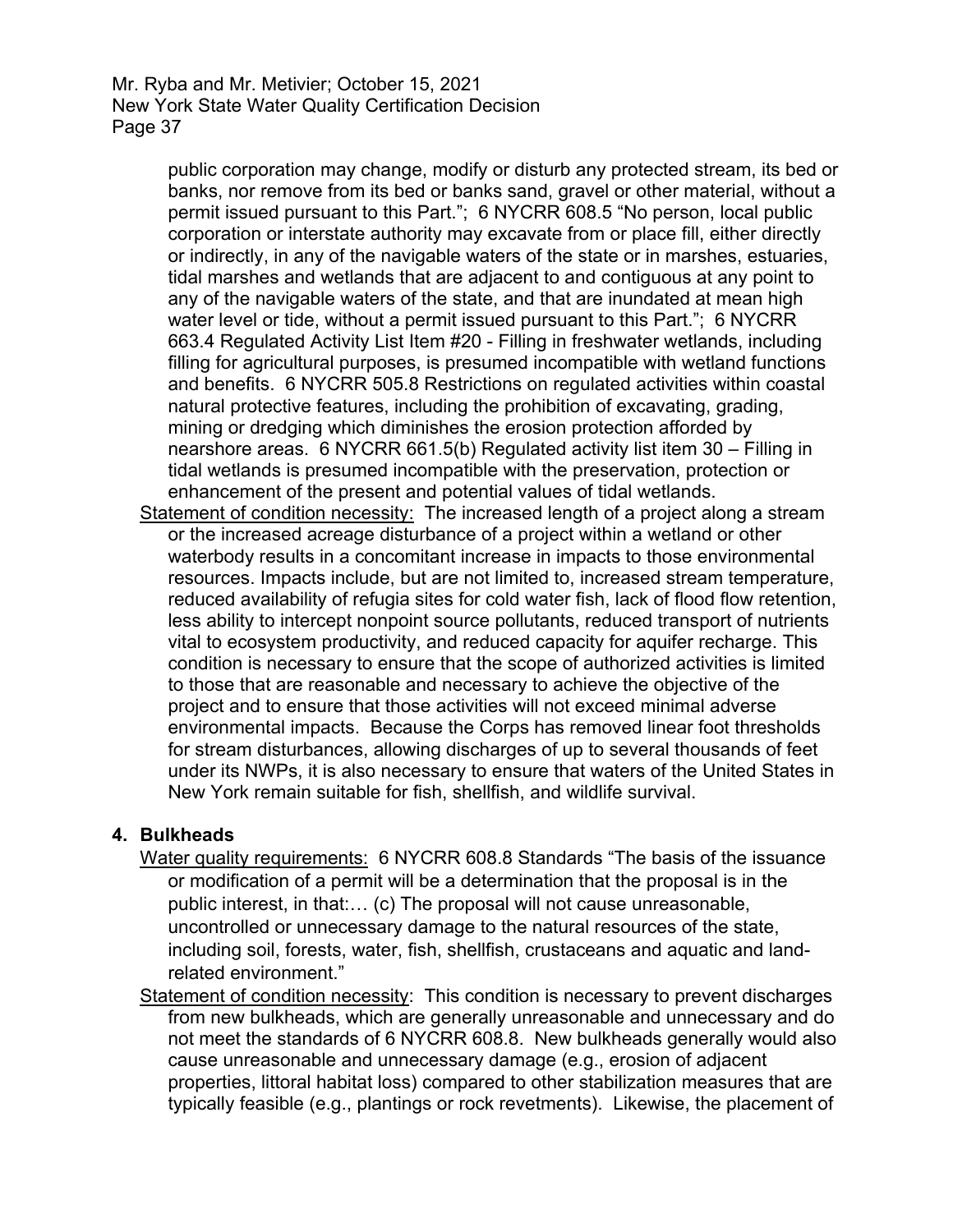> new fill that would adversely impact shorelines, such as extension of bulkheads, requires an individual review to examine alternatives and to ensure encroachment is reasonable and necessary.

### **5. Maintenance of Water Levels**

Water quality requirements: 6 NYCRR 703.2: Narrative water quality standards for turbidity, flow, suspended solids, and other deleterious substances.

Statement of condition necessity: This condition is necessary to ensure that the project does not violate water quality standards related to flow. This condition also ensures that the discharge does not contravene state water quality standards, that best usages are maintained, and waters remain suitable for fish, shellfish, and wildlife survival. Activities authorized under NWP 27 have the inherent potential to alter flow but are presumed to have a long-term beneficial effect on the attainment of best usages.

### **6. Dewatering**

- Water quality requirements: 6 NYCRR 703.2 Narrative water quality standards related to turbidity, suspended solids, toxic substances, color, and other deleterious substances; 6 NYCRR 703.2 Narrative water quality standards requiring no alteration that will impair the waters for their best usages. Best usages for all state water classifications include fishing. All classifications indicate that waters shall be maintained suitable for fish, shellfish and wildlife survival.
- Statement of condition necessity: This condition is necessary to ensure that dewatering does not contravene state water quality standards, that the best usages are maintained, and that waters remain suitable for fish, shellfish, and wildlife survival.

## **7. Horizontal and Directional Drilling**

- Water quality requirements: 6 NYCRR 703.2 Narrative water quality standards related to turbidity, suspended solids, toxic substances, color, and other deleterious substances.
- Statement of condition necessity: This condition is necessary to prevent the contravention of water quality standards when horizontal or directional drilling is used as an installation method.

## **8. Endangered or Threatened Species**

- Water quality requirements: 6 NYCRR 182 Regulations prohibiting the take of state-listed endangered or threatened species; 6 NYCRR 703.2 Narrative water quality standards for turbidity, flow, suspended solids, and other deleterious substances; 6 NYCRR 701 Classification of surface waters and identification of best usages.
- Statement of condition necessity: This condition is necessary to ensure that turbid conditions in the vicinity of these populations are addressed prior to construction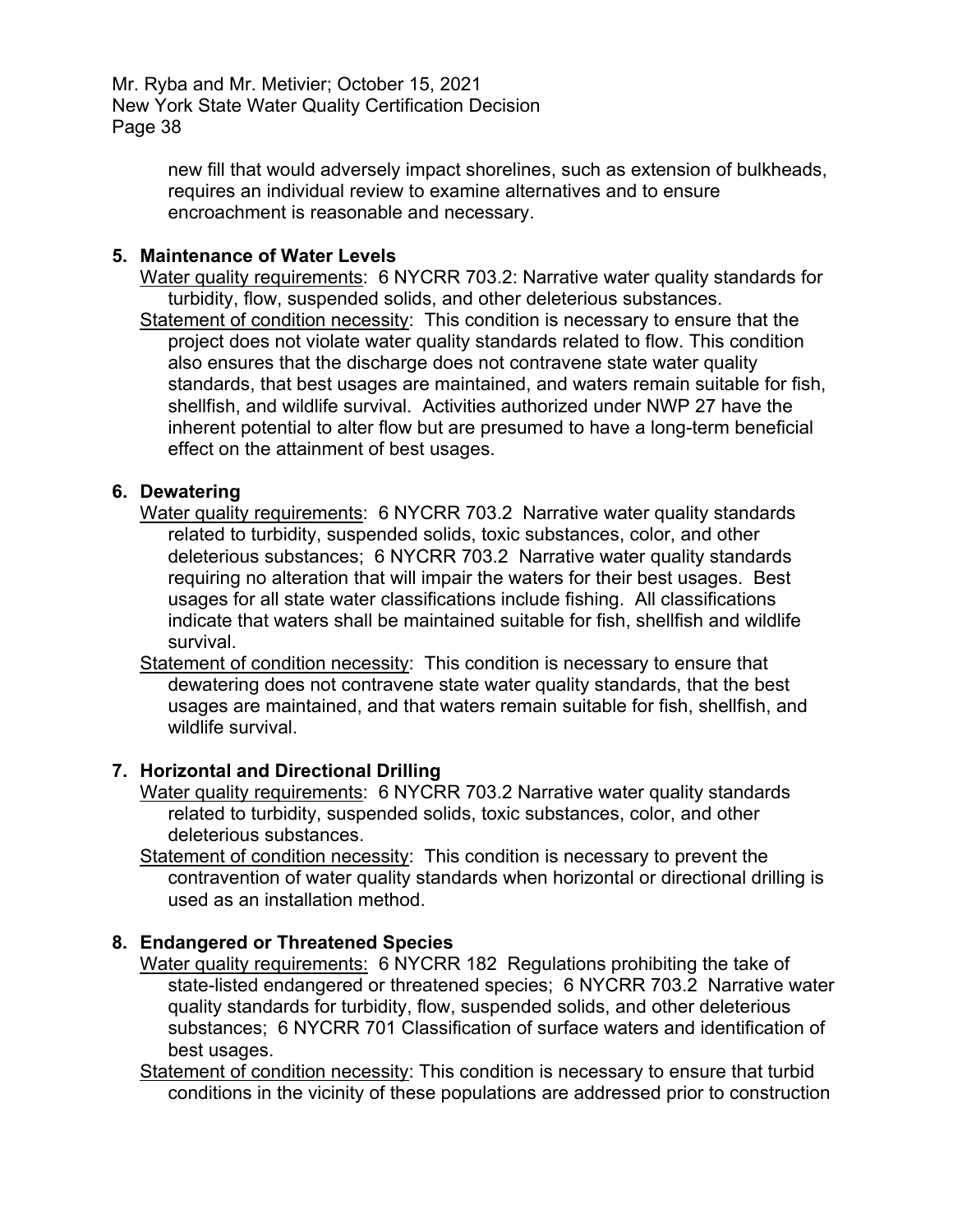> so that the discharge does not contravene state water quality standards, that best usages are maintained, and waters remain suitable for fish, shellfish, and wildlife survival.This condition is necessary to ensure that any activities authorized by these NWPs do not "take" any aquatic or aquatic-dependent state listed endangered or threatened species or its habitat.

### **9. Rare Mollusks**

Water quality requirements: 6 NYCRR 703.2: Narrative water quality standards for turbidity, flow, suspended solids, and other deleterious substances. 6 NYCRR Part 701: Classification of surface waters and identification of best usages.

Statement of condition necessity: Rare and sensitive mussel populations are highly susceptible to acute changes in turbidity and affect the food web upon which fish and other taxa rely. This condition ensures that turbid conditions in the vicinity of these populations are addressed prior to construction so that the discharge does not contravene state water quality standards, that best usages are maintained, and waters remain suitable for fish, shellfish, and wildlife survival.

### **10. Prohibition Period for In-water Work**

Water quality requirements: 6 NYCRR 703.2: Narrative water quality standards for turbidity, toxic materials, and other deleterious substances. 6 NYCRR 701: Classification of surface waters and identification of best usages.

Statement of condition necessity: This condition is necessary to ensure that the discharge does not adversely impact water quality during sensitive fish spawning periods and contravene water quality standards or impair the waters best usages for fishing. This condition also ensures that waters remain suitable for fish, shellfish, and wildlife survival and propagation.

### **11. Significant Coastal Fish and Wildlife Habitats**

Water quality requirements: 6 NYCRR Part 701: Classification of surface waters and identification of best usages. 6 NYCRR 701.2 through 701.8 states that New York fresh surface waters shall be suitable for fish, shellfish and wildlife propagation and survival; 6 NYCRR 701.9 states that New York fresh surface waters shall be suitable for fish, shellfish and wildlife survival; 6 NYCRR 701.10 through 701.13 states that New York saline surface waters shall be suitable for fish, shellfish and wildlife propagation and survival; 6 NYCRR 701.14 states that New York saline surface waters shall be suitable for fish, shellfish and wildlife survival. 19 NYCRR § 602.5 Significant Coastal Fish and Wildlife Habitats designated under 19 NYCRR Part 602 are those habitat areas identified and recommended by DEC which exhibit to a substantial degree one or more of the following characteristics: (i) the habitat is essential to the survival of a large portion of a particular fish or wildlife population (e.g., feeding grounds, nursery areas), (ii) the habitat supports a species which is either endangered, threatened or of special concern as those terms are defined at 6 NYCRR Part 182, (iii)the habitat supports fish or wildlife populations having significant commercial,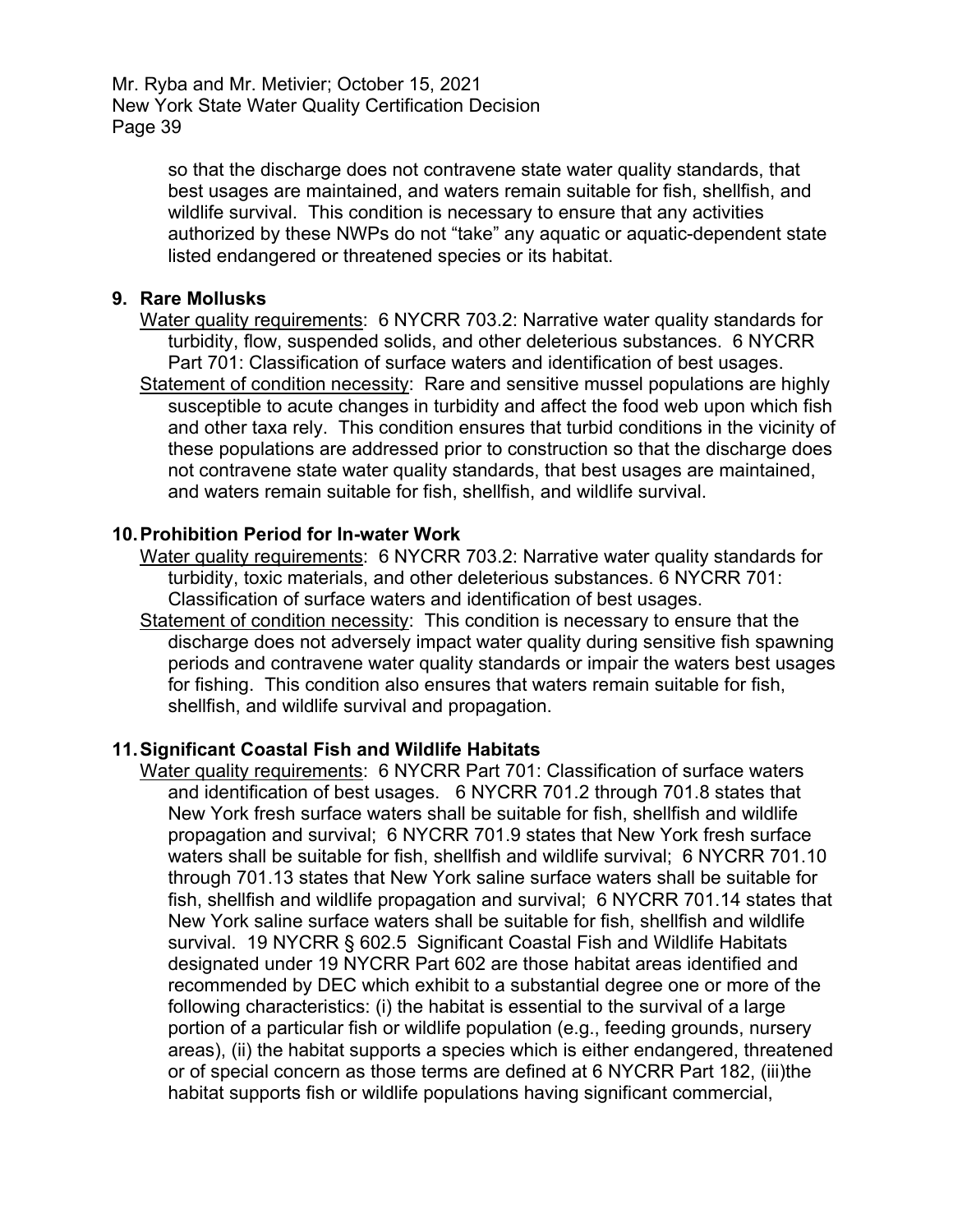> recreational or educational value; or (iv) the habitat is of a type which is not commonly found in the State or a coastal region of the State; Such designations are made under the authority granted to New York State to implement elements of the federal Coastal Zone Management Act of 1972 through its participation in the National Coastal Zone Management Program. The New York Coastal Management Program was approved by NOAA in 1982. The Executive Law Article 42, Waterfront Revitalization of Coastal Areas and Inland Waterways, provides the state with the authority to establish a coastal program, develop coastal policies, define the coastal boundaries, and establish state consistency requirements.

Statement of condition necessity: This condition is necessary to ensure that activities undertaken within designated significant coastal fish and wildlife habitats fully identify the natural resources within the project area and develop site-specific plans and methods for the minimization and control of discharges affecting water quality and wildlife. The condition is necessary to ensure that discharges do not contravene state water quality standards, that best usages are maintained, and waters remain suitable for fish, shellfish, and wildlife survival.

### **12. Coastal Erosion Hazard Areas**

- Water quality requirements: 6 NYCRR 703.2 Narrative water quality standards for turbidity, toxic materials, and other deleterious substances. 6 NYCRR Part 701: Classification of surface waters and identification of best usages. ECL Article 34 and implementing regulations at 6 NYCRR Part 505 identifies Coastal Erosion Hazard Areas (CEHAs) in locations with Natural Protective Feature Areas (NPFAs) and in areas of high erosion vulnerability. 6 NYCRR § 505.8 Prohibits excavating, grading, mining or dredging which diminishes the erosion protection afforded by nearshore areas.
- Statement of condition necessity: This condition is necessary to ensure that activities conducted in these vulnerable erosion hazard areas over the thresholds identified are required to develop detailed and site specific plans and pollution control methods to ensure that discharges do no contravene state water quality standards, that best usages are maintained, and waters remain suitable for fish, shellfish, and wildlife survival.

### **13. Federal Energy Regulatory Commission**

- Water quality requirements: 6 NCYRR 701: Classification of surface waters and identification of best usages. 6 NYCRR 703.2. Narrative water quality standards related to turbidity, suspended solids, toxic substances, color, and other deleterious substances.
- Statement of condition necessity: This condition is necessary due to the large scope of FERC-regulated project and the need to identify all potential impacts to waters of the United States, and the need to develop detailed and site-specific pollution control methods to ensure that discharges do no contravene state water quality standards, that best usages are maintained, and waters remain suitable for fish,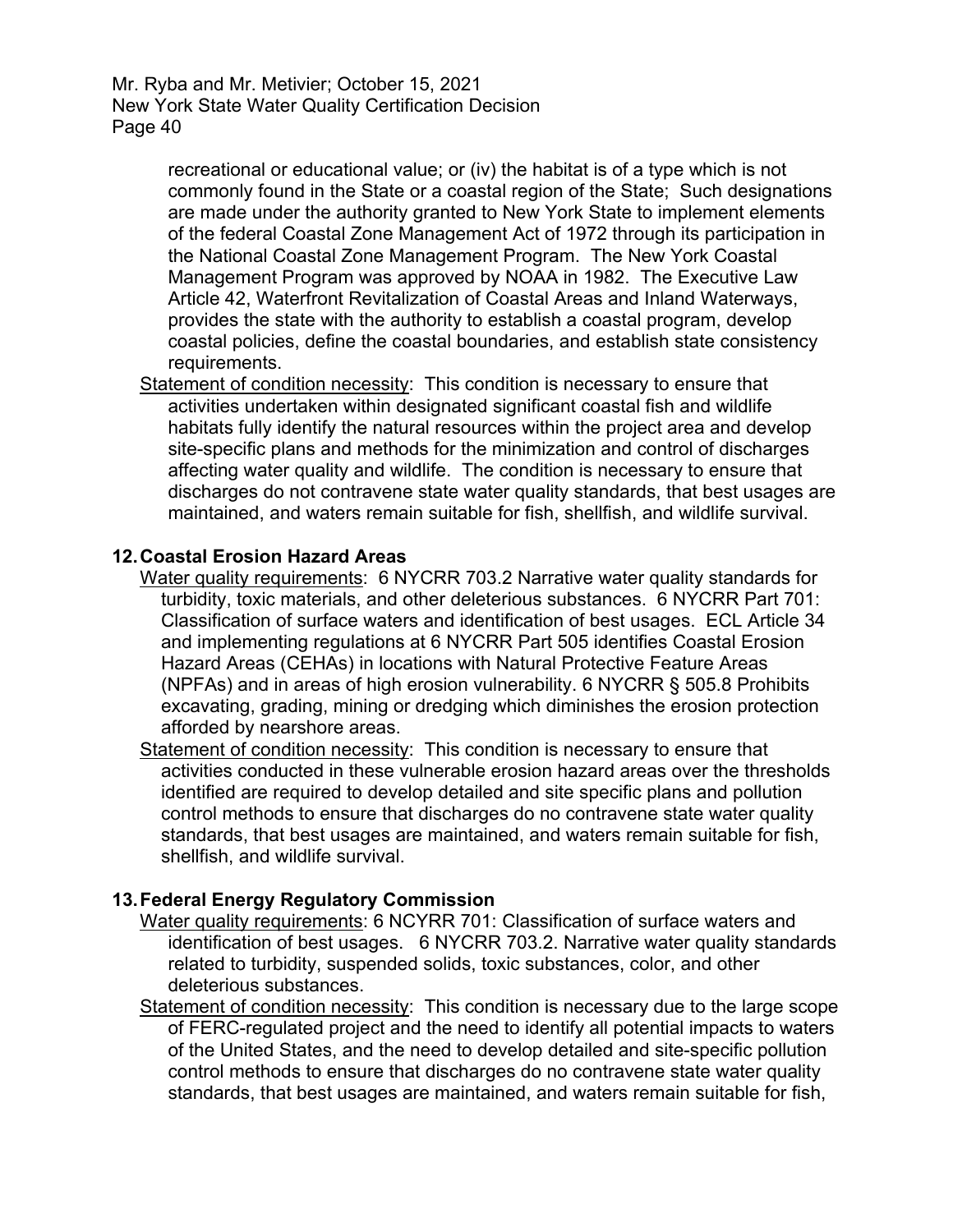shellfish, and wildlife survival.

### **14. Preventing the Spread of Aquatic Invasive Species**

- Water quality requirements: 6 NCYRR 701: Classification of surface waters and identification of best usages. 6 NYCRR 703.2 Narrative water quality standards related to turbidity, suspended solids, toxic substances, color, and other deleterious substances. 6 NYCRR Part 575 Prohibited and Regulated Invasive Species. 6 NYCRR Part 576 Aquatic Invasive Species Spread Prevention.
- Statement of condition necessity: This condition is necessary to ensure that equipment used will not contribute to a contravention of water quality standards, that best usages are maintained, and to ensure that waters remain suitable for fish, shellfish, and wildlife survival.

### **15. Utility Projects -**

- Water quality requirements: 6 NYCRR 701: Classification of surface waters and identification of best usages. 6 NYCRR 703.2. Narrative water quality standards related to turbidity, suspended solids, toxic substances, color, and other deleterious substances.
- Statement of condition necessity: Prohibitions on appurtenant structures and uncontrolled spoilage ensure narrative water quality standards and best usages will be met, and ensure that waters remain suitable for fish, shellfish, and wildlife survival.

## **16. NWP 14. Linear Transportation Projects**

- Water quality requirements: 6 NCYRR 701: Classification of surface waters and identification of best usages. 6 NYCRR 703.2. Narrative water quality standards related to turbidity, suspended solids, toxic substances, color, and other deleterious substances. 6 NYCRR 502.4(a)(17) Floodplain management criteria for State projects in flood hazard areas: "(a)…any State agency proposing to commence any project within a flood hazard area in that city, town or village shall do so only if it determines such project is in compliance with the following criteria: …(17) In order to prevent potential flood damage to certain facilities that would result in serious danger to life and health, or widespread social or economic dislocation, none of the following new projects shall be undertaken within any flood hazard area:…";
- Statement of condition necessity: This condition is necessary to ensure that no more than minimal adverse environmental impacts related to changes to flow or to increased turbidity result from these activities. This condition is also necessary to ensure that water quality requirements related to designated floodplains are met.

## **17. NWP 19. Minor Dredging**

Water quality requirements: 6 NYCRR 661, ECL 25-0401, 6 NYCRR 703.3 State regulations allow only those uses of tidal wetlands and areas adjacent thereto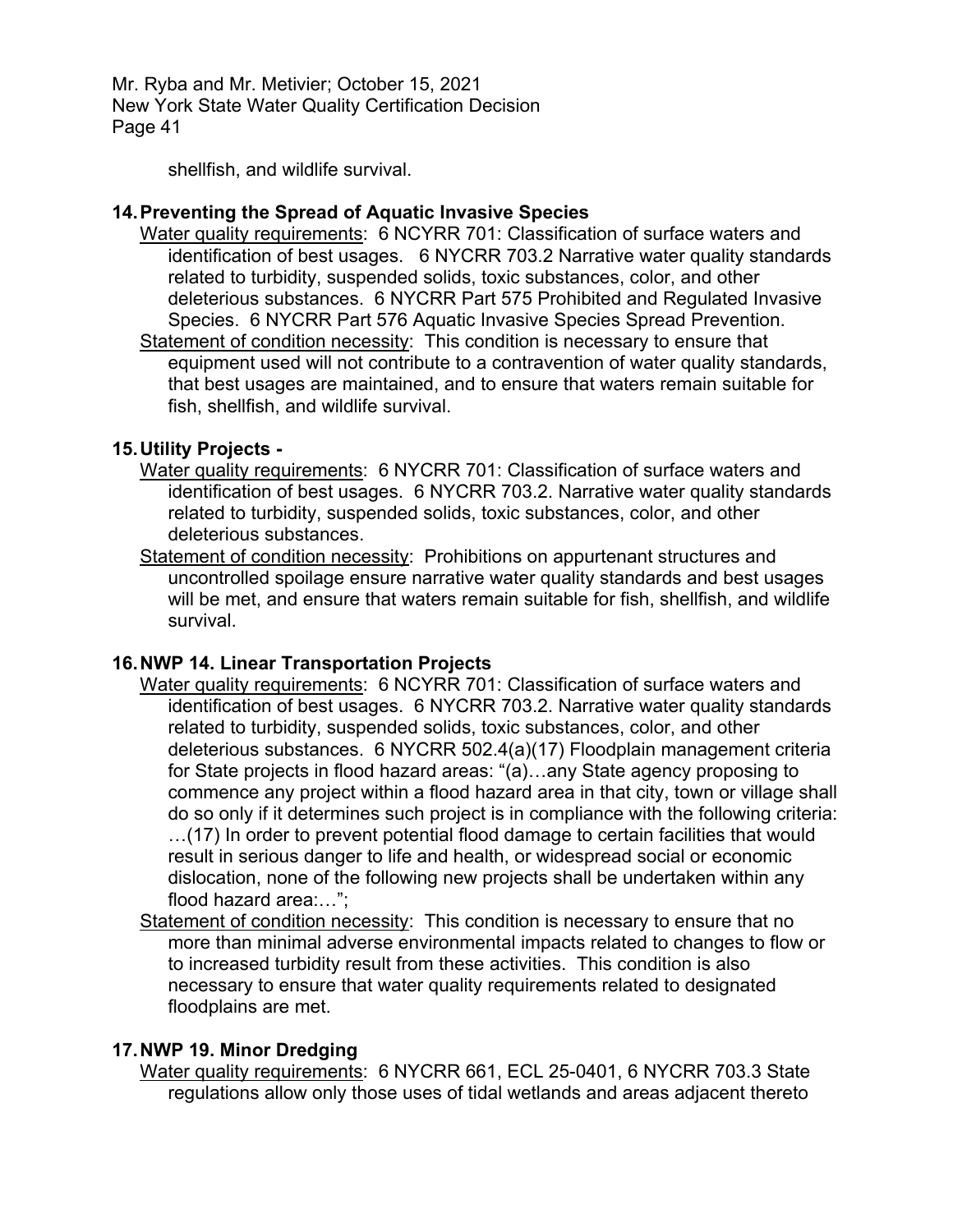> that are compatible with the preservation, protection and enhancement of the present and potential values of tidal wetlands (including but not limited to their value for marine food production, wildlife habitat, flood and hurricane and storm control, recreation, cleansing ecosystems, absorption of silt and organic material, education and research, and open space and aesthetic appreciation), that will protect the public health and welfare, and that will be consistent with the reasonable economic and social development of the State. (Part 661.1). 6 NYCRR 703.3 establishes numeric water quality standards for saline waters for pH and dissolved oxygen (DO). Due to the nature of dredge, fill, and excavation activities, and the likely chronic and acute impacts to submerged aquatic vegetation and sediments in tidal wetlands and marine waters, these standards are likely to be exceeded in the course of dredging activities undertaken under NWP 19.

Statement of condition necessity: This condition is necessary to ensure that sitespecific plans are prepared to adequately prevent contravention of water quality standards during dredging, to maintain best usages, and to ensure that marine waters remain suitable for fish, shellfish, and wildlife survival and propagation.

### **18. NWP 25. Structural Discharges**

- Water quality requirements: 6 NCYRR 701: Classification of surface waters and identification of best usages. 6 NYCRR 703.2. Narrative water quality standards related to turbidity, suspended solids, toxic substances, color, and other deleterious substances.
- Statement of condition necessity: This condition is necessary to ensure that no more than minimal adverse environmental impacts related to changes to flow or to increased turbidity result from these activities, and to ensure waters remain suitable for fish, shellfish, and wildlife survival.

### **19. NWP 27. Aquatic Habitat Restoration, Establishment, and Enhancement Activities**

- Water quality requirements: 6 NCYRR 701: Classification of surface waters and identification of best usages. 6 NYCRR 703.2. Narrative water quality standards related to turbidity, suspended solids, toxic substances, color, and other deleterious substances.
- Statement of condition necessity: This condition is necessary to ensure that the discharge does not contravene state water quality standards, that best usages are maintained, and waters remain suitable for fish, shellfish, and wildlife survival.

### **20. NWP 33. Temporary Construction, Access, and Dewatering**

Water quality requirements: 6 NCYRR 701: Classification of surface waters and identification of best usages. 6 NYCRR 703.2. Narrative water quality standards related to turbidity, suspended solids, toxic substances, color, and other deleterious substances.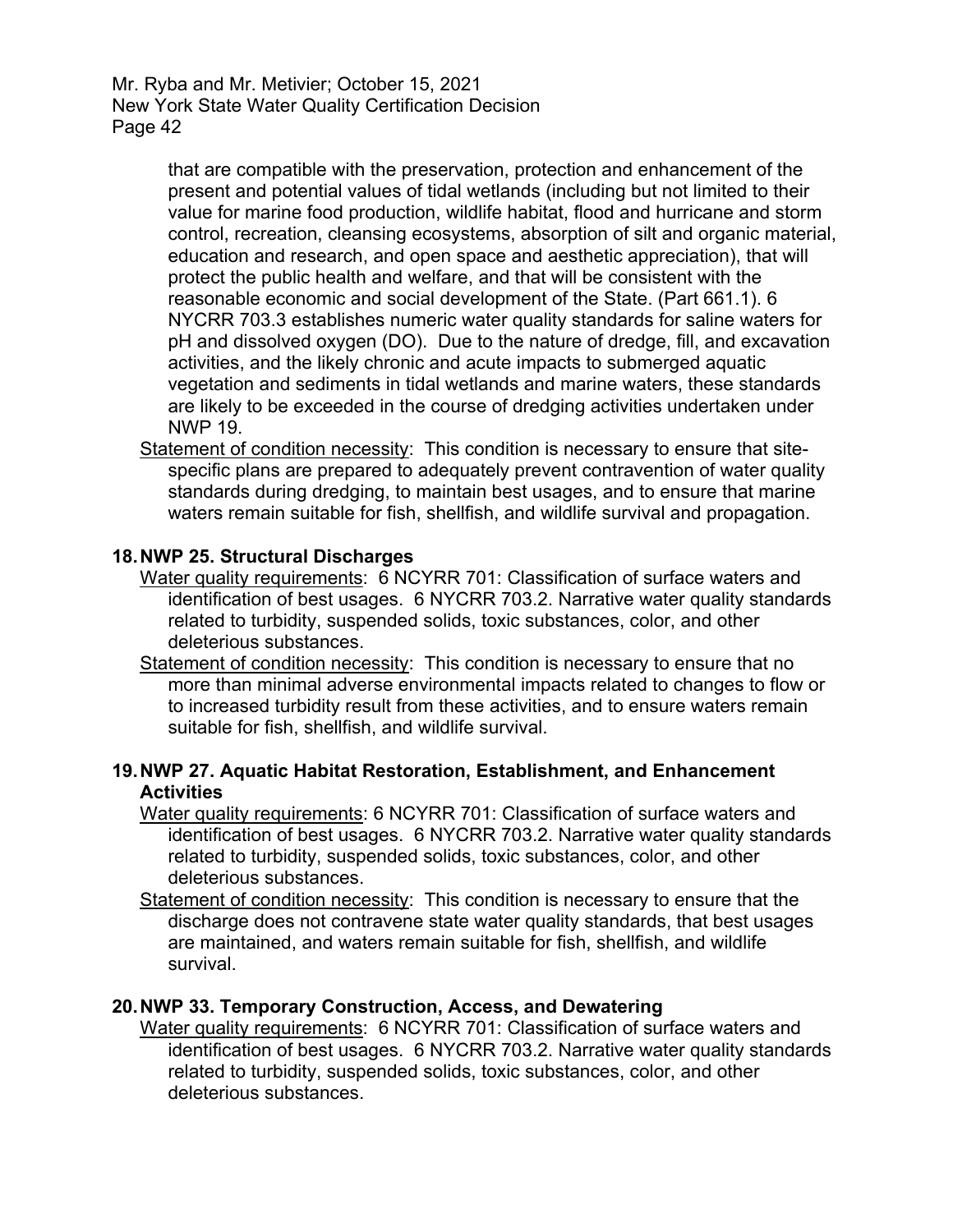Statement of condition necessity: This condition is necessary to ensure that the discharge does not contravene state water quality standards, that best usages are maintained, and waters remain suitable for fish, shellfish, and wildlife survival.

### **21. NWP 41. Reshaping Existing Drainage Ditches**

- Water quality requirements: 6 NCYRR 701: Classification of surface waters and identification of best usages. 6 NYCRR 703.2. Narrative water quality standards related to turbidity, suspended solids, toxic substances, color, and other deleterious substances.
- Statement of condition necessity: This condition is necessary to ensure that the discharge does not contravene state water quality standards, that best usages are maintained, and waters remain suitable for fish, shellfish, and wildlife survival.

### **22. DEC Emergency Authorizations**

- Water quality requirements: State statutes applicable to this condition include Environmental Conservation Law (ECL) Articles 15, 24, 25, and 34. State regulations applicable to this condition include 6 NYCRR Parts 505 (Coastal Erosion Management), 608 (Use & Protection Waters), 661 (Tidal Wetlands), 663 (Freshwater Wetlands), and 666 (Wild, Scenic, and Recreational Rivers). In addition to the underlying water quality standards contained in 6 NYCRR Parts 701, 702, 703 and 704, these statutes and regulations impose requirements on a wide range of activities, including discharges of fill, that affect water quality in state regulated streams, rivers, wetlands, and coastal waters.
- Statement of condition necessity: This condition is necessary to ensure that blanket WQC granted for projects subject to DEC emergency authorizations also address provisions of the identified regulatory programs that pertain to water quality. To the extent that this condition also cross-references Condition Nos. 1, 4, 5, and 6, the water quality requirements and statements of necessity for each of those conditions are contained above in this Attachment.

#### **23. DEC General Permits**

Water quality requirements: State statutes applicable to this condition include Environmental Conservation Law (ECL) Articles 15, 24, 25, and 34. State regulations applicable to this condition include 6 NYCRR Parts 505 (Coastal Erosion Management), 608 (Use & Protection Waters), 661 (Tidal Wetlands), 663 (Freshwater Wetlands), and 666 (Wild, Scenic, and Recreational Rivers). In addition to the underlying water quality standards contained in 6 NYCRR Parts 701, 702, 703 and 704, these statutes and regulations impose requirements on a wide range of activities, including discharges of fill, that affect water quality in state regulated streams, rivers, wetlands, and coastal waters.